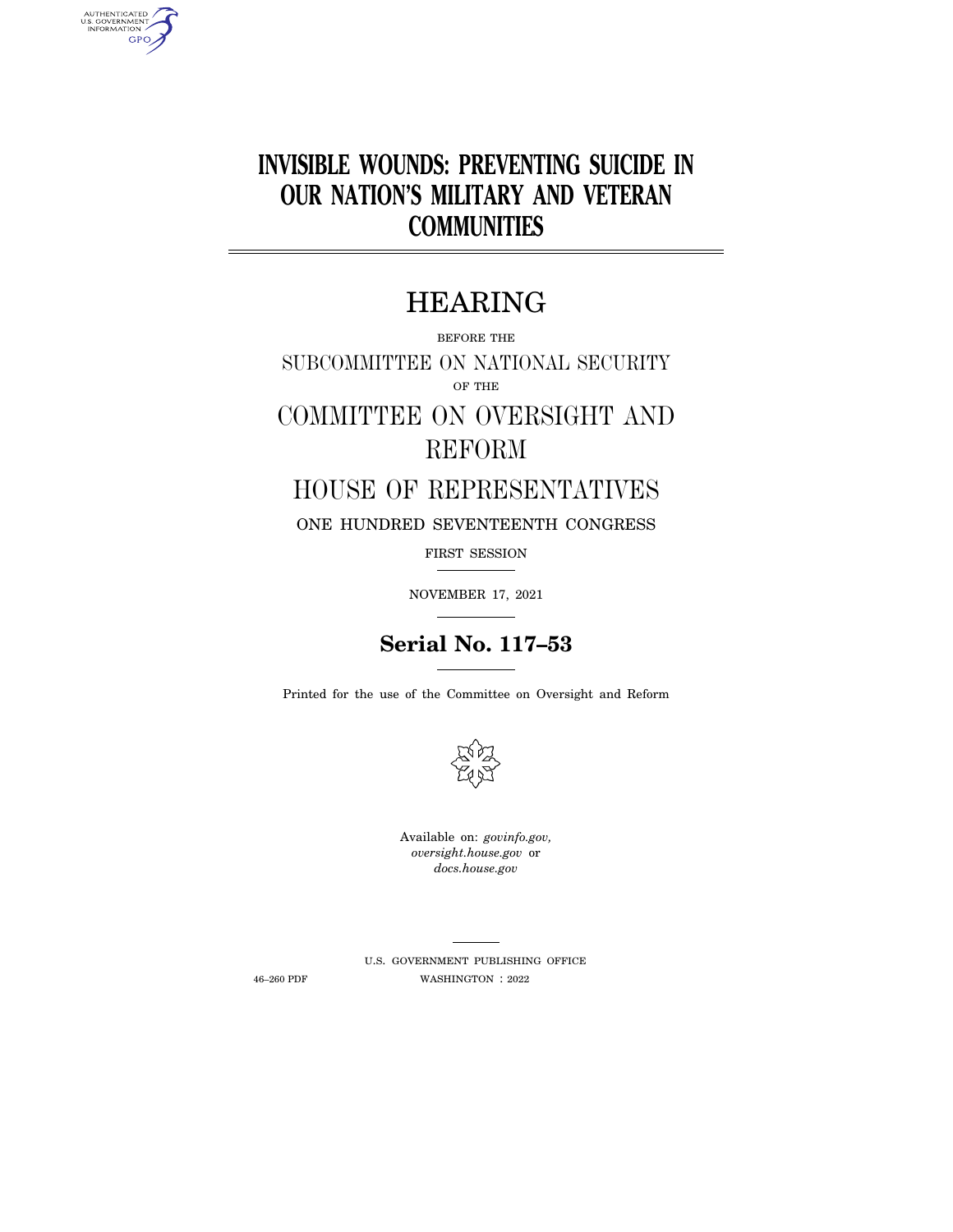### COMMITTEE ON OVERSIGHT AND REFORM

#### CAROLYN B. MALONEY, New York, *Chairwoman*

ELEANOR HOLMES NORTON, District of Columbia STEPHEN F. LYNCH, Massachusetts JIM COOPER, Tennessee GERALD E. CONNOLLY, Virginia RAJA KRISHNAMOORTHI, Illinois JAMIE RASKIN, Maryland RO KHANNA, California KWEISI MFUME, Maryland ALEXANDRIA OCASIO-CORTEZ, New York RASHIDA TLAIB, Michigan KATIE PORTER, California CORI BUSH, Missouri DANNY K. DAVIS, Illinois DEBBIE WASSERMAN SCHULTZ, Florida PETER WELCH, Vermont HENRY C. "HANK" JOHNSON, JR., Georgia JOHN P. SARBANES, Maryland JACKIE SPEIER, California ROBIN L. KELLY, Illinois BRENDA L. LAWRENCE, Michigan MARK DESAULNIER, California JIMMY GOMEZ, California AYANNA PRESSLEY, Massachusetts MIKE QUIGLEY, Illinois

JAMES COMER, Kentucky, *Ranking Minority Member*  JIM JORDAN, Ohio PAUL A. GOSAR, Arizona VIRGINIA FOXX, North Carolina JODY B. HICE, Georgia GLENN GROTHMAN, Wisconsin MICHAEL CLOUD, Texas BOB GIBBS, Ohio CLAY HIGGINS, Louisiana RALPH NORMAN, South Carolina PETE SESSIONS, Texas FRED KELLER, Pennsylvania ANDY BIGGS, Arizona ANDREW CLYDE, Georgia NANCY MACE, South Carolina SCOTT FRANKLIN, Florida JAKE LATURNER, Kansas PAT FALLON, Texas YVETTE HERRELL, New Mexico BYRON DONALDS, Florida

RUSS ANELLO, *Staff Director*  DANIEL REBNORD, *Subcommittee Staff Director*  AMY STRATTON, *Deputy Chief Clerk*  CONTACT NUMBER: 202-225-5051

MARK MARIN, *Minority Staff Director* 

#### SUBCOMMITTEE ON NATIONAL SECURITY

STEPHEN F. LYNCH, Massachusetts, *Chairman* 

PETER WELCH, Vermont HENRY C. ''HANK'' JOHNSON, JR., Georgia MARK DESAULNIER, California KWEISI MFUME, Maryland DEBBIE WASSERMAN SCHULTZ, Florida JACKIE SPEIER, California

GLENN GROTHMAN, Wisconsin, *Ranking Minority Member*  PAUL A. GOSAR, Arizona VIRGINIA FOXX, North Carolina BOB GIBBS, Ohio CLAY HIGGINS, Louisiana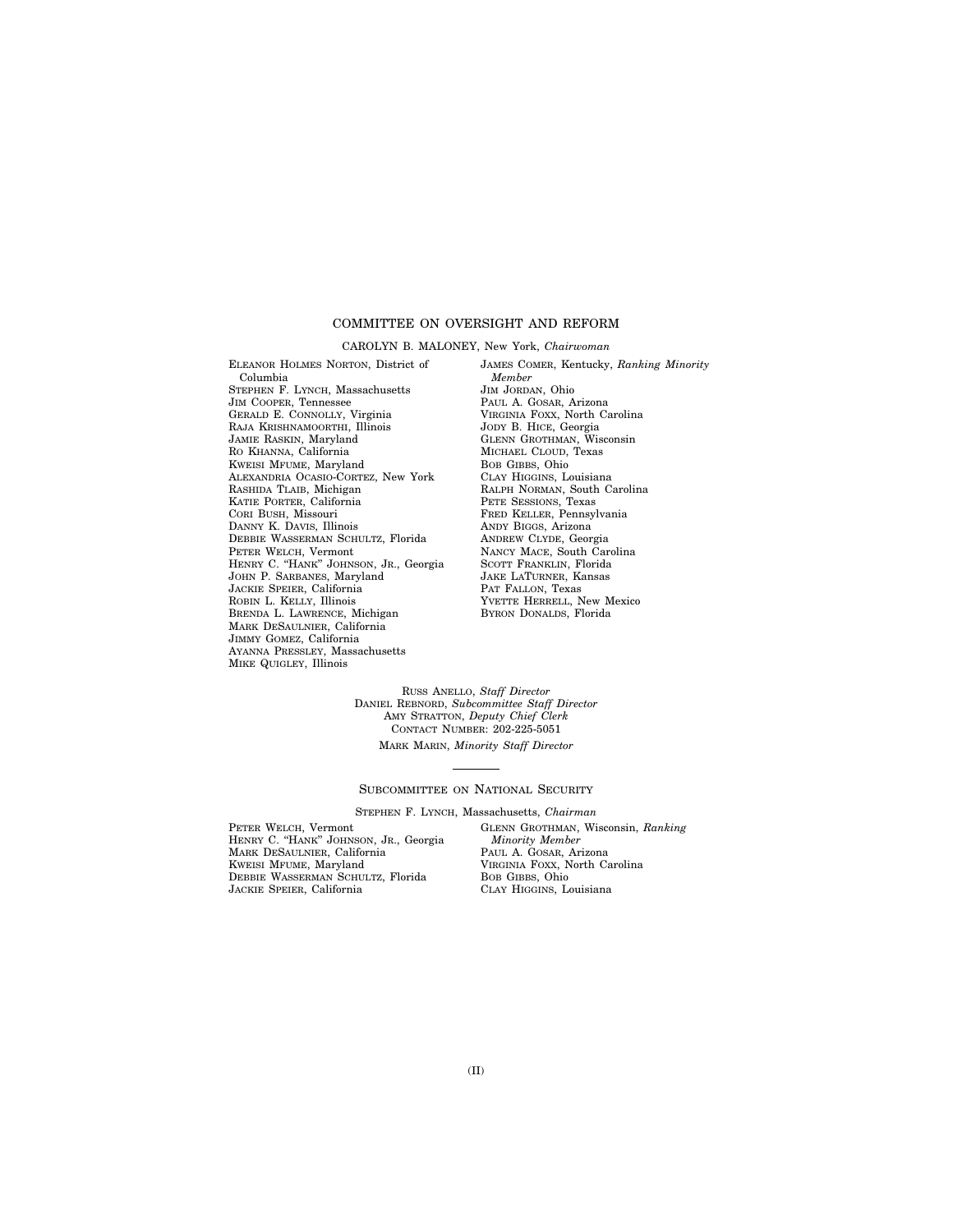## C O N T E N T S

|  | t age |
|--|-------|
|  |       |

### WITNESSES

 $\overset{\text{Page}}{1}$ 

| Ms. Alyssa M. Hundrup, Director, Health Care, Government Accountability                                                                              |    |
|------------------------------------------------------------------------------------------------------------------------------------------------------|----|
| Office                                                                                                                                               |    |
|                                                                                                                                                      | 6  |
| Brigadier General Jack Hammond, Executive Director, Home Base                                                                                        |    |
|                                                                                                                                                      | 8  |
| Dr. Carla Stumpf-Patton, Senior Director, Postvention Programs, Tragedy                                                                              |    |
| Assistance Program for Survivors                                                                                                                     |    |
|                                                                                                                                                      | 11 |
| Staff Sergeant (ret.) Johnny Jones, Board of Directors, Boot Campaign                                                                                |    |
|                                                                                                                                                      | 13 |
| Written opening statements and statements for the witnesses are available<br>on the $\overline{H}S$ House of Permeentatings Degument Persections at: |    |

*on the U.S. House of Representatives Document Repository at: docs.house.gov.* 

INDEX OF DOCUMENTS

*No additional documents were entered into the record for this hearing.*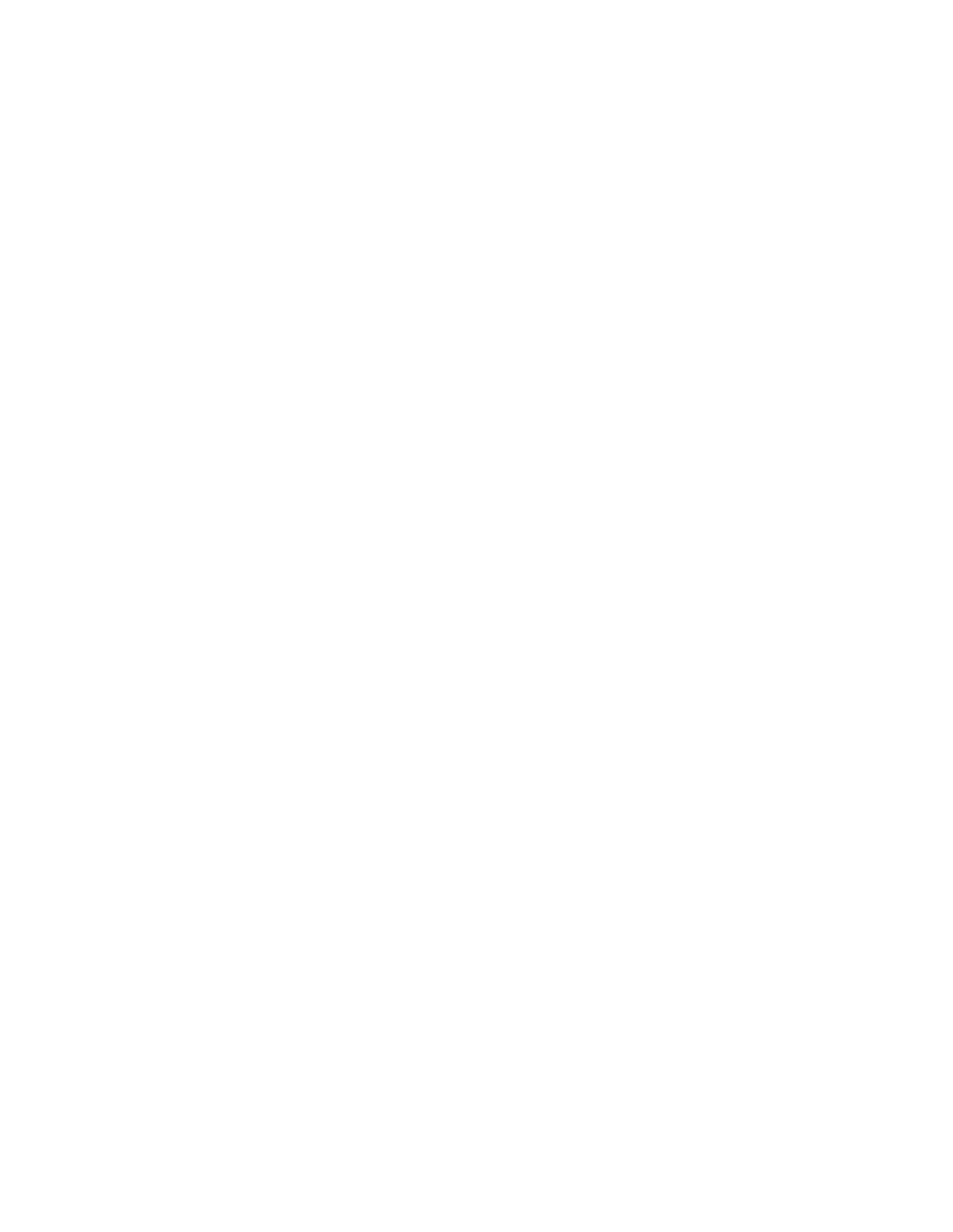## **INVISIBLE WOUNDS: PREVENTING SUICIDE IN OUR NATION'S MILITARY AND VETERAN COMMUNITIES**

#### **Wednesday, November 17, 2021**

HOUSE OF REPRESENTATIVES COMMITTEE ON OVERSIGHT AND REFORM SUBCOMMITTEE ON NATIONAL SECURITY *Washington, D.C.* 

The subcommittee met, pursuant to notice, at 10:02 a.m., in room 2154, Rayburn House Office Building, and via Zoom. Hon. Stephen F. Lynch (chairman of the subcommittee) presiding.

Present: Representatives Lynch, Welch, Johnson, DeSaulnier, Mfume, Wasserman Schultz, Speier, Grothman, and Higgins.

Also present: Representative Maloney.

Mr. LYNCH. The committee will come to order.

Without objection, the Chair is authorized to declare a recess of the committee at any time.

I now recognize myself for an opening statement.

Good morning, everyone. Continuing in the spirit of Veterans Day, which we celebrated last week, I'd like to again thank our nearly 18 million veterans and their families for their distinguished military service and sacrifice on behalf of our Nation.

And keeping faith with our Nation's obligation to our Active military personnel and all those who are veterans, today's hearing will examine the devastating suicide crisis that continues to affect the health and well-being of America's Active military and veteran communities.

Since 2001, the suicide rate among our Nation's veterans has risen by 57 percent, and, on average, more than 6,300 veterans have died by suicide each year. The more than 65,000 veterans that have died by suicide since 2010 exceeds the total number of combat deaths from the Vietnam War and the U.S. wars in Iraq and Afghanistan combined.

According to recent data from the Department of Veterans Affairs, the suicide rate among veterans in 2019 was 52.3 percent higher than for nonveteran adults.

Moreover, Active Duty suicide rates have increased across every single service branch since 2011. In its most recent annual suicide report, the Department of Defense reported an Active Duty suicide rate of 28.7 suicides per 100,000 servicemembers in 2020, the highest rate reported by the Department since it began compiling such  $data$  in  $2008$ .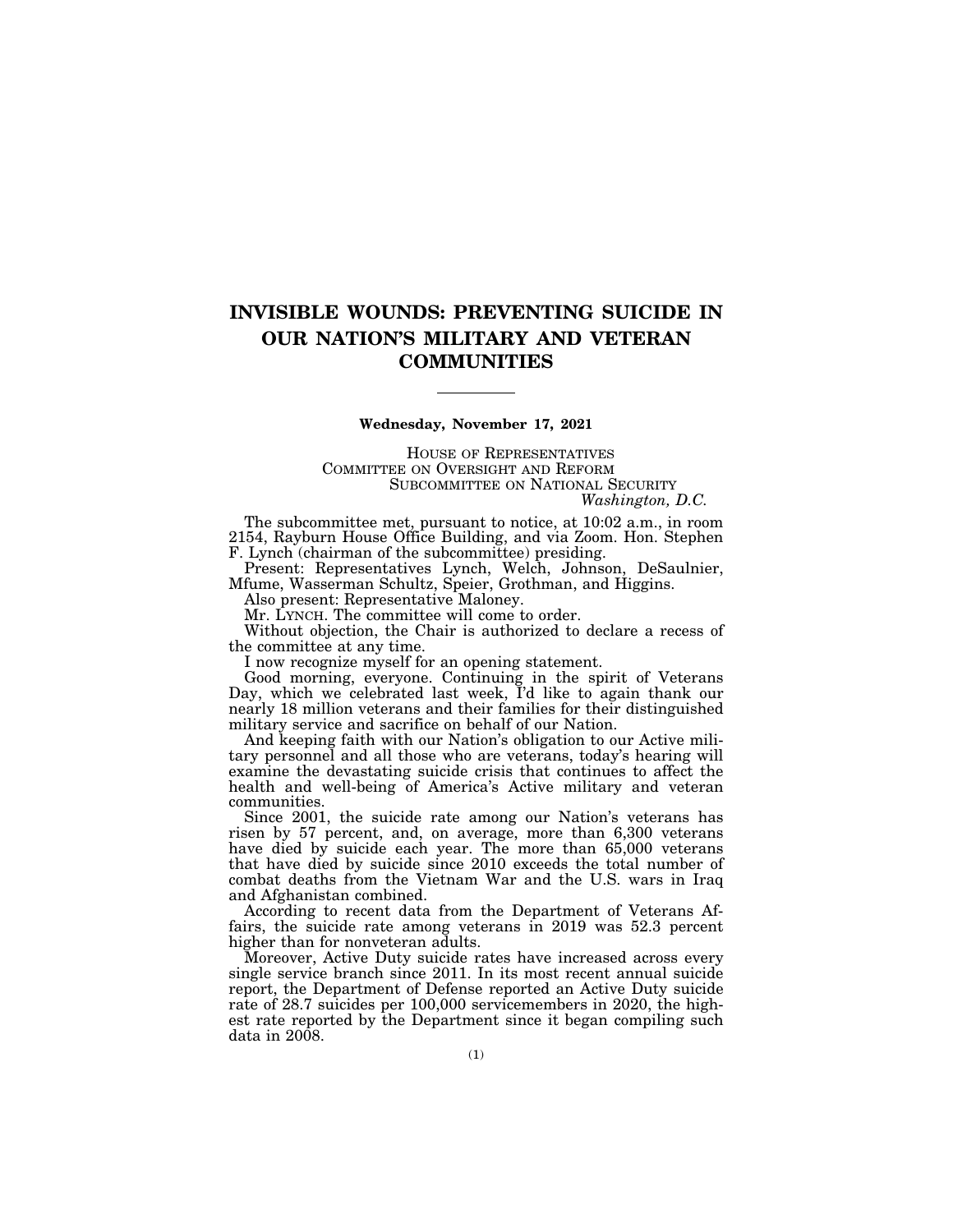Last year alone, 580 servicemembers died by suicide, including Active personnel, National Guard, and Reserve.

The suicide epidemic among our military and veteran communities is an enduring public health crisis that also carries profound implications for U.S. national security.

As detailed by Brown University in one of its recent ''Costs of War'' reports, our men and women in uniform have been operating at a persistently high operational tempo since the commencement of the global war on terrorism in 2001. The unyielding pace of deployment has significantly strained U.S. military readiness, intensified the pressure on military personnel and their families, and exacerbated the mental health challenges already facing our military and veteran communities.

To their credit, both the VA and DOD have prioritized the military and veteran suicide crisis within their respective organizations. The VA is increasingly using a public health approach to suicide prevention that employs evidence-based, clinical intervention strategies while also promoting partnerships with community and mental health organizations. And, within the last year, DOD has implemented several pilot programs designed to identify suicide warning signs on social media, encourage servicemembers to seek mental health services, and to promote the safe storage and handling of firearms, medications, and other lethal means.

I look forward to discussing the recommendations issued by the Government Accountability Office detailing improvements that both agencies can make to enhance their suicide prevention and outreach programs.

I'm also very pleased that earlier this month President Biden released a new comprehensive national strategy on, quote, ''Reducing Military and Veteran Suicide.'' The strategy outlines a governmentwide cross-section and data base approach to addressing the public health and national security crisis.

In particular, the Biden strategy seeks to expand the use of data to target suicide risk factors, advance suicide research and evaluation, promote skills development to lessen the risk of suicide, and ensure access to high-quality mental healthcare.

President Biden's new strategy also recognizes the important work of community-based organizations and other private-sector stakeholders to prevent and reduce military and veteran suicide.

In the city of Boston, where I live and which I am proud to represent, Home Base, an innovative, family based clinic established in 2009 through a partnership between the Boston Red Sox Foundation, the Massachusetts General Hospital, and Harvard University provides critical, life-saving care to servicemembers, veterans, and military family members as they heal from traumatic brain injury, post-traumatic stress, and other invisible wounds.

I'm extremely grateful to Home Base's executive director, Brigadier General Jack Hammond, for testifying before our subcommittee in person today about their important work.

I'd also like to thank Dr. Carla Stumpf Patton from the Tragedy Assistance Program for Survivors, or TAPS, and Staff Sergeant Johnny Jones from the Boot Campaign for testifying before our subcommittee today.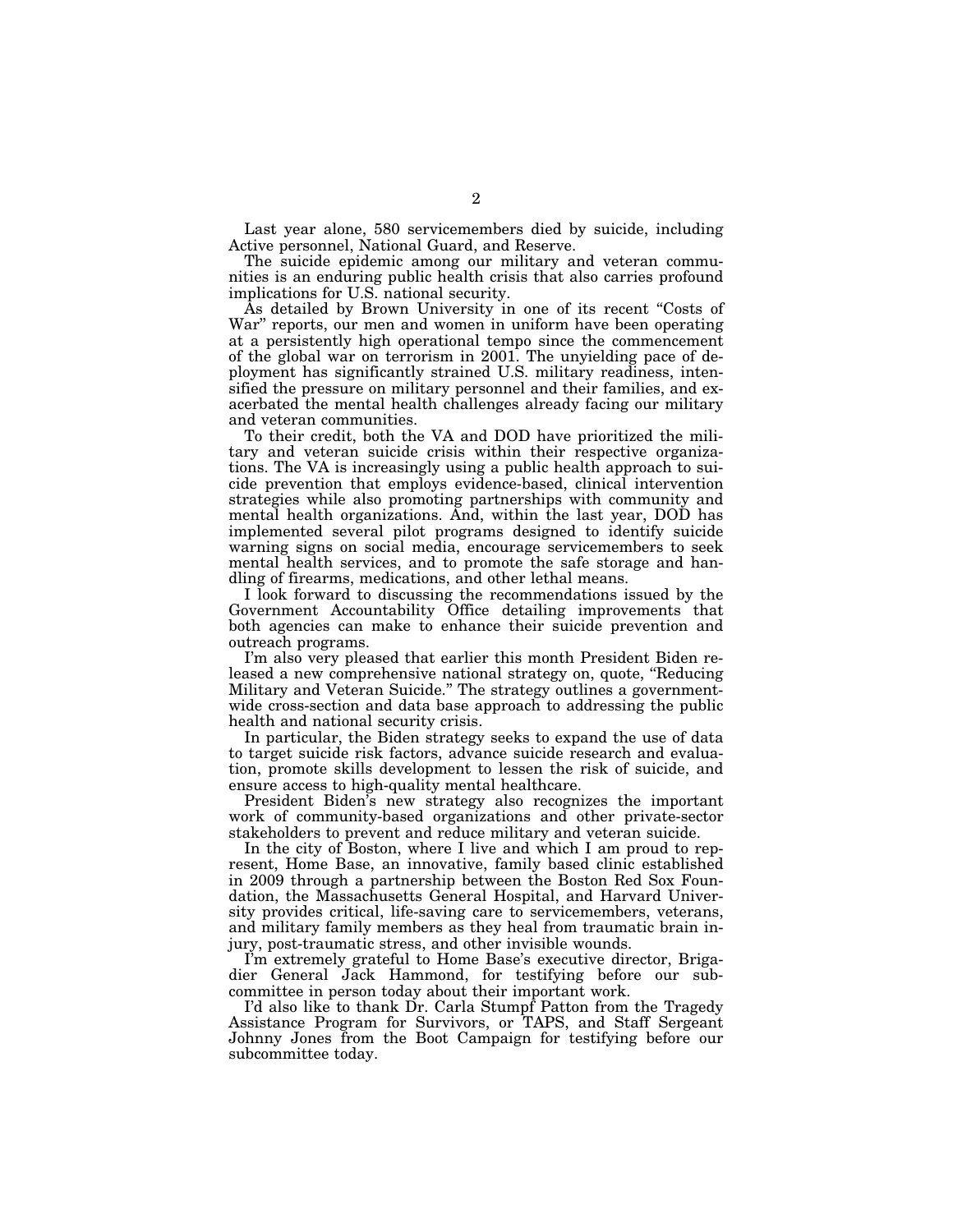As well, I know you both are deeply and personally invested in this issue, and we all look forward to hearing your views and perspectives.

I thank all of you for your service and your sacrifice on behalf of our Nation.

I will now yield to the subcommittee ranking member, the gentleman from Wisconsin, Mr. Grothman, for his opening remarks.

Mr. GROTHMAN. Thank you, Mr. Chairman, for holding this hearing to address the public health and national security crisis that is veteran and military mental health and suicide.

I want to personally thank Mr. Jones and Mr. Hammond for serving our country and continuing to fight and work on this issue. I also want to thank Dr. Stumpf Patton for her tireless work on this issue.

Before we get started, I want to play a voicemail Mr. Jones sent us from a veteran he references in his testimony. As you will hear in Mr. Jones's testimony, our government failed this veteran, and he unfortunately is no longer with us because of that failure.

We must not discuss this issue in the abstract. This can be difficult to hear, so if you need to mute or leave, please do so now. [Audio clip begins.]

Sergeant McDonald. Hi, brother. What's up? It's me. Just give me a call. I need some help, man. Like, the VA told me, you know, they take it by a case-by-case basis. And they're telling me to try to find a local facility and go in on my own dime and my own insurance. And they said, after I find out about if my insurance will pay for it or whatever, they told me to contact them back. But, like, basically, them outsourcing it, I guess, like, they don't want to spend the money on it or whatever else. But I was just seeing, like, what steps you think I need to take, because, you know, they're telling me one thing, and then my insurance, like, it ain't gonna cover more than, like, five or six days. And I just wanted to see what you wanted me to do. Dad thinks I can—have to start contacting newspapers, TV, everything else. But I just want to get your take on it, brother. All right, call me back.

[Audio clip ends.]

Mr. GROTHMAN. Thank you.

To all the veterans, servicemembers, or military families that may be listening, if you or a loved one needs assistance, we encourage you to reach out to one of the many services available. You can call them at 1–800–273–8255 or text them at 838255 or chat at their website.

I'd also ask that each of the nonprofits here today submit their contact information for the record or start their testimony with it. Thank you.

We are here today to discuss the heartbreaking and largely preventable crisis of veteran and military suicides. In 2019, 6,261 veterans died by suicide, 580 servicemembers, and 202 family members. That accounts for 15 percent, about one in six, of all suicides in America.

Those who choose to fight for our collective freedom should not return home to strife and turmoil and struggle without options for help. This must be a multi-agency and private-sector effort.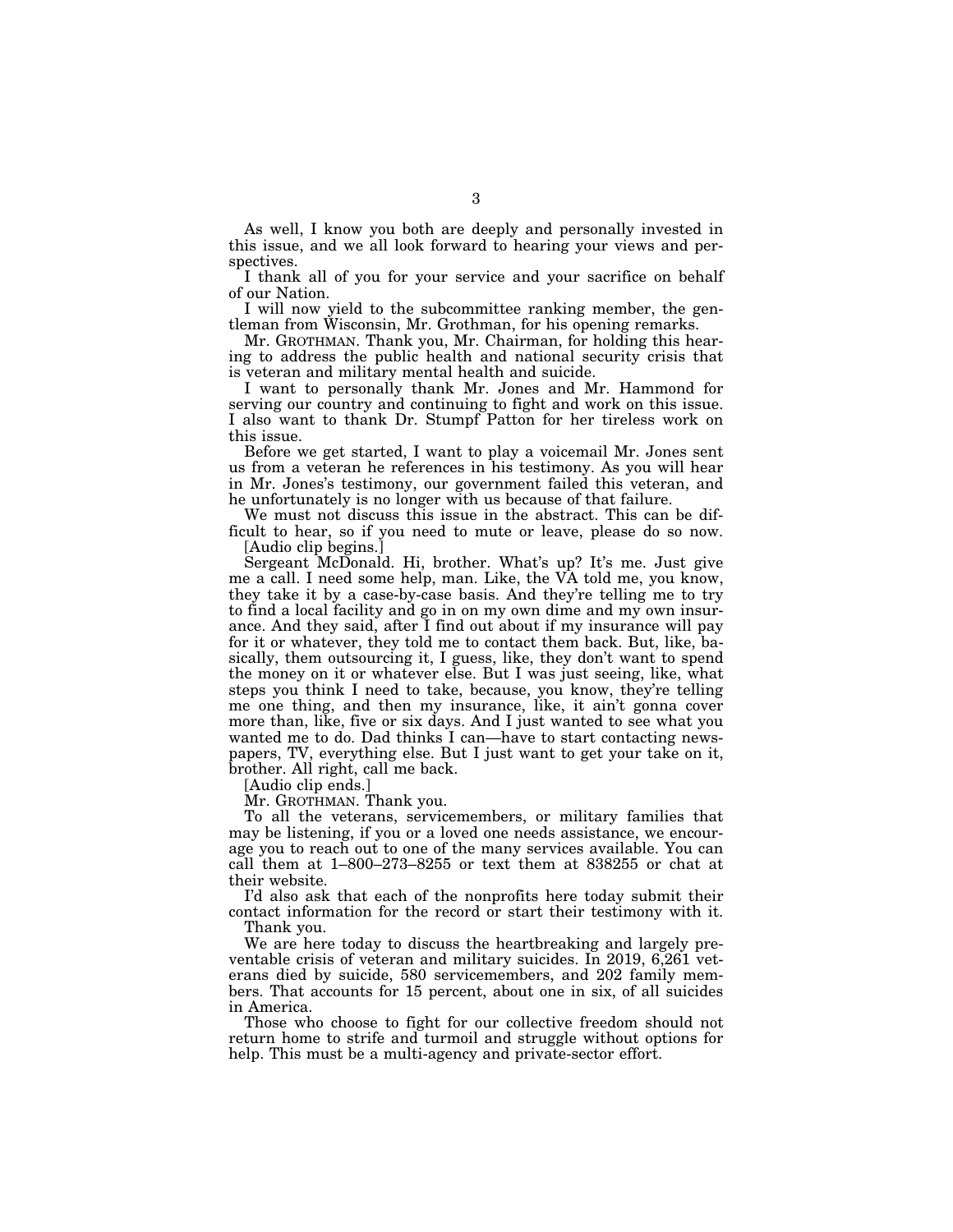The Department of Defense needs to do more for those actively serving. They need to prepare servicemembers for discharge. The Department of Veterans Affairs needs to provide more services, and they need to actively identify vets who are in trouble. And the private sector, primarily nonprofits, need to continue to step up and fill the void by providing services on the ground to the vets and their families. We all need to step up.

The GAO recently released two reports, one regarding DOD and one regarding the VA. It does not appear that either the DOD or the VA have completed any of the recommendations made by GAO. I wish they were here to testify—quite frankly, they should be here to testify—because, otherwise, you really can't—there are so many questions that only they would be able to answer.

Additionally, the DOD Inspector General found that the DOD did not screen for suicide risk or provide uninterrupted mental healthcare to transitioning servicemembers, as required by Federal and DOD guidance.

Mr. Chairman, the DOD and VA have failed to protect our servicemembers from the tragedy of suicide. I hope we have a hearing on this topic with the DOD and VA as soon as possible.

This topic is especially important considering the recent images from the Biden administration's withdrawal from Afghanistan. It's vital we remind veterans, particularly that fought in Afghanistan, that they served their country with honor and worked within the rules of engagement, operating their best, and their actions had demonstrable positive effects on the people of Afghanistan. In fact, because of the resolve of these vets and the determination of Americans, American allies even got evacuated.

Finally, it's important to focus on positives and hope—the VA calls these ''anchors for hope.'' Suicides dropped 399 in 2019, making it the lowest single total since 2017. The reduction of 399 was the largest ever in a single year, so that's good news. There was a 13-percent decrease in deaths by suicide among women, the largest decrease in 17 years.

Well, I'd like to thank the witnesses for being here today, and I look forward to hearing from you.

And I yield back. Thank you.

Mr. LYNCH. The gentleman yields back.

At this time, I'd like to recognize the chairwoman for the full committee, Chairwoman Carolyn Maloney, for an opening statement.

Mrs. MALONEY. Thank you, Chairman Lynch, for holding this critically important hearing and for your unwavering commitment to our military servicemembers, veterans, and their families.

In the 20 years since 9/11, almost 3 million soldiers, sailors, airmen, and marines have answered the call to serve our Nation overseas. Tragically, more than 7,000 servicemembers have made the ultimate sacrifice fighting terrorism in Afghanistan, Iraq, and around the world.

Tens of thousands more have returned home with both visible and invisible wounds of war. Too often, these servicemembers and veterans fight their own battles that the rest of us cannot see. Sadly, many of these battles end in suicide.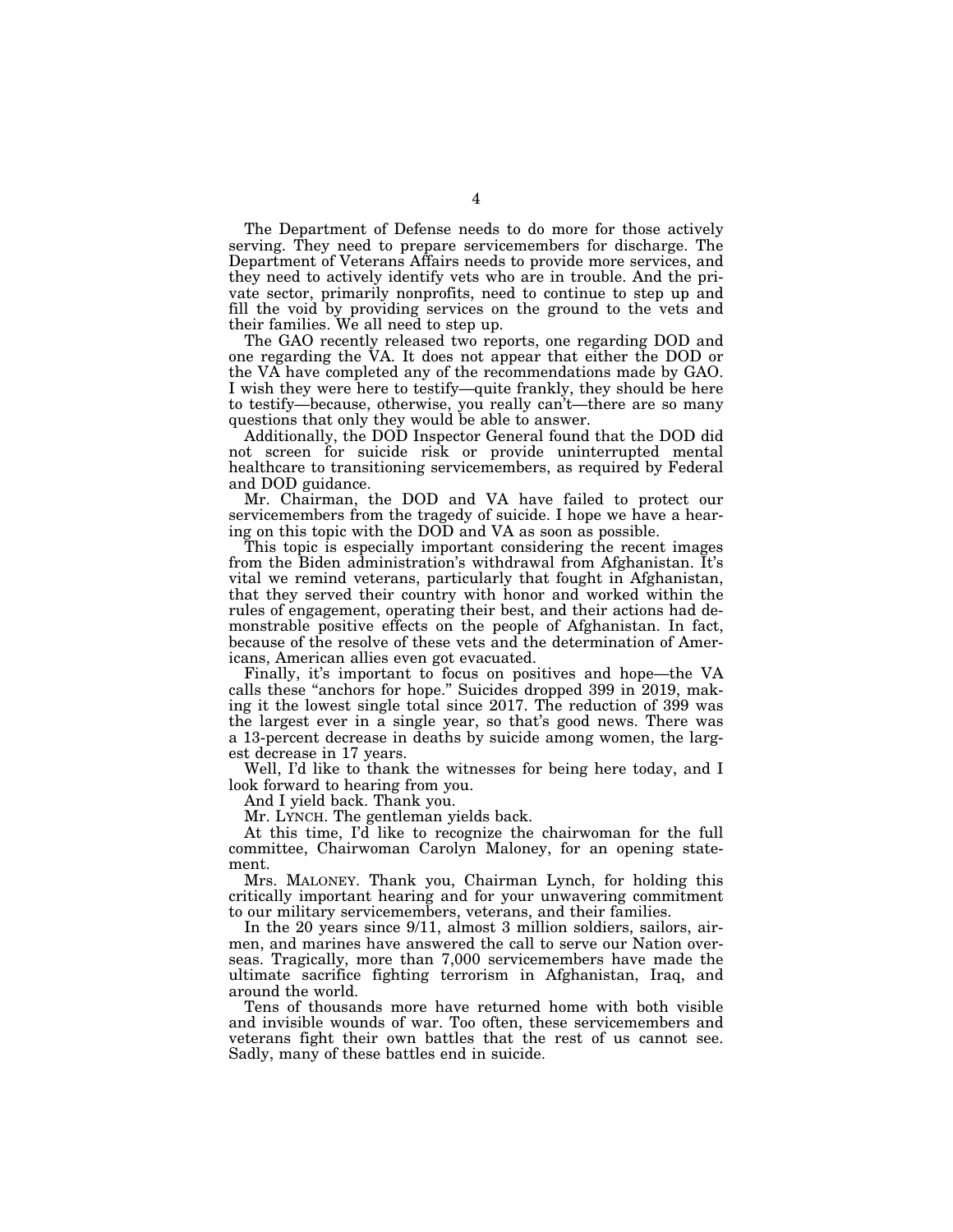While we may never fully understand why any servicemember or veteran chooses to take their own life, we know that certain risk factors can make that tragic outcome more likely. Post-traumatic stress, clinical depression, and other mental health struggles can contribute to feelings of loneliness or helplessness. So can economic insecurity, a lack of access to healthcare or good-paying jobs, and other daily stressors and challenges that we all may confront at some points in our lives.

We also cannot escape the fact that firearms are the most common method that servicemembers and veterans use to take their own lives, and they do so at a much higher rate than the general population.

I applaud President Biden for taking key steps to address this tragedy, including releasing a new strategy earlier this month for reducing military and veteran suicide. This plan adopts a whole-ofgovernment approach to addressing the public health and risk factors that contribute to suicide, while also increasing access to clinical care and improving lethal means, education, and safety.

This is an important framework for reducing military suicides, but it must be implemented in coordination with nongovernment veteran and community organizations. I am pleased that we have representatives here from three organizations to talk about how they are working with DOD and the VA to achieve this objective.

Finally, just as we honor, respect, and care for those military families who have lost a loved one in combat, we owe the same duty of care to those who have lost a family member due to suicide. According to the CDC, family members that have lost a loved one to suicide can experience anxiety, depression, post-traumatic disorder, and can be at heightened risk of suicide themselves.

Chairman Lynch, you have movingly said before that when a young man or woman puts on the uniform of the United States military, they become our children. So, too, are the families of our Nation's servicemembers and veterans our family, and we have a solemn moral obligation to care for them.

This is a very personal issue to me. My brother served our country in Vietnam, and he came home a changed man. He struggled for years after his military service, and he later took his own life. That was years ago, but the pain of my brother's passing is still with me today.

So, Chairman Lynch, thank you for holding this important hearing. I am hopeful that we can make meaningful progress today in protecting those who have served our country and their families.

I'd like to thank all of our witnesses for testifying before our committee.

And, with that, Mr. Chairman, I yield back. Thank you.

Mr. LYNCH. The gentlelady yields back.

I would now like to introduce our witnesses.

Today we're joined by Ms. Alyssa Hundrup, who is the Director of Health Care with the Government Accountability Office.

We're also joined by Brigadier General Jack Hammond. Brigadier General Hammond is a retired U.S. Army officer and a veteran of both Iraq and Afghanistan, serving in the Army for more than three decades. He has led at every level of command, from platoon to brigade, during peace and war.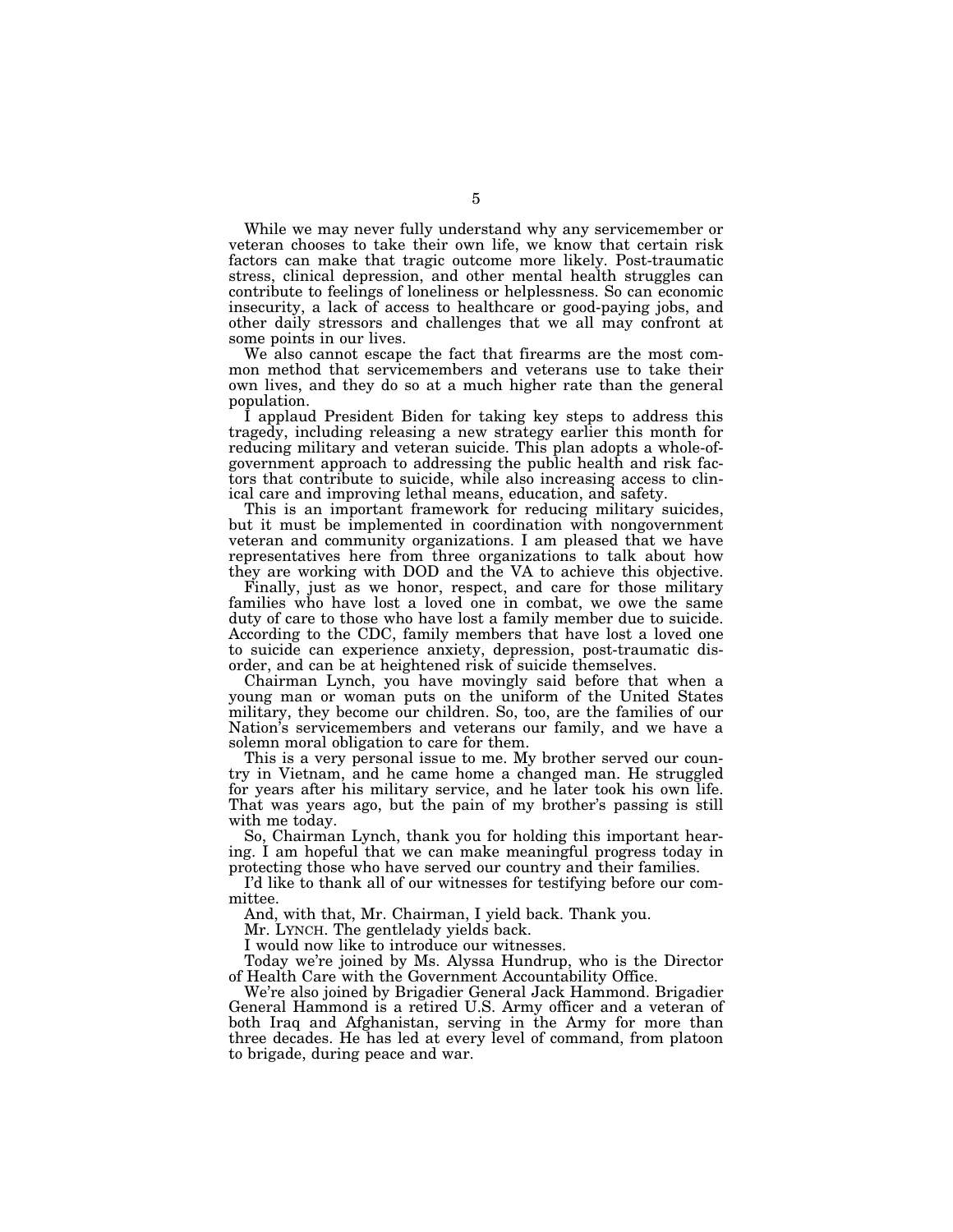In 2012, General Hammond was invited to lead Home Base, which is a unique partnership between the Boston Red Sox and Massachusetts General Hospital. Home Base established the Nation's first private-sector center of excellence for the mental health and brain injury impacting our wounded veterans and their families. This clinical program was designed to leverage the faculty and deep clinical resources of Massachusetts General Hospital and Harvard Medical School in order to deliver the best possible clinical care in the country for our veterans and families at no cost to them.

Home Base has reimagined what is possible in the treatment of these complex injuries and developed new and innovative solutions, saving thousands of lives, and caring for more than 25,000 veterans and their families through the funding support from a grateful Nation.

Next, we are joined by Dr. Carla Stumpf Patton, who is senior director for postvention programs at the Tragedy Assistance Program for Survivors, or TAPS, which provides care, resources, and a support system to military families who have lost a loved one.

And, finally, we are joined by retired Staff Sergeant Johnny Jones, a veteran of the wars in Afghanistan and Iraq, who now works on the board of the Boot Campaign, which works to connect veterans and servicemembers with access to health and wellness resources. Staff Sergeant Jones is appearing remotely before us today.

Thank you all for attending. We look forward to your testimony.

It is the custom of this subcommittee to swear all witnesses. Would you all please stand and raise your right hand so we can swear you in?

And, Mr. Jones, will you be unmuted so we can swear you in remotely?

Staff Sergeant JONES. Yes.

Mr. LYNCH. Do you swear or affirm that the testimony you're about to give is the truth, the whole truth, and nothing but the truth, so help you God?

Staff Sergeant JONES. I do.

Mr. LYNCH. Let the record show that the witnesses have all answered in the affirmative.

Thank you. Please be seated.

Without objection, your written statements will be made part of the record.

With that, Ms. Hundrup, you are now recognized for five minutes for your testimony. Thank you.

### **STATEMENT OF ALYSSA M. HUNDRUP, DIRECTOR, HEALTH CARE TEAM, GOVERNMENT ACCOUNTABILITY OFFICE**

Ms. HUNDRUP. Chairman Lynch, Ranking Member Grothman, and members of the subcommittee, thank you for the opportunity to be here today to discuss our work on DOD and VA's efforts to help prevent suicides among the military and veterans.

Suicide is a devastating public health problem that has been a persistent and growing issue for our servicemembers and veterans. As noted, the latest report from DOD shows an increase in military suicide rates in 2020, with an increase of over 40 percent in the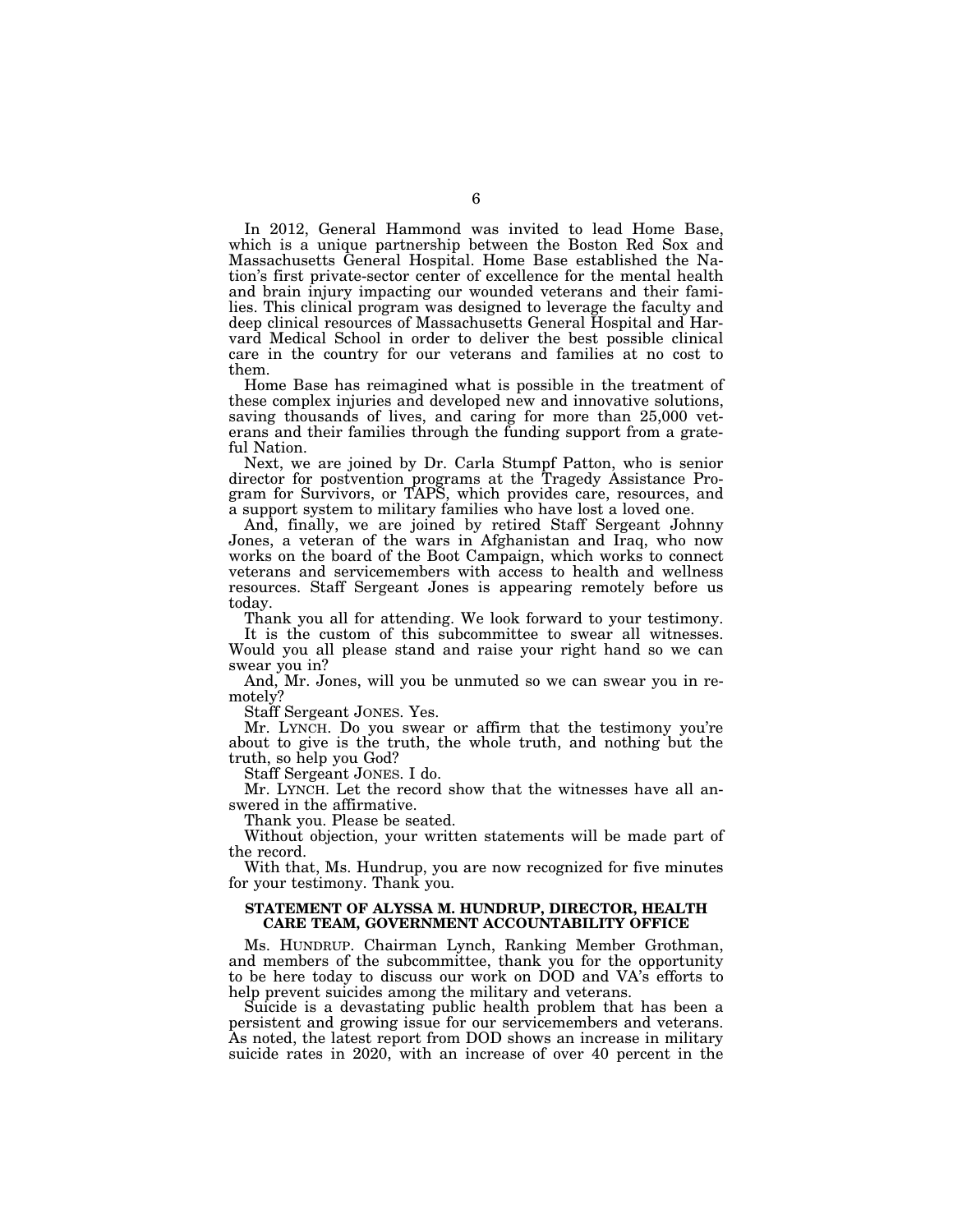last six years. Similarly for veterans, the most recent data from 2019 shows a suicide rate almost two times higher for veterans than nonveterans.

My testimony today includes information from three recent reports we issued examining various DOD and VA prevention efforts. Specifically, since September 2020, we have made three recommendations to DOD and six to VA to improve their efforts. Both agencies have taken initial steps to implement most of our recommendations, and we will continue to monitor their actions to fully address them.

First, regarding DOD, in our April report, we looked at DOD's nonclinical suicide prevention efforts. We found that DOD and the military services have implemented a number of initiatives aimed at reducing the risk of suicide in the military population, such as through specific trainings and educational efforts. And, in 2020, DOD's Defense Suicide Prevention Office, or DSPO, published a framework for assessing these efforts collectively.

However, DSPO's framework does not provide DOD with information on the effectiveness of its individual initiatives. Given unique risk factors the military population faces, such as higher likelihood of experiencing trauma, it is imperative that DOD also ensure that each of its individual efforts are fully assessed to understand how well they are working, and we recommended that DSPO collaborate with the military services to develop a process to do just that.

DOD agreed with our recommendation and, in June, reported that it is beginning discussions with the services on how to standardize an evaluation approach.

Second, regarding VA, we recently looked at VA's use of suicide prevention teams. These teams are used at local facilities to implement VA's Suicide Prevention Program, which includes various activities such as tracking and reporting on veterans at high risk for suicide and conducting trainings.

VA has added a number of new initiatives to be implemented by these teams. However, the addition of these many initiatives has led to a considerable increase in the team's workload, which, in turn, has led to burnout and turnover at some facilities.

VA officials said they're developing new guidance for their Suicide Prevention Program, but the agency has not conducted a comprehensive evaluation of the effects of the program's growth, and it is using a staffing model that does not account for the increasing workload resulting from the many new initiatives.

We believe these shortcomings could put the suicide prevention teams, and ultimately the care they provide to the veterans they serve, at risk of falling short of the program's goal to reduce the incidence of suicide among veterans.

We made recommendations to strengthen VA's use of and staffing for its suicide prevention teams. VA agreed with these and has since outlined a number of actions it is taking.

Finally, in 2020, we issued a report that found VA had not taken enough steps to develop a full understanding of the prevalence and nature of suicides taking place on its campuses, including making use of all relevant information it collects about these deaths in order to prevent future cases.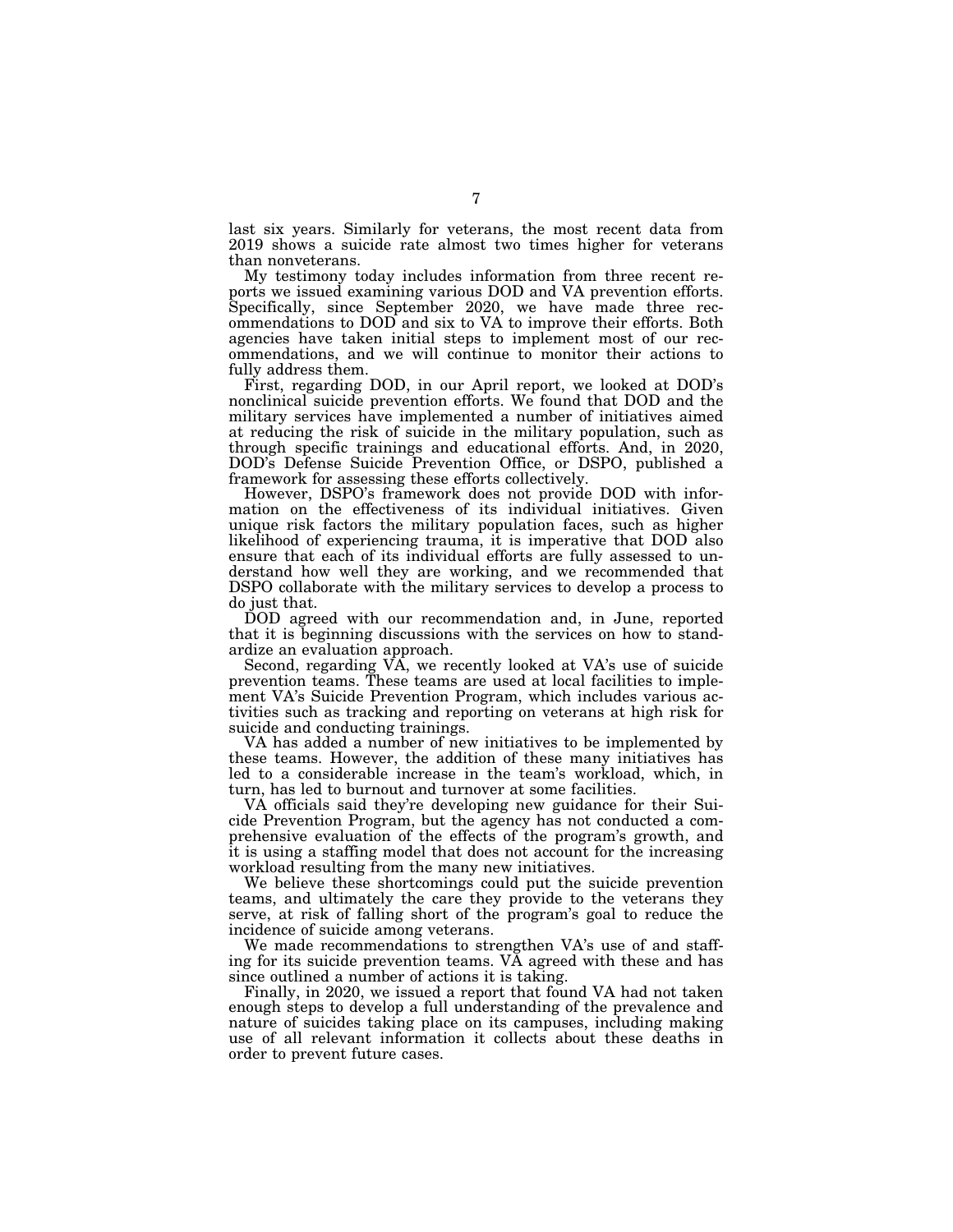We recommended that VA more accurately identify all on-campus suicides as well as expand the information it analyzes. We believe such analyses could, in turn, help prevent future suicides.

In closing, suicide is a tragic issue that needs significant attention and action. DOD and VA have both emphasized the importance of suicide prevention and have several efforts underway. It is critical that they now fully address our recommendations and ensure the quality and effectiveness of their efforts so they can take every step possible to help prevent suicide among servicemembers and veterans.

This concludes my prepared remarks. I would now be happy to answer any questions that you may have.

Thank you.

Mr. LYNCH. Thank you very much.

General Hammond, you're now recognized for a five-minute summation of your testimony.

General Hammond, can you make sure your mic is on and that it is close to you?

There you go. Thank you, sir.

### **STATEMENT OF BRIGADIER GENERAL JACK HAMMOND, EXECUTIVE DIRECTOR, HOME BASE**

General HAMMOND. Chairman Lynch, Ranking Member Grothman, and members of the subcommittee, I greatly appreciate the opportunity to speak with you today on this national tragedy of military and veteran suicide.

Home Base can be reached at HomeBase.org.

This is an issue of profound importance and is deeply important to me. In speaking with my good friend and Medal of Honor recipient Staff Sergeant Ryan Pitts, he describes this as the number-one threat facing our veterans from this generation.

I hope to provide you with an alternative perspective on the challenge, one that is based on my personal experience with PTSD, experience leading troops in combat on multiple deployments to Iraq and Afghanistan, and, of course, my decade of work assisting veterans who desperately want to put the pieces of their lives that were broken on the battlefield back together. When they lose hope for a day without pain or their ability to move forward, then they give up and take their lives. We are in a race against time to reclaim that hope.

There is an implied trust made between our warriors in this Nation that if they are injured, wounded, or killed, we as a Nation have their backs and we will be there to provide them with the care they need, and if they die, we'll care for their families. Ladies and gentlemen, we are failing in this mission.

Three million men and women from two generations of Americans answered the call and deployed to war. They followed the footsteps of our previous generations who came before them and did not question the challenge. They did their job and kept the rest of us safe from harm, asking only to be made whole when they return home.

This is clearly a difficult task, but a veteran will tell you that getting into a canvas-door Humvee with no body armor and driving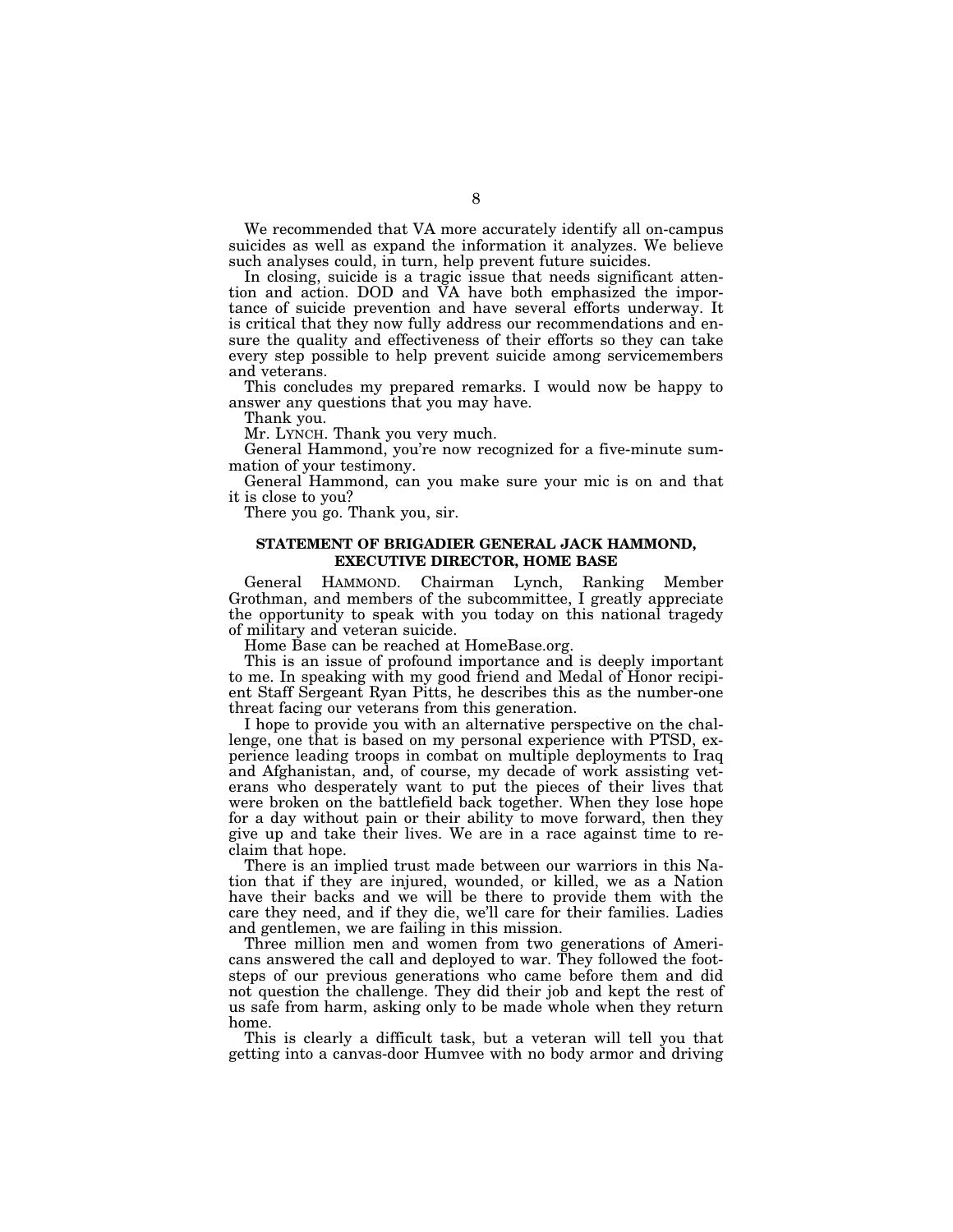into Fallujah while people are shooting at you and trying to blow you up is also quite difficult. But they did it.

This country was bred to accomplish impossible things from its birth to the Moonshot, but sometimes we forget this. Time is not our friend, and each day we waste is costing lives of brave Americans, who leave behind a wake of destruction with their broken families.

For the past decade, as the chairman mentioned, I've had the honor to lead an organization that has reimagined what is possible with veteran care. More than 25,000 folks have been treated by the incredible, talented clinicians at Home Base, all at no cost. And Home Base does draw its faculty from Mass General Hospital, Harvard Medical School, and the Mass General Brigham system, demonstrating what is possible.

Home Base launched a groundbreaking, two-week, intensive clinical program for PTSD and traumatic brain injury six years ago in partnership with the Wounded Warrior Project and three academic medical centers across the country. This program compresses two years of therapy into 14 days. And every two weeks, 24 veterans are flown to Home Base for this care.

Three years later, we modified the clinical program for the surviving spouses of military and veteran suicide, in partnership with our good friend at TAPS.

In 2019, the Naval Special Warfare Medical Command requested a pilot program for traumatic brain injury to address the complex medical needs specifically for these unique warriors. More than 200 Navy Seals, Green Berets, and Delta Force members and other SOF troops have completed this unique program, and 300 more are currently on the waitlist for this care. Seventy percent of these men are on Active Duty, and, remarkably, 97 percent of them return to full duty.

In 2015, we expanded our work to the five counties of southwest Florida, first creating a wellness program and then building clinical capacity with two local hospital systems in order to improve access to high-quality clinical care. These clinicians were flown to Boston and trained in evidence-based treatment, and then funds were raised to support 50 percent of their salary to deliver care to our veterans at no cost.

Additional partnerships are currently underway with Tampa General Hospital and the Florida legislature to expand this further. And, most recently, we have met with leaders from Navajo Nation and Governor Ducey of Arizona to grow clinical access, capabilities, and capacity for veterans and families in the Tribal lands and in Arizona.

This work to grow clinical capacity began in Massachusetts through a statewide suicide prevention program that partnered 125 police departments, the VFW, VSOs, and we trained 75 clinicians across the state in underserved communities. We also trained first responders and veteran service officers to recognize veterans exhibiting at-risk behavior.

We can do the difficult things, and with a limited budget resource, we've successfully piloted many of the key elements contained in the White House strategy.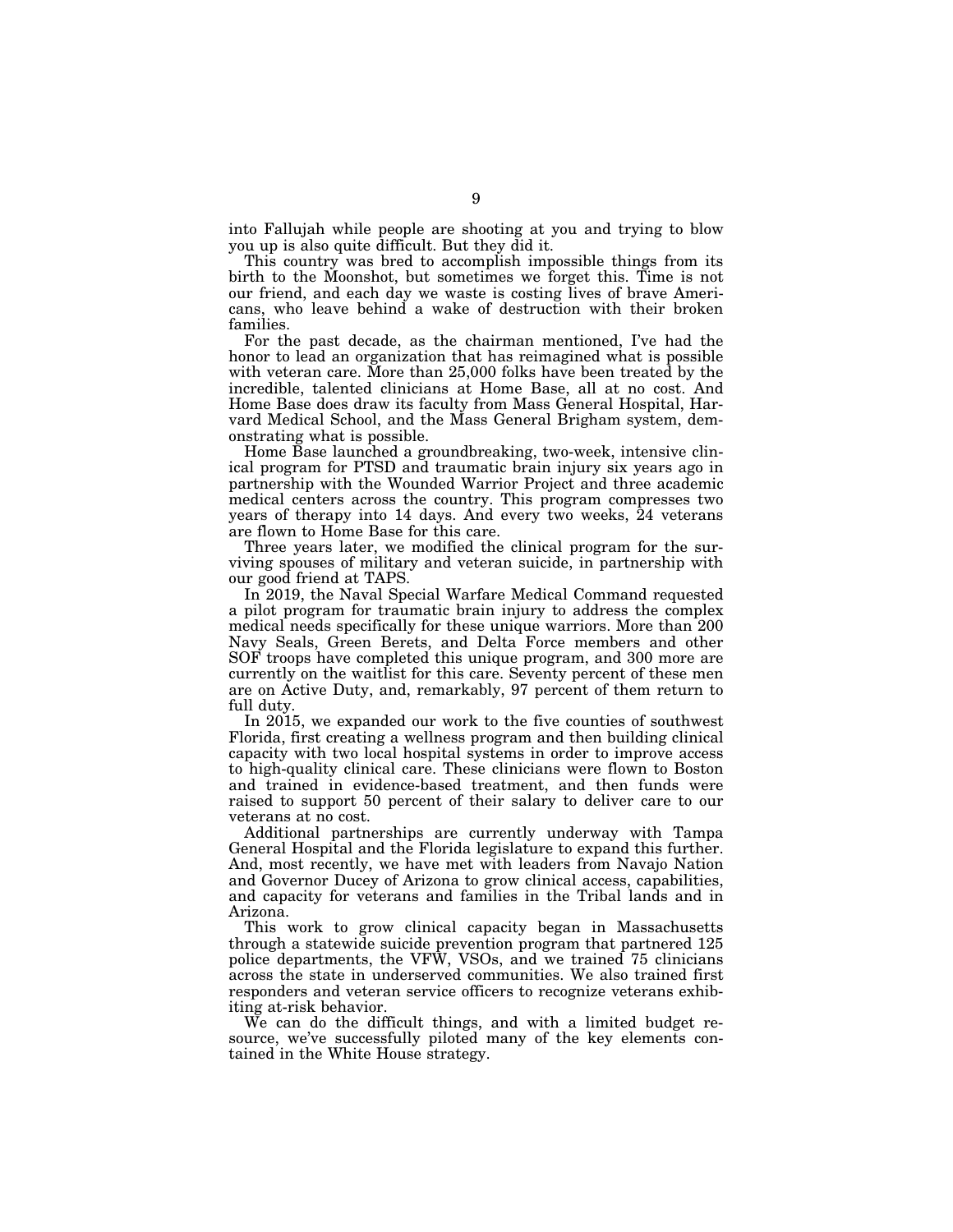I believe that the strategy is spot-on, but the most crucial element of the plan is to improve access to high-quality, evidencebased care. However, the six agencies tasked with this have been given a year to develop a plan, and this could mean a three-year delay in implementation, at the cost of another 18,000 lives.

We know how to grow clinical capability. Home Base has accomplished this on a shoestring budget and improved access to highquality care in multiple states across the country, to include our work with the Navajo Nation. What we need now are actionable plans and funding strategies for each of the priorities in the White House strategy. An 80-percent solution today is much better than a 100-percent solution that never becomes a reality.

My second recommendation is to engage our private-sector hospital systems and academic medical centers. The VA has been in this fight alone, and it is an insurmountable task. They need to look at funding tools used by elements like the National Institutes for Health in its fight to cure illnesses, rare disease, and injury.

Dr. Richard Stone from the VA testified last year that only 6 of the 20 veterans who die by suicide each day had received VA care within the past two years. This means that those 14 received care in the private sector, and that is where we need to recalibrate our focus a bit.

Congress has provided billions of dollars to improve access to private care, but many of these efforts continue to fail because of an inability to create funding mechanisms to pay for that care.

Home Base has met all the requirements to be a VA Choice Provider, was approved as a VA Community Care Partner, but has never received an official referral for care or reimbursement, despite the fact that we've received hundreds of informal referrals from VA providers.

Home Base has delivered high-quality care for more than 25,000 veterans at a cost of \$165 million from a grateful Nation. The National Institutes for Health, by contrast, routinely support extramural care through grants, contracts, and cooperative agreements. We need to implement these tools and train and fund clinical care for veterans at the point where it is needed, in many of our community-based health centers. Each of our systems can play a role in the strategy, but a vision without resources is a hallucination.

My final recommendation is for the DOD, and it has to take a more aggressive approach toward suicide prevention in a proactive manner. This work can begin and follow the pathway established by the Special Operations Command through their universal mental health plan and the Preservation of the Force Program.

We must do better to get upstream of these injuries. And, last year, I was asked to join a group of doctors and researchers from Harvard and provide the Army leadership with actionable recommendations to reduce soldier suicide. An amazing team of experts from Harvard and MGH volunteered to serve on this: Dr. Jordan Smoller, Dr. Matt Nock, Dr. Greg Fricchione, and Dr. Ron Kessler, clinical researchers who routinely advise both the World Health Organization and NIH on these same issues.

They developed a plan that leverages and advances on machinelearning-based prediction algorithms to identify soldiers at greatest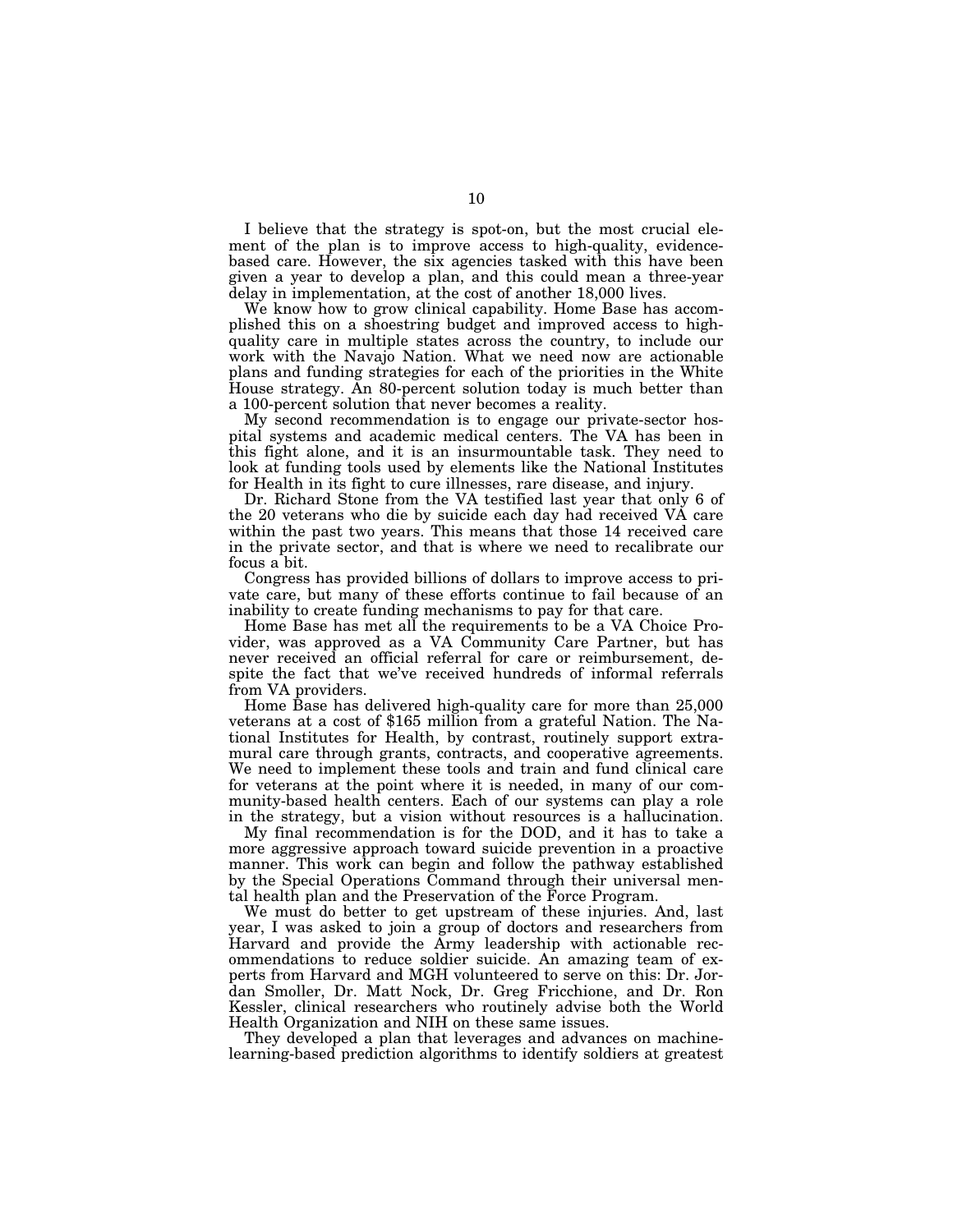risk for suicide. They are then matched up with the most optimum, individualized prevention plans available.

This two-pronged strategy first focuses on enhanced risk assessment that will identify those at the greatest risk for suicide. Studies have shown that clinicians perform no better than chance at predicting suicide. This two-pronged approach also focuses on an enhanced risk assessment tool that will identify who is at greatest risk.

And then a second component of this plan will be to implement a risk assessment, mitigation, and maintenance tool using the data from a decision support tool that is developed that will provide data-driven solutions to match at-risk veterans with suicide prevention strategies that meet the particular needs of the individual at that time.

This entire effort can be accomplished by using existing DOD resources, and it will provide DOD with the greatest predictive modeling capability in the world.

The DOD and VA have both done incredible work to stem the tide of veteran and military suicide, but without engaging the full resources of a grateful Nation, which has demonstrated their support by raising billions of dollars in private funds to care for our veterans, we are attempting to accomplish this task with one arm tied behind our back.

All the while, 20 veterans each day lose hope for a day without pain and take their lives. This leaves many families asking the question, how their veterans could survive the rigors of combat but not peace when they returned home.

I look forward to answering any questions you have. And I'm grateful for the opportunity to speak with you and the attention you're paying to this important matter.

Mr. LYNCH. Thank you, General.

Dr. Stump Patton, you're now recognized for five minutes.

### **STATEMENT OF CARLA STUMPF PATTON, ED.D., LMHC, SEN-IOR DIRECTOR, POSTVENTION PROGRAMS, TRAGEDY AS-SISTANCE PROGRAM FOR SURVIVORS**

Ms. STUMPF PATTON. Chairman Lynch, Ranking Member Grothman, and distinguished committee members, the Tragedy Assistance Program for Survivors thanks you for the opportunity to testify on behalf of the 100,000 military and veteran survivors that TAPS supports, including the nearly 19,000 who have lost a military loved one to suicide.

My name is Dr. Carla Stumpf Patton, and I serve as the senior director for TAPS' suicide prevention programs. I'm a surviving spouse of a Marine Corps drill instructor, Sergeant Richard Stumpf, who died by suicide at the age of 24 on October 31st, 1994.

I was pregnant full-term with our first child, who was born several days later when I was rushed to the hospital during the funeral. The devastating tragedy propelled me to find ways to survive and eventually dedicating my professional career to suicide prevention and postvention efforts for 27 years.

To do so, I earned multiple degrees in the fields of psychology and mental health and completed my doctoral dissertation on military families bereaved by suicide. By trade, I'm a licensed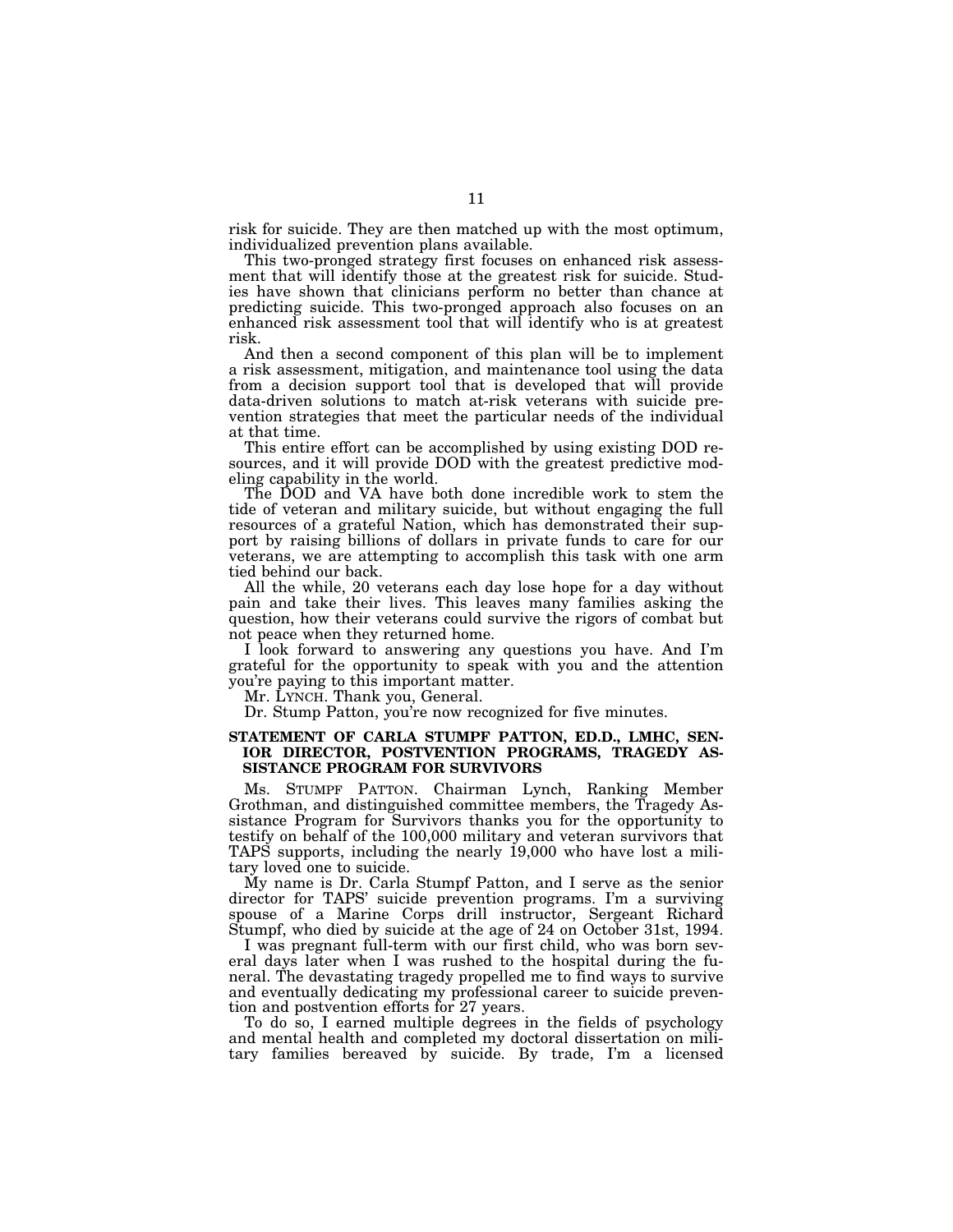psychotherapist and subject-matter expert in the fields of trauma, suicide, and bereavement.

I am remarried to a Marine who also lost his military dependent spouse to suicide, wherein our two blended military families have experienced this tragedy on multiple levels.

This statement is a representation of the countless individuals, our loved ones, who died by suicide after prevention efforts failed. The emotional crisis they were experiencing did not simply disappear with their suicide but, rather, is often transferred and absorbed by those coping with the death.

Postvention for survivors is imperative to reduce risk and increase prevention, as those who have been impacted must be offered the same care and services offered to the servicemember or veteran prior to their death. It is of equal vital importance that we also include military dependents in prevention initiatives, as the death of a family member can have detrimental effects on the servicemember or veteran. Postvention must be a critical component of any comprehensive suicide prevention strategy.

Based on best practices, the TAPS Suicide Postvention Department developed the field-leading TAPS Suicide Postvention Model. This decreases isolation as well as risk for mental health issues, such as suicide, addiction, anxiety, and depression, and, therefore, increases social connection, peer support, and growth that all promote healing following a suicide death.

TAPS is the only organization formally working with military families coping with a suicide loss, thus contributing to life-saving prevention with information gleaned from our postvention work.

When reflecting on suicide deaths, we often find that military culture does not incorporate mental healthcare as a vital part of wellness and readiness. A significant concern is that prevention initiatives often fail to address what TAPS families have identified as a missing component: that military operations lack the time, attention, and significance needed to tend to mental healthcare, wherein daily readiness often fails to incorporate mental fitness and where access to mental healthcare can be challenging.

Through years of advocacy toward reducing stigma surrounding suicide in the military, TAPS recognizes the most alarming concern being that of the fear of how seeking mental healthcare could negatively impact career development and advancement opportunities.

Many survivors, myself included, share how either they or their loved ones were afraid to discuss or disclose to anyone about such struggles, where far too often there had been tremendous psychological and/or physical suffering that became contributors to the suicide.

Suicide prevention requires a holistic public health approach. Messaging must instill hope and be encouraging. In many cases, suicide is preventable, not inevitable. People must know that the help is available, that it works, and with it comes the possibility to stabilize during an emotional crisis and eventually go on to live a healthy, fulfilling life. The overwhelming majority of people who struggle with thoughts of suicide do not go on to die by suicide but, instead, access the resources and learn the skills needed to cope in safe ways.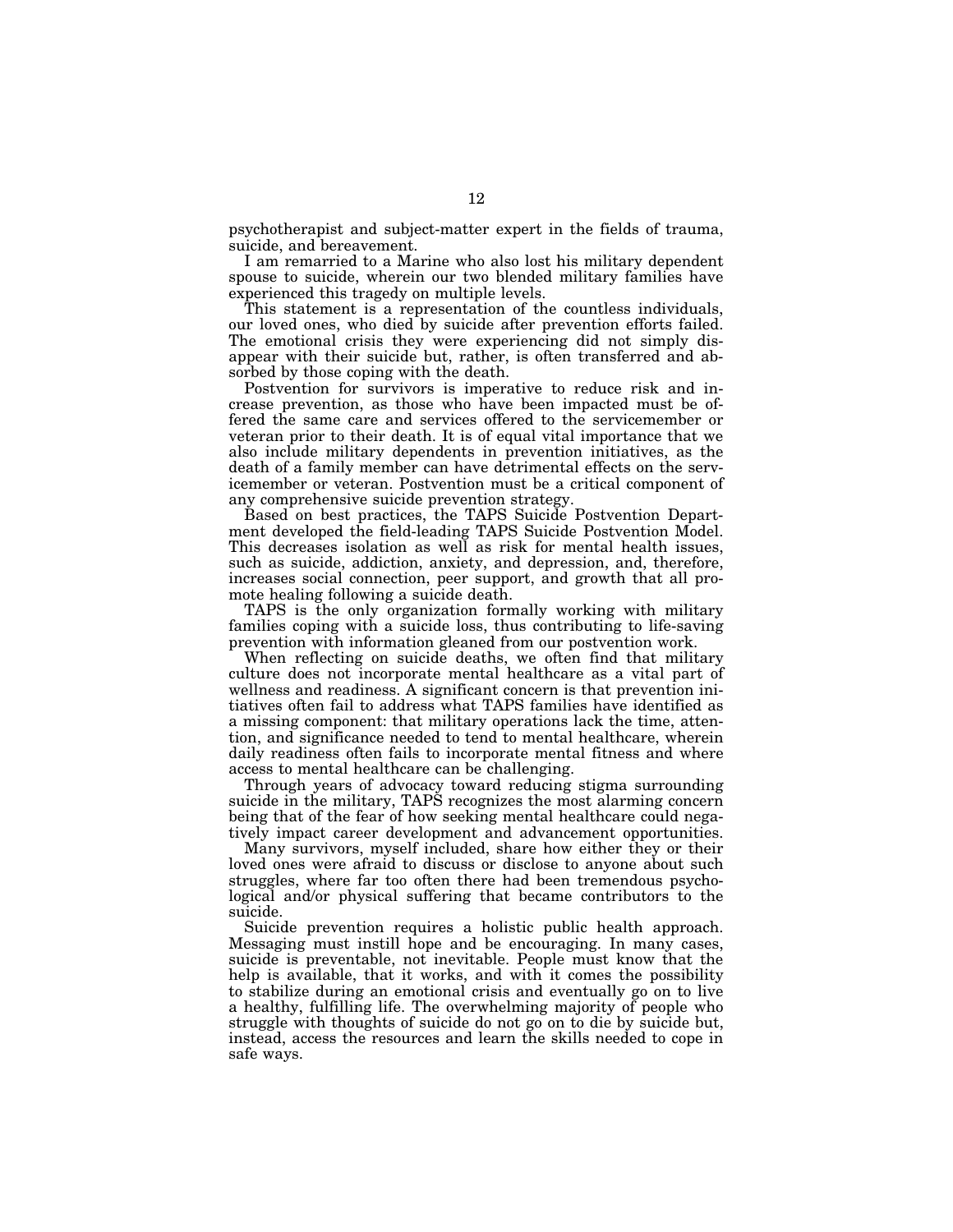This all cannot stem from a single approach but, rather, must consider long-term prevention strategies and comprehensive crisis responses, including postvention care. Also vital to a public health approach is increasing the education that anyone, all of us, can participate in suicide awareness and prevention efforts.

On behalf of TAPS and the survivor community that I represent, I am grateful for the opportunity to testify today and look forward to answering any questions that you may have. Thank you.

Mr. LYNCH. Thank you, Doctor.

Staff Sergeant Jones, you are now recognized for five minutes for your testimony. Welcome.

### **STATEMENT OF STAFF SERGEANT (RET.) JOHNNY JONES, BOARD OF DIRECTORS, BOOT CAMPAIGN**

Staff Sergeant JONES. Thank you all for having me here today. It's an honor to testify before the subcommittee in honor of my friend Sergeant Christopher McDonald.

The issue of veteran suicide has become a trendy topic. Awareness, it seems, is the cheapest currency for the problem, so deeply misunderstood that we continue to lose lives at an astonishingly consistent rate.

As an eight-year Marine Corps veteran with combat deployments to both Iraq and Afghanistan, the latter of which took both of my legs above the knee in August 2010, this trend stormed into my own life the Friday before St. Patrick's Day in 2012, when my high school best friend, Marine Sergeant Christopher McDonald, took his own life.

At the time, I was working as a fellow for the House Veterans' Affairs Committee. My friend Chris was four years removed from a combat deployment where he suffered both physical and mental health injuries. He was prescribed 180 5-milligram tablets of hydrocodone a month for a hip injury he had suffered in Iraq in 2008 but received no treatment for his mental trauma.

Chris was the epitome of hard work and discipline. His father, our middle school football coach and high school technology teacher, is a Marine Corps combat veteran from Desert Storm. And whether it was football, baseball, or academics, Chris gave everything 110 percent and could not accept failure.

The months prior to Chris's suicide, he became extremely addicted to opioids and began to lie, cheat, and steal from his closest friends and family to supply his destructive habit. Finally, at Christmas in 2011, his parents, his roommate at the time, our mutual best friend and Army veteran, and I intervened. We submitted a written affidavit to the local authorities that he was a danger to himself and others, and he was taken to a mandatory 72-hour detox hold. Afterward, Chris admitted his problems and asked us all for help.

Unfortunately, help wasn't what the VA offered. Not real help. He was told his case wasn't severe enough for in-patient rehabilitation. He came to me, desperate. And, even working in Congress, or maybe especially working in Congress, I felt helpless to save my best friend's life.

Ultimately, he decided taking his own life was the only way to ensure he no longer hurt or let down those he loved. But as anyone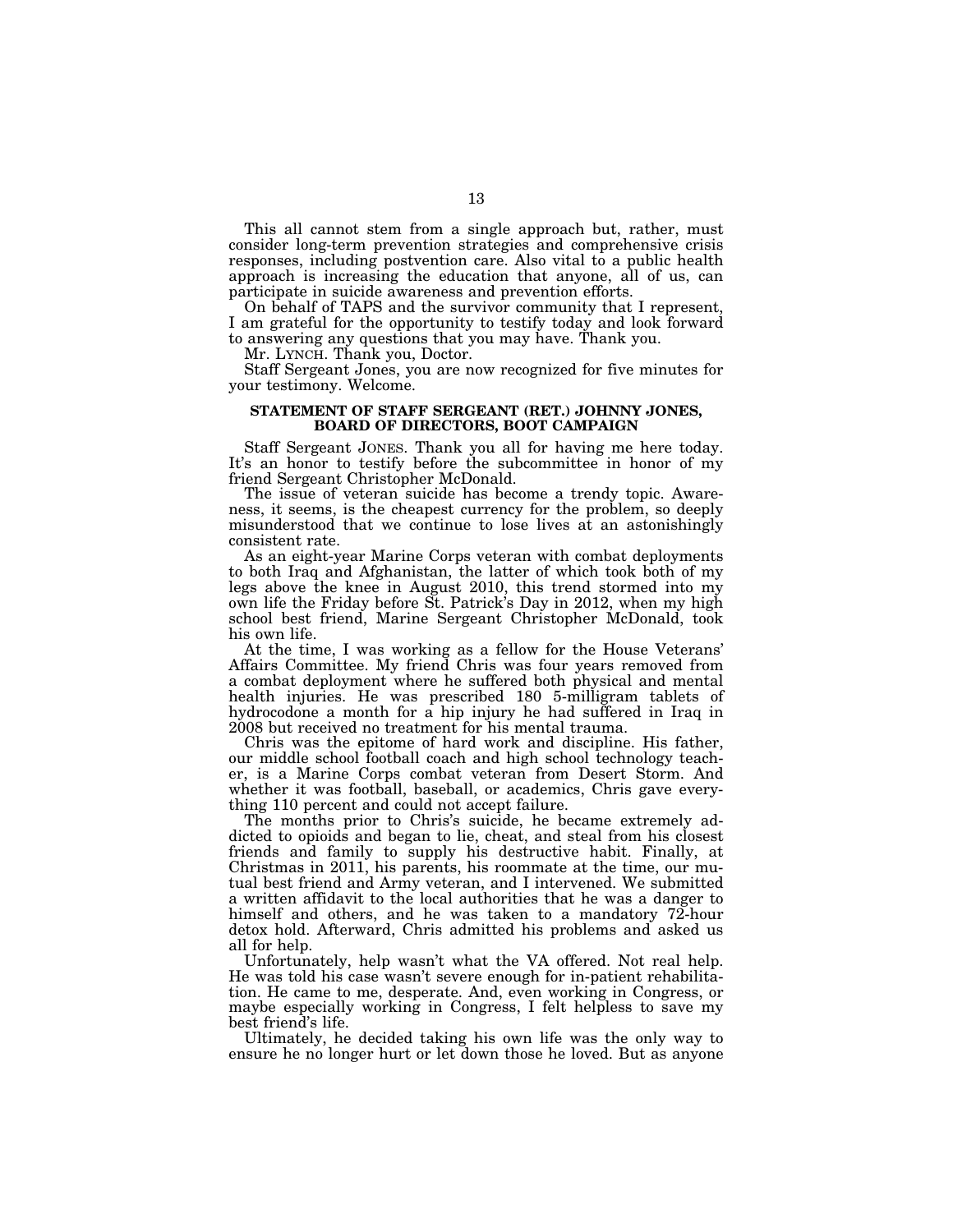who's lost a loved one to suicide knows, that couldn't be further from the truth. This one act of finality hurts the innocent every day for the rest of their lives.

We can't stand by and allow those who serve to think this is the only option. Today, I work with many nonprofit groups to identify, assess, treat and/or facilitate treatment for veterans struggling with post-traumatic stress, traumatic brain injury, addiction, chronic pain, and insomnia.

Veterans are turning to organizations like Boot Campaign, Boulder Crest Foundation, Brain Treatment Foundation, the Shepherd Center's SHARE Program, Camp Southern Ground—and let me add, the organizations that are also testifying today have a great reputation and are those organizations as well—and veterans turn to others to find quick, individualized, and nontraditional treatment protocols developed independently from the catacombs of bureaucracy and antiquated, one-size-fits-all methods that currently plague our VA.

I'm not a physician, a psychologist, or a psychiatrist. I don't have a doctorate or masters in any field, much less mental health or medical treatment. But I challenge you to find someone with more passion and concern on this topic. I have dedicated the last decade of my life to understanding this issue in its entirety, not just through the lens of some awareness campaign or appeasement initiative.

With that experience and with the help of some of the aforementioned organizations, working on this issue every single day, I've identified the following areas I feel are either overlooked, oversimplified, or misunderstood altogether.

First, the role of prior-to-service trauma and trauma not directly caused by military or combat experience. Many, if not most, veterans who legitimately claim what is commonly known as posttraumatic stress, sometimes disorder, experienced trauma as a child. Many others experienced trauma from life, like infidelity, guilt from not being close to a dying relative, not seeing their children grow up, financial stress, and other everyday American experiences that can contribute and sometimes cause the deterioration of mental health.

Second, the DOD must take responsibility for vetting, treating, and transitioning veterans. The VA gets all the blame, and it is clear, more must be done to improve how we treat veterans. But to have a paradigm shift in this issue, we must look at root causes.

We spend 3 to 12 months training a civilian to be a servicemember, we train them for six months to deploy, and we spend years grooming them for their next promotion. But when it comes time to leave the military—for many, facing their first experience with civilian life as an adult—we spend two weeks or less training them in this transition.

As someone who has seen the worst horrors war has to offer, I can honestly and earnestly say that transitioning out of the Marine Corps was the single most traumatic and least-trained-for experience in my entire military career.

And, last, we must acknowledge and assist the good work that is being done by nonprofit organizations and private healthcare providers. The VA and the Federal Government at large move slow.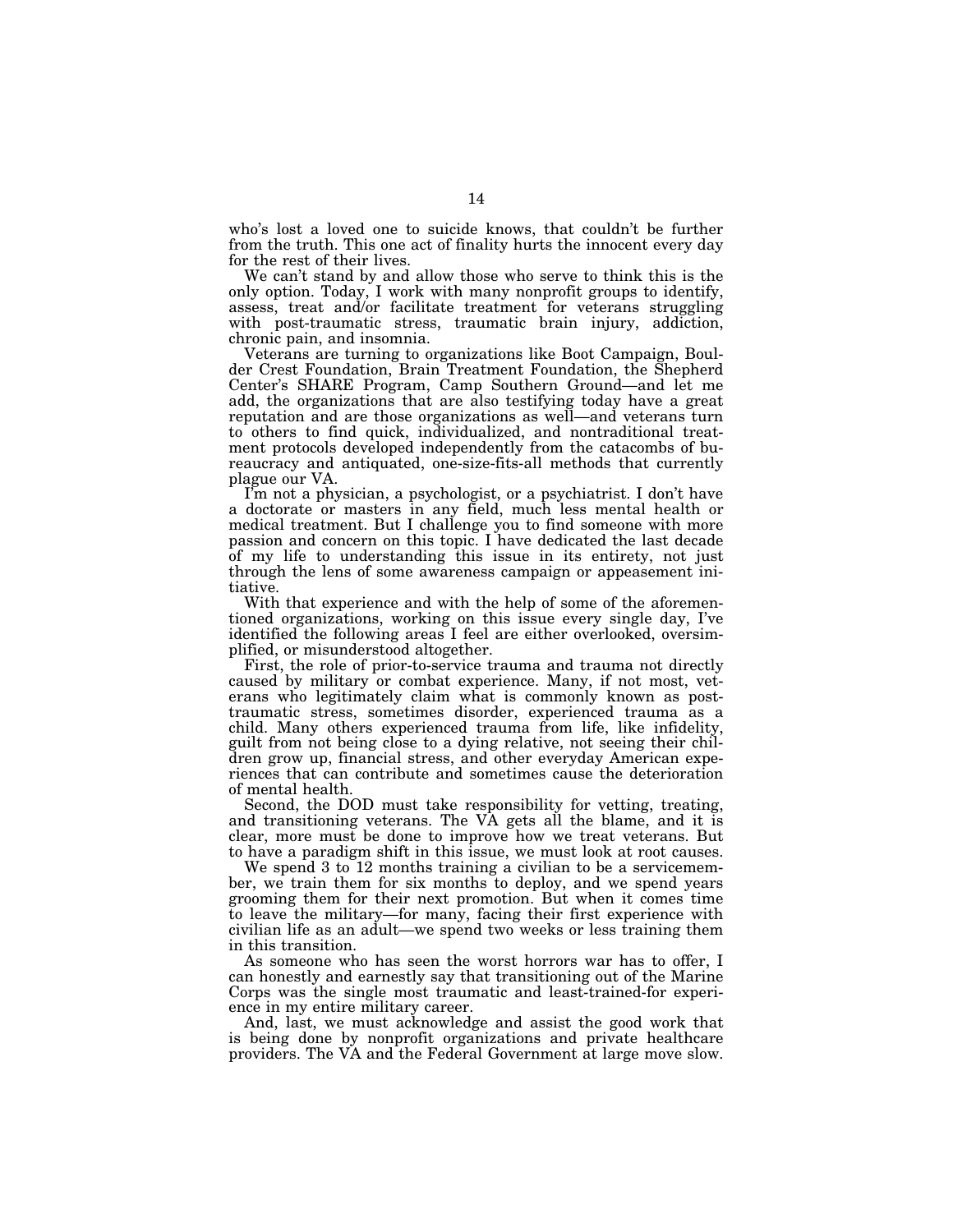Sometimes that's by design, and sometimes ulterior or even partisan motives are at work. I'm not here to demonize the VA or complain about how things get done in government, but I can tell you that there are treatment protocols and outreach successes being made by these organizations that are absolutely saving lives. Many of these organizations need grants and financial resources, while others merely need a seat at the table and access to data to expand the reach of their success and save more lives. We won't solve this problem with a government-only solution.

I want to thank you all for this opportunity. I know government often seems like nothing more than a team sport, but, for this issue, I commend you all for leaving your partisan politics at the door and standing ready to do your job with integrity and selfless concern for America's heroes.

As a veteran and a grateful American, please consider me a resource and a dedicated soldier in this fight against our third war and most deadly war over the past two decades. It is our responsibility to do everything we can to save our military servicemembers from the enemy within, a war fought here at home, fought in our homes and among our friends and family.

And, with that, thank you.

Mr. LYNCH. Thank you, Sergeant. Thank you for your testimony and your perspective and for the good work you continue to do.

Before moving to questions,  $\overline{I}$  understand that Representative Tlaib, a member of the full committee, has asked to be waived on to the hearing so she can submit a statement and questions for the record.

So, without objection, the gentlewoman from Michigan, Ms. Tlaib, shall be permitted to join the subcommittee and be recognized to submit her questions.

Mr. LYNCH. I now recognize myself for five minutes for questions.

First of all, I want to say thank you to all of our witnesses. You enrich this whole process, and you help us grapple with this difficult issue. And thank you for your work, your service within government and within the military, but also thank you for your continued service outside of that on behalf of veterans and Active military.

General Hammond, we have a dual system here that we've all talked about. One is, the VA provides services to veterans, and then we've got DOD for Active military. I want to talk about the situation with the VA right now that the good sergeant just raised.

So I'm blessed in my district, I've got three VA hospitals. I've got one in Brockton, one in West Roxbury, one in Jamaica Plain. Yet, when I read the data on the suicide report, so many of the veterans who are victims of suicide are not participating in the VA system, they are not registered, or they're not getting their mental healthcare from the VA. So there's a disconnect.

And look, my VAs do a great job, but if someone is not coming in the door, then there's that disconnect, right? You can't help somebody who doesn't enroll and participate in the VA.

So there's a disconnect there that—I believe, listening to what Boot Campaign is doing and what your organization is doing and what TAPS is doing, it seems to me that, in a way, you're filling that gap, you're curing that disconnect.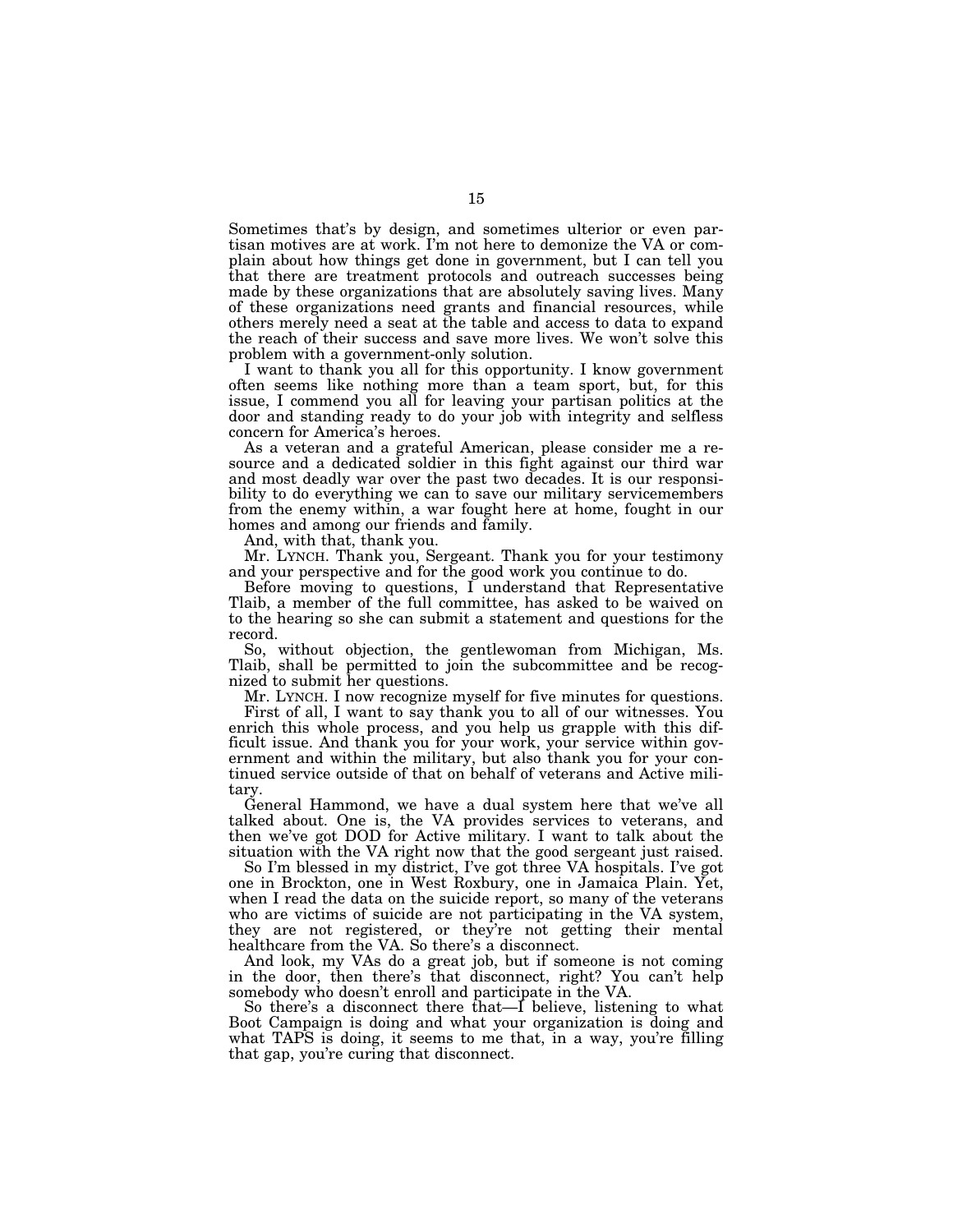Can you talk about that? And, Dr. Stump Patton, I think you have a similar perspective on how that works and how that fills that gap. But, General Hammond, why don't you have a crack at it?

General HAMMOND. Yes, sir. Thank you.

So one of the things that oftentimes gets lost in translation is, throughout the last 100 years, 15-20 percent of our veterans receive care from the VA. When they come home from war, they begin their lives, they get jobs, they have insurance, and they go that way. And, oftentimes, there was always a hesitance to receive care, because it was like a zero-sum-game mentality, where the veterans didn't want to take some of that care from somebody who might need it worse, because "I've already got my Blue Cross." So, if you've got a good health system, you're part of that, you don't think to go into that system. And it's not a reflection of the VA; it's just a fact of life.

Mr. LYNCH. Yes.

General HAMMOND. In 2001, when this all started, there were 25 million veterans in the country, and only 3.9 received care from the VA. That's a significantly small percent. That's grown a bit, but we've also lost—from 25 million, as you mentioned earlier, we're down to 18 million, and in the next 20 years we'll be down to about 12 million.

So we can't keep making a 550-percent increase in the VA budget to try and grow it at a time when the veteran population is shrinking. We have to think smarter, how to sustain this and how to give the best possible care under the rubric of the VA but by reaching out to community-based health centers and hospitals that are willing to do the work.

They just need the resources, and we need to figure out a way to get those resources to those community-based health centers where veterans live, where they go for care routinely.

Mr. LYNCH. All right.

Dr. Stumpf Patton, any perspective on that, on filling that gap between the VA and the people who need the services?

Ms. STUMPF PATTON. I think working collaboratively is a very powerful point. Suicide is a very complex, widespread problem that cannot be, you know, answered or responded to with any one single agency or organization. So, when we're all speaking the same language, when we're all on the same page, working in tandem, we present, you know, a united front.

And I think the military Reserves members, family members, the military community need to know that they are not only valued, but there needs to be a message that this care is there for them, that they should want to seek care and know that they're going to be in the trusted hands of people who are there to serve them, rather than feeling a mistrust and not choosing to go to the systems that are theirs, you know, to be there to serve them.

Mr. LYNCH. Thank you.

And, Sergeant Jones, you touched on this very issue in your opening testimony. Any perspectives on that, on how we might and how Boot Campaign actually fills that gap on behalf of the veterans that you serve?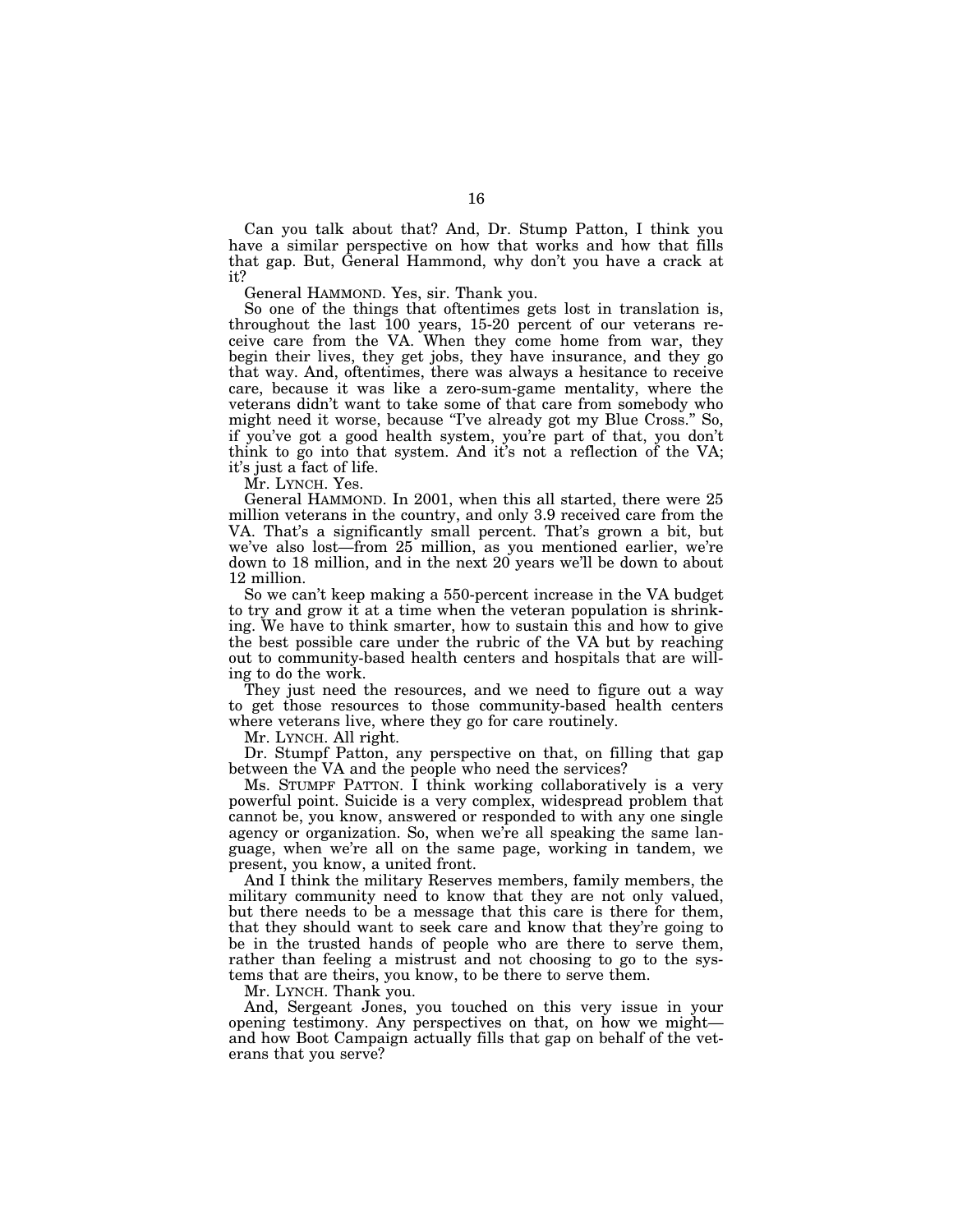Staff Sergeant JONES. There's really two issues at—and thank you for the question. There's really two issues at once here. One is, how do we look at those dealing with suicidal thoughts that are already veterans, that have already left and disconnected and now we're trying to reengage them.

The second part of your question, really, and the answer is, the solution is, to never have them be disengaged to begin with. And that goes back to the DOD and their responsibility to properly assess veterans leaving the military from every aspect that causes mental health issues, from finance to family situations, the whole nine yards, so that, as they transition out, that line of communication is already there.

One of these issues is, how do we address the population we already have? But it'd be irresponsible to acknowledge that problem and not look back and say, how can we preemptively stop that problem from persisting as those leave the military.

And, statistically, you're going to have more veterans come to the VA after a war than during a war, because they're going to finally say, ''You know what? I've got problems, and there's not a mission in front of me that I feel obligated to, so I'm going to go ahead and get out and get treatment.''

And so now is the time that start looking at this. Obviously, any day before today would've been great, but now is a very important time.

Mr. LYNCH. Thank you very much.

My time has expired.

I now yield to my friend, the gentleman from Wisconsin, Mr. Grothman, for five minutes.

Mr. GROTHMAN. Thank you so much.

My first brief question—you know, we're given some papers before we come here, and there's a graph here showing veteran deaths by suicide from 2001 to 2019. We're around 6,000 in 2001.

Does anybody know where we were 20 years before that? I kind of wish that graph went further. How many suicides in, like, 1980, 1990? Nobody knows?

OK. That's the type of thing I think the VA would know, and that's why I kind of wish they were here, because it would give us greater perspective.

My next quick question—and this is something I don't know what to make of. I think referencing the same graph, in 2001, it says 20.2 percent of the people who committed suicide in this country were veterans. In 2019, that was down to 13.7 percent. So that's a significant drop of veterans compared to the rest of society.

Can anybody comment as to why that is, make any observations on it?

General HAMMOND. I would just offer this: that, No. 1, when we look at our veteran population and our military population, it's drawn from the top 30th percentile of the American population. As of today, roughly 70 percent of young Americans of military age do not meet the minimum requirements to join the military and become a private in the United States Army based on physical, mental, legal, and moral issues. And so we start with a very high, healthy, mentally healthy, physically healthy population that's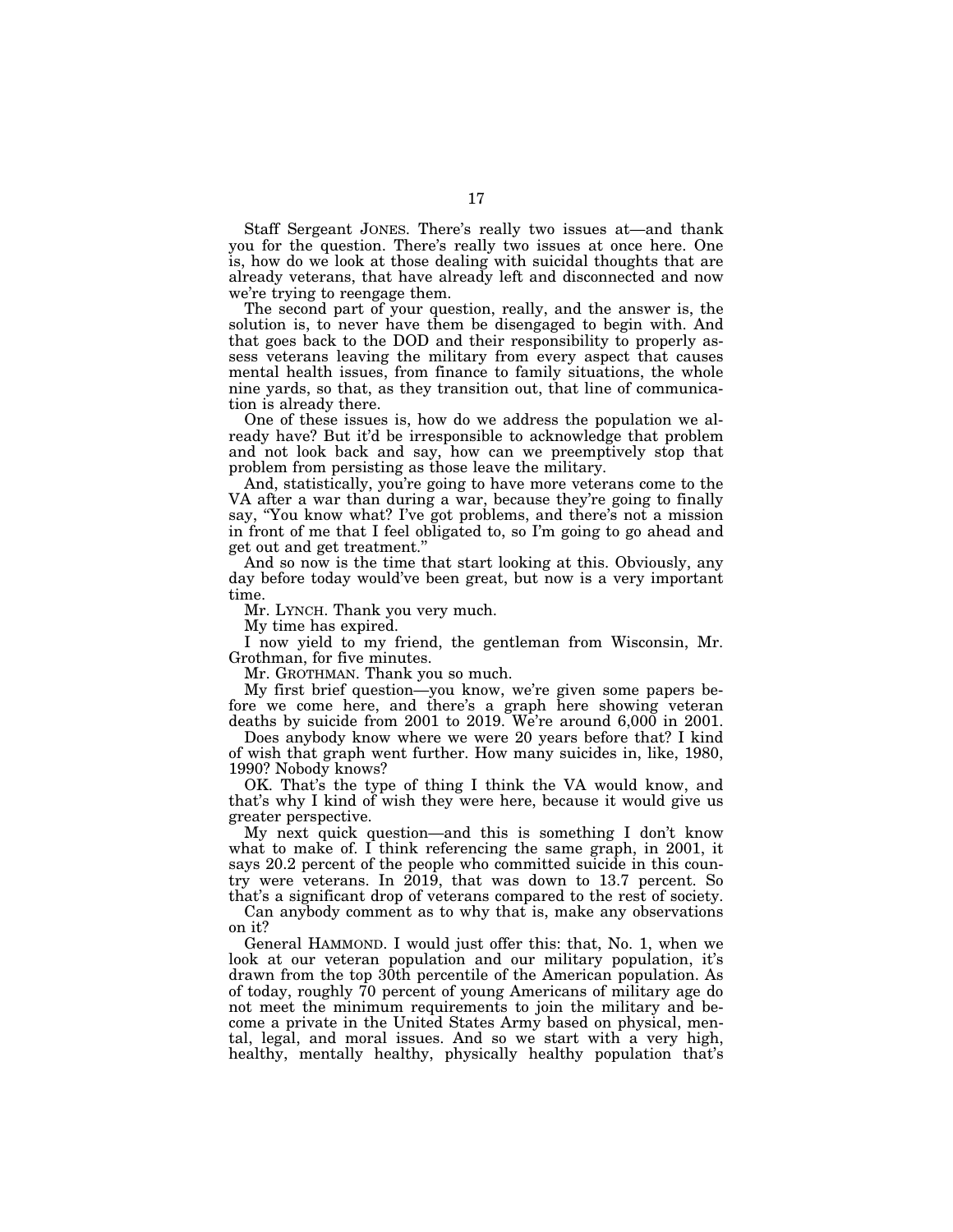been screened, not extensively but screened to the point where 70 percent don't meet that requirement.

So we're starting off with a good group, and then we work on resiliency issues. And, traditionally, in peacetime, that's worked. When we add the complexity of combat, the transition issues, and all these other pieces, that's when we see these rises.

And, starting in Vietnam, we started seeing increases in suicide with the Vietnam generation during the war. And you look at the treatment they received, and we start looking at bad transitions when you leave the military, questioning your service. We're starting to see some of that——

Mr. GROTHMAN. OK.

General HAMMOND [continuing]. With this generation, because, you know, there's been this dichotomy-

Mr. GROTHMAN. OK.

General HAMMOND [continuing]. Where a lot of folks want to support the troops, but-

Mr. GROTHMAN. Yes.

General HAMMOND [continuing]. It's been pretty vocal about getting out of Afghanistan, getting out of Iraq, whether it was worth it. And when you question your service and sacrifice, it does play with your mind a bit.

Mr. GROTHMAN. Yes. Well, the question was actually why are things getting proportionally better.

But, Mr. Jones, your testimony highlights three recommendations. I want to ask you about two.

First, the DOD needs to take more responsibility in this space. And a DOD IG report recently said that Department of Defense failed to screen for suicide risk for transitioning servicemembers. How does the IG finding make you feel?

Staff Sergeant JONES. It's unsurprising. The biggest problem—I mean, even when you lose your legs and can leave the military, the number-one problem is the VA and DOD's inability to communicate with one another. I don't know what this root cause is, other than the VA is incredibly resistant to transitioning lines of communication and platforms and things of that nature.

When I worked for the House Veterans' Affairs Committee, the Improvised Disability Evaluation System, which, I mean, simply allowed the VA and DOD to assess your injuries at the same time, was borderline controversial, because there was agreement on doing it but no agreement on how to do it.

And so it's very difficult to get the DOD and the VA to communicate. And so it's much—very difficult to get the DOD to assume responsibility for something that probably most in the DOD see as a VA problem.

Mr. GROTHMAN. OK.

You also said that the VA needs to do more work closely with nonprofits. Last year, President Trump signed a bill, S. 785, that gave the VA additional resources to do that. Has the VA done so? And, if not, what do they have to do?

Staff Sergeant JONES. That's a good question. I've spoken with a gentleman named Ken Falke, who started Boulder Crest Retreat and the Warrior PATHH transition program. He testified before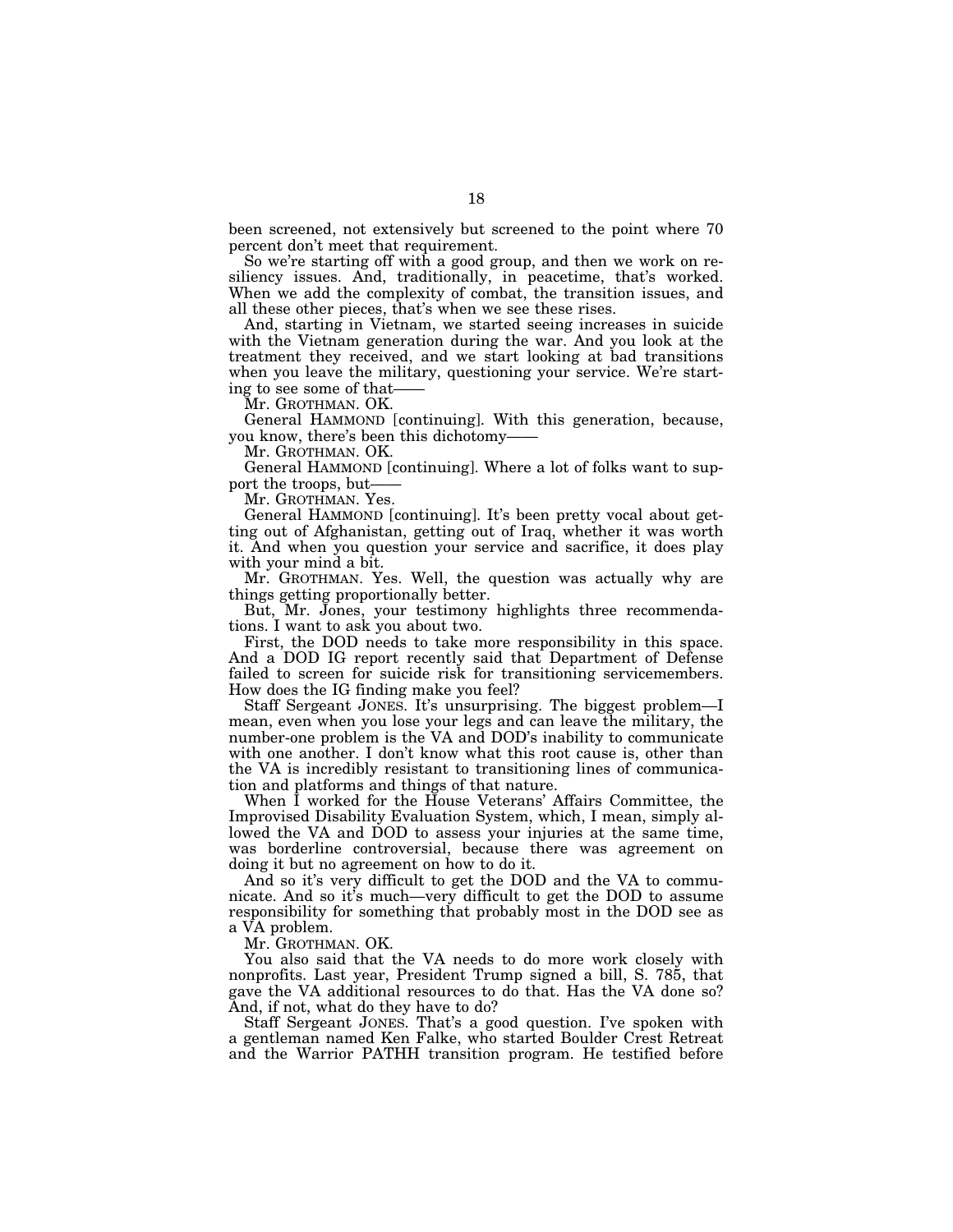Congress on behalf of that bill. I spoke with him about that bill, and the frustration was just through the roof with him.

What we do at Boot Campaign is largely detached, actually, from the VA. We really don't have an opportunity to work with the VA because—if I were going to put this in layman's terms, I would say the government would rather spend money on a study to find out something doesn't work than spend money on something that anecdotally very much is working but doesn't want to spend a million dollars to study it, or doesn't have the scientific recognition from a traditional medicine community to get that type of data.

I understand the necessity to be responsible, especially fiscally responsible, but we have organizations that get good work done every day, that literally save and change lives, and because they haven't done some expensive research packet or study, they have less of an opportunity to get Federal grants. And I think that's the problem.

I think that the government is overlooking nontraditional treatment. And, to an extent, I understand why the VA leans into what is, you know, acceptable in the medical community but maybe not so much what is actually working today, with technology and other things that just haven't been around for a very long time.

Mr. GROTHMAN. OK.

Could I—just in general, like I said, when it comes to inadequacies of the VA, it would be nice if they were here.

Do you feel, Mr. Jones—or I will also ask Dr. Stumpf Patton should we have the VA here today, the VA and the DOD, do you think?

Staff Sergeant JONES. Absolutely.

Mr. GROTHMAN. OK.

Ms. STUMPF PATTON. Yes, sir.

Mr. GROTHMAN. Thank you. Four for four. Good.

OK. That's enough. Thank you for the time.

Mr. LYNCH. The gentleman yields back.

The chair now recognizes the chairwoman for the full committee, Mrs. Maloney, for five minutes.

I think we're having trouble with the technology there.

We will recognize the gentlelady from California, Ms. Speier, for five minutes.

Welcome.

Ms. SPEIER. Mr. Chairman, thank you.

And thank you all for your presentations this morning.

I am deeply concerned about the level and increase of suicides among our servicemembers and our veterans. And I chair the Military Personnel Subcommittee, and, in the NDAA this year, I have language in there that will require an independent review committee to look at the three highest incidence of suicides at three installations, to look at why it's happening at those locations and what we need to do.

Let me start with you, General Hammond. To what extent does the OPTEMPO impact the likelihood of suicide ideation?

General HAMMOND. I think as we saw back in the early 2000's, that OPTEMPO where soldiers, marines, airmen, and sailors deployed for a year, sometimes 18 months, came home for six months, redeployed, we did see a spike in that.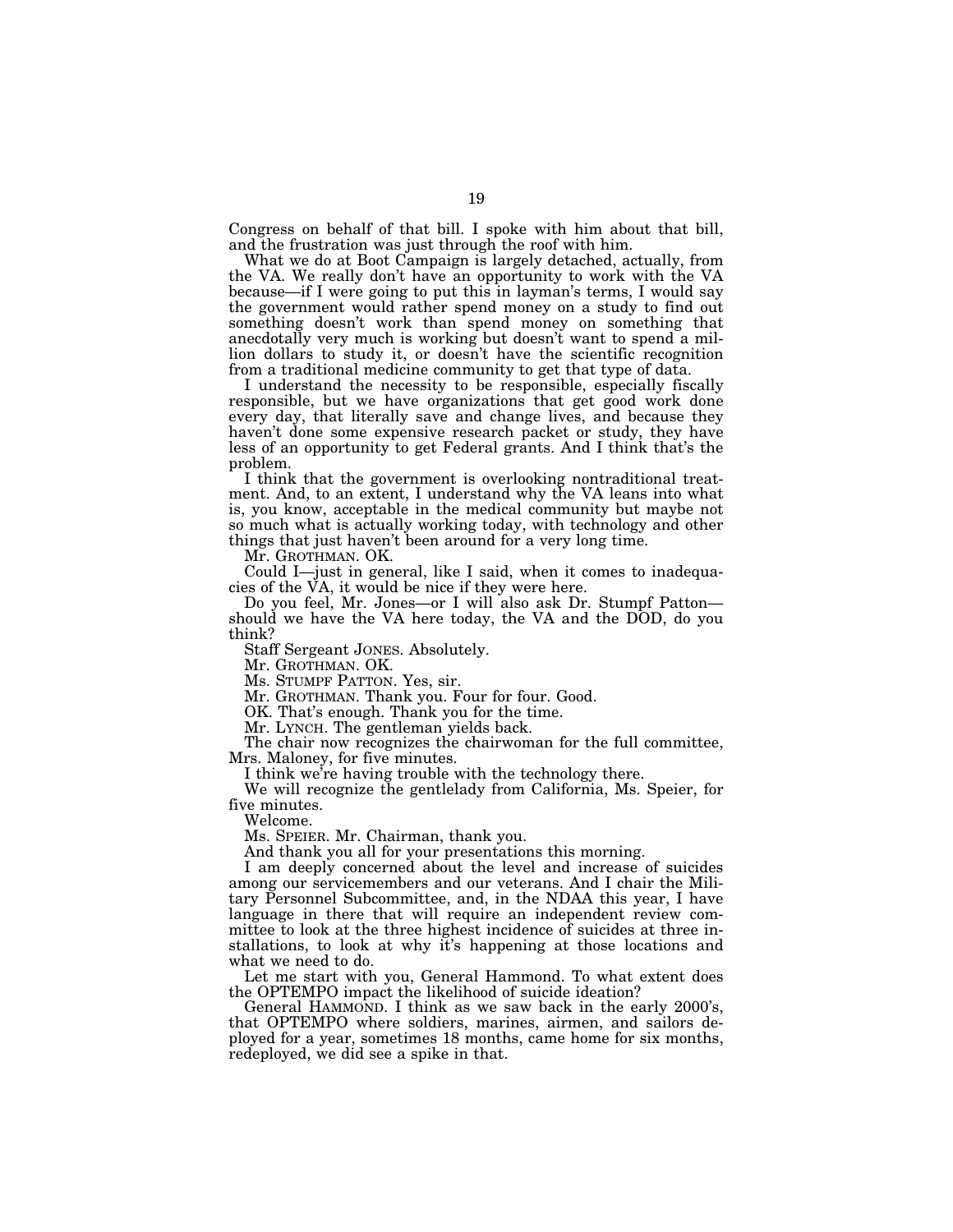We also saw the impact on their families. And you can't discount that because we look at the external stressors. So not only do you have the challenge of going and putting yourself in harm's way, but you know that you're placing your family in a very difficult situation. And sometimes there are those external stressors, to include food insecurity, housing insecurity, with a family behind for 12 to 18 months.

So I think the OPTEMPO certainly played a big role in this, as did the type of battle that was fought in that asymmetric environment, where it was not on a linear battlefield, and greater numbers were exposed to combat action. And when I say that, there was no safe place in Iraq or Afghanistan. You could be in what we consider support troops that normally are well behind the lines and aren't exposed to danger, and every one of those bases was rocketed, shot with mortars, or had insider threats that were constantly on someone's mind. And so you had high stress and anxiety that many of these young men and women came back with——

Ms. SPEIER. Thank you, General.

General HAMMOND [continuing]. In addition to the traumatic injuries.

Ms. SPEIER. Thank you.

I'd like to go to Dr. Stumpf Patton.

In your testimony, you said that ''the military has no room in its schedule for mental health care . . . there is not enough downtime to care for mental health in the military. Daily readiness does not incorporate mental wellness.''

There's also a reference in, I believe, one of the reports that onethird of our servicemembers are afraid to seek mental health services because they fear it will affect their promotion.

Can you speak to the OPTEMPO, the stigma, what we need to do to address that?

And I'd also like our representative from GAO to do so as well. Ms. STUMPF PATTON. Thank you. I think that's a very important question.

I would say, what we are doing here is a perfect example of that. We have to talk about this openly, directly. We cannot be afraid to talk about suicide. Prevention really starts in being proactive before a crisis ensues, before somebody is in an emotional crisis. So we need to be aware of what we're looking for. We need to be comfortable with having those conversations with one another and promoting the idea that help exists.

I just want—can you just rephrase one more time the question that you had? I'm sorry, I just lost my train of thought.

Ms. SPEIER. It was about the stigma associated with-

Ms. STUMPF PATTON. OK. And so, by doing so—that's the point by doing so, we therefore are already reducing some of the stigma around help-seeking that is so critical.

I know for myself and countless survivors that we represent and work with at TAPS, that stigma is often one of the largest barriers when it comes to seeking care, of how that is going to impact one's career through, you know, advancements and promotions, how they might be considered and viewed among their counterparts.

I think ultimately what we need to do is, addressing the mental wellness here is just as critical as we would look at physical fit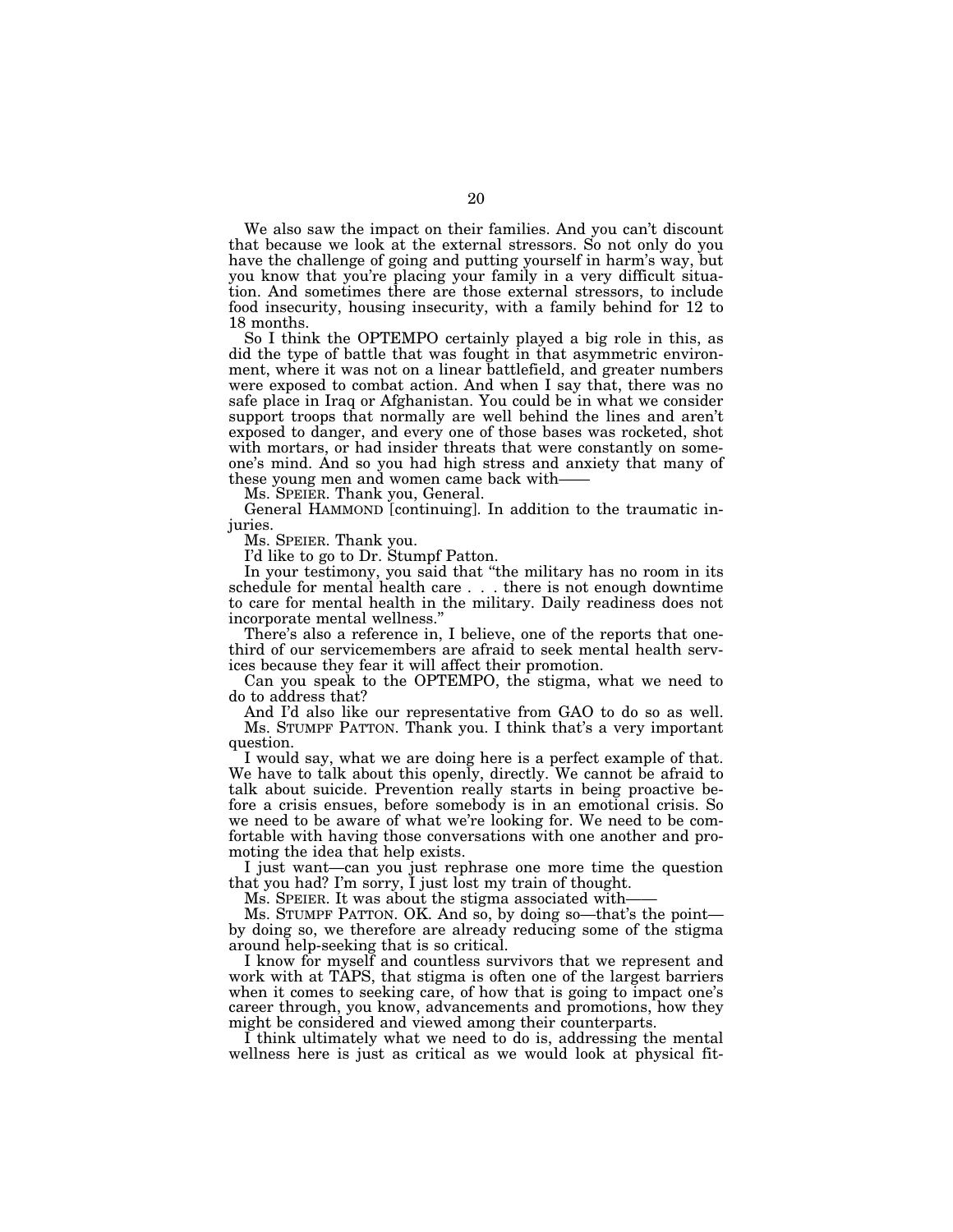ness, which is—you know, we acknowledge that that is critical to being ready for operations. So when we look at that equally, that if somebody were suffering from any type of other medical injury or illness, we would treat that with emergency care, that when left unaddressed that could be——

Ms. SPEIER. Thank you, Doctor. I just want to get—

Ms. STUMPF PATTON. OK.

Ms. SPEIER [continuing]. Ms. Hundrup to be able to respond as well.

Ms. HUNDRUP. Thank you. I would just add very quickly that we have seen in our work as well as our research that stigma certainly is an issue, in terms of the concern about having career implications.

In terms of finding ways to overcome that, I think that, clearly, access, ready access, to mental healthcare is going to be very important. And we've seen anecdotally that even just doing things like allowing telehealth or allowing care that can be in a private setting—you know, we've heard that sometimes just going into the office, and they have to wear the uniform, and they're concerned about perhaps seeing others, that there might be perceptions of negativity there.

So I think we have to get creative in thinking about ready access to that mental healthcare and how to do that in a way that's comfortable and appropriate and, of course, of quality.

Ms. SPEIER. I totally concur.

I yield back.

Mr. LYNCH. Thank you.

The gentlelady yields back.

The chair now recognizes the gentleman from Louisiana, Mr. Higgins, for five minutes.

Mr. HIGGINS. Thank you, Mr. Chairman, for holding this hearing. And I thank my veteran brothers and sisters for being with us today.

We should discuss, as a committee, from our heart, exactly what is impacting our veterans across the country. I've buried many friends. You know, a lot of veterans move into police work. It's sort of a natural transition, especially if you have combat experience and, you know, you have certain skills that have been honed through the years in the military. It's a common thing, to find that your tactical police officers across the country are prior military. And a lot of cops commit suicide. When they do so, it's considered a veteran suicide, because a lot of the cops that commit suicide had been veterans.

So PTSD is a very real dynamic and in my own history. And my heart goes out to my brothers and sisters across the country and the world that suffer.

I think we have to be courageous as a committee and deal with a couple of things that we're facing right now that's going to exacerbate what we have already experienced as a Nation regarding PTSD within our veteran populations: the disgraceful retreat from Afghanistan, turning the Afghanistan theater over to the Taliban and arming them with scores of billions of dollars of American weapons systems, abandoning Americans and American allies.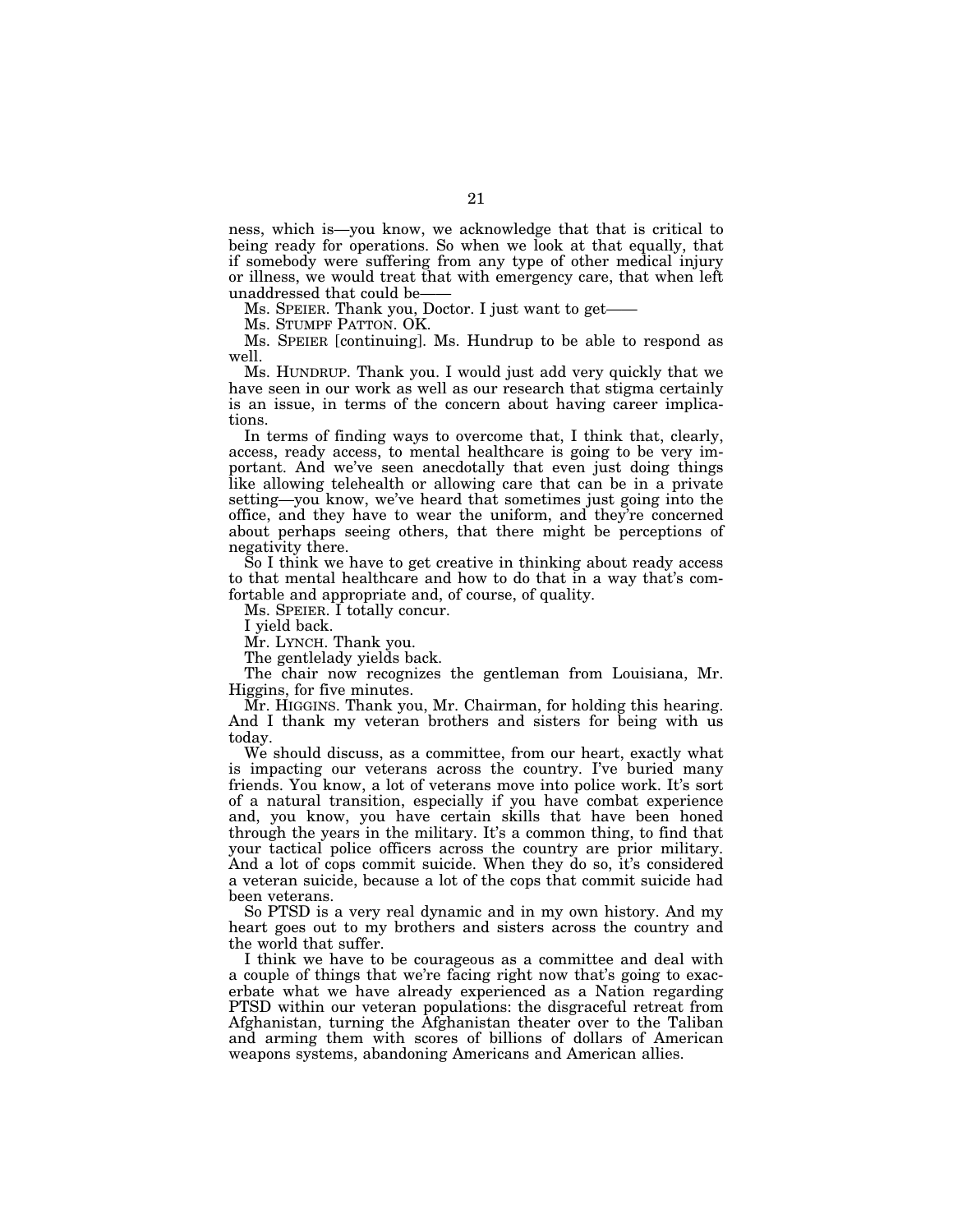You know, many of my friends that are veterans, you know, they're very discouraged about that. And this has injured them, I think, on a very deep level. They're asking why—you know, why did they risk their lives? Why were they maimed? Why were they left with the endless horrors and nightmares of war? This is a significant question.

And I'm going to turn the floor over to my veteran brother, Staff Sergeant Jones.

As a veteran of the war in Afghanistan, I'm going to give you the floor, sir. You have a couple of minutes. I ask you to just take a deep breath. I'm going to give you the remainder of my time so that you can—you just speak to America from your heart and reflect upon our retreat from Afghanistan and what impact you would feel as an Afghanistan veteran and how you think it would impact our veteran brothers and sisters across the country.

I give you the floor, good sir. And thank you for your service.

Staff Sergeant JONES. Yes, sir. Thank you.

I have to give an honest opinion on this. What happened in Afghanistan shook me. I've buried two dozen Marine EOD techs that come from the job that I came from in the last six or seven years— I guess over the last 10 or 11 years, longer than I remember, I guess—and each one of them hurt. Afghanistan was the first time that servicemembers I didn't know hurt almost as bad. Maybe it's just age and maturity, or maybe it was the, obviously, looking on and seeing, man, this didn't have to happen.

But I'll be honest, it was a straw on the camel's back. It was not a definitive moment for me. As someone who lost my legs above the knee and several dozen friends in 2010, I've seen this coming for a long time, quite honestly. I've seen four, if not five, administrations in a row play the partisan politics of war, rather than the strategic advantage of what we should or shouldn't do. It's my belief we haven't spent 20 years fighting a war; we've spent 10 twoyear wars. Because, for some reason, Presidential elections and midterms really shape how, in my opinion, Members of Congress view the war and want to talk about it publicly.

And that's not to point a finger. It's just to say, if that's the only time it's being talked about, then I'm led to believe that's the only time it matters. And then our defense strategy is playing second fiddle to, you know, the age-old questions of will this get me reelected or will it stop me from getting reelected.

That's the frustrated Marine in me talking. I don't mean any disrespect to anyone. That's the feeling I have as a private citizen and an American who sits and watches—you know, I was a part of the push in al Anbar, I was a part of the push in Helmand. I fought in two surges under President Obama and felt like we were incredibly successful for both of them—and I guess the al Anbar surge actually was in 2008, so President Bush and President Obama and then immediately watched both of those successes essentially be squandered.

When I got to Afghanistan in 2010, President Obama had already told the world that we were going to retreat less than a year later, in 2011. And so we understood in that moment that the Taliban would bide their time and focus on a few key areas, one of them which I was fighting in, so fighting got much worse for me.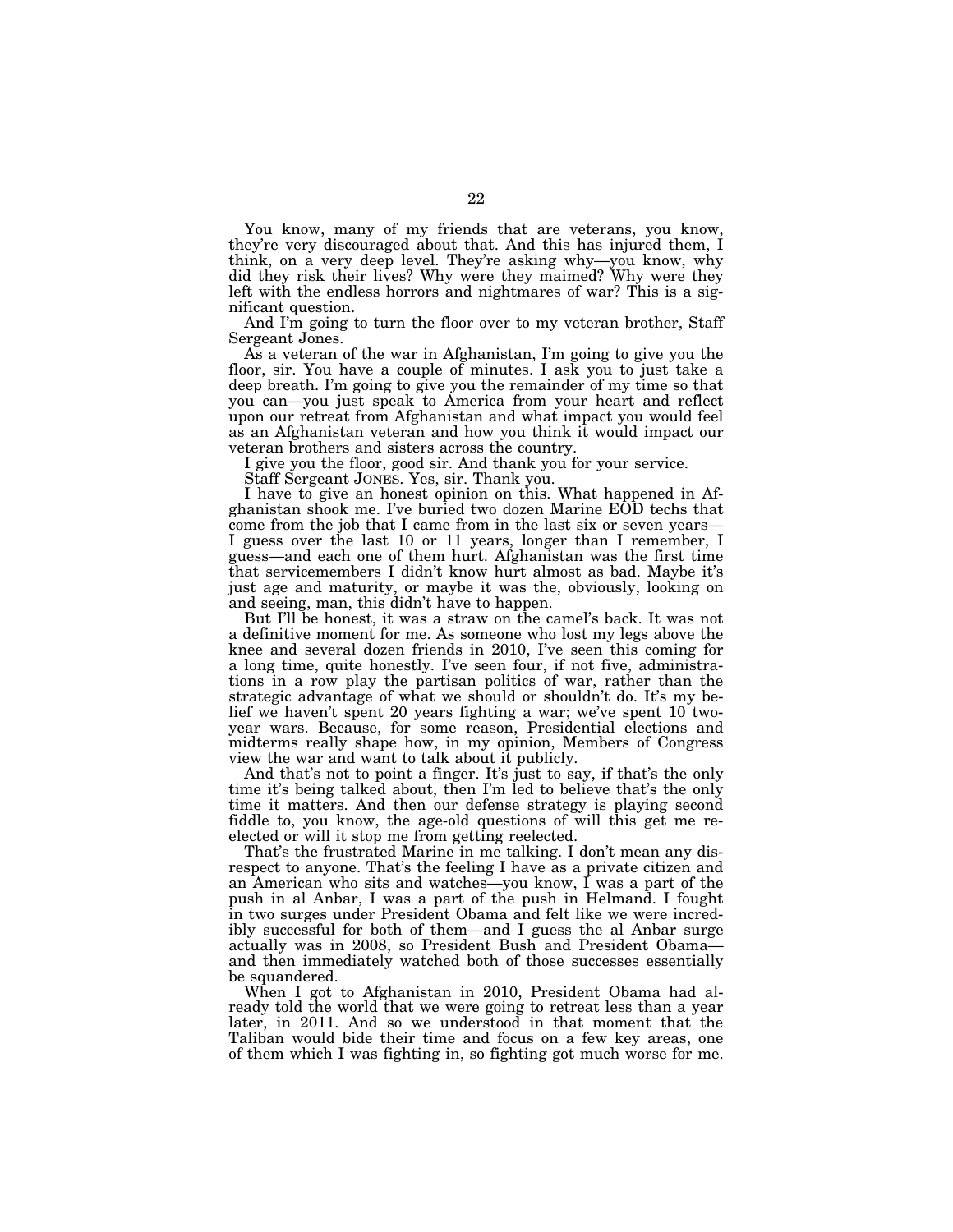I don't believe, you know, that's a partisan thing because I saw two Presidents do it. I saw President Trump announce a retreat from Afghanistan, and then I saw President Biden do it.

And so I think that veterans sitting at home are just left with not a lot of faith in the leadership, both from our military and our government, when it comes to fulfilling their side of this commitment, which is, if I go die or my brother dies, we're going to make sure it's for a purpose. And so that's the tough part.

I understand in my personal life and in the connections and conversations I have that there's more at play. But if you ask me, what are veterans feeling at home, a lot of veterans are sitting there going, ''Yes, well, that's about what I expected to happen, because that's about how it's been going for a while.'' And that was kind of the sentiment in the veteran community.

Mr. HIGGINS. Thank you for sharing your heart. And God bless you, brother. You know, you are free to speak your mind in my office at any time.

Across the aisle, in my colleagues' offices, I know their hearts are poured out and dedicated to our veterans. This is not a Republican or a Democrat concern.

And I very much thank you, Mr. Chairman and Ranking Member, for holding this hearing today. And I look forward to working with my colleagues on both sides of the aisle to seek resolution for our veteran brothers and sisters.

Mr. Chairman, I yield.

Mr. LYNCH. The gentleman yields.

The chair now recognizes the full committee chairwoman, the gentlelady from New York, Mrs. Maloney, for five minutes.

Mrs. MALONEY. I thank you, Mr. Chairman.

As they leave the structured life of the military, servicemembers and their families can lose a sense of purpose and belonging as well as the tight-knit support system that they had with their brothers and sisters in uniform. The transition period from Active Duty to veteran status can be one of the most vulnerable times for servicemembers. Some studies have found that the risk of suicide is two to three times higher for transitioning servicemembers.

While the Department of Defense and VA have programs for servicemembers, too often these efforts fail to catch all of the servicemembers that are in need of the mental healthcare. The IG explained that these assessments are increasing over time. Very few have this help that they need.

And I just would like to ask General Hammond, why is it important for transitioning servicemembers to have access to continuous mental healthcare?

General HAMMOND. Thank you, ma'am. That's a great question. And, really, I believe the issue is, that is when they're at their most vulnerable.

These men and women have served on high-performing teams, in their minds, in some cases, saving the world, right? That's what we tell them, that they're there, they have a sense of duty and purpose. And when this gets taken away from them, that identity, they hurt, and then they're in this state of flux.

And when they leave the military and then suddenly they go from project-managing million-dollar construction projects with lit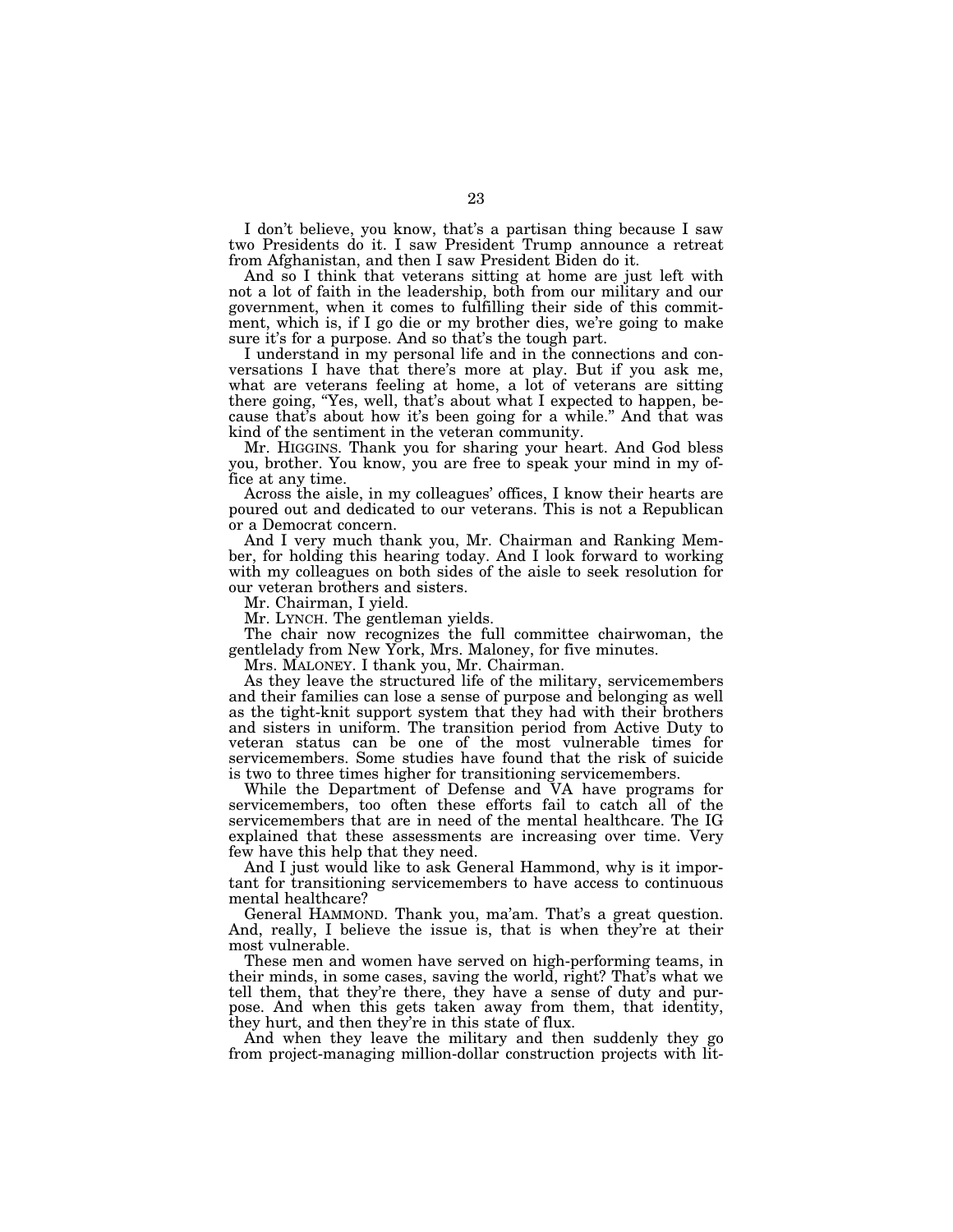tle or no training, serving as the equivalent to the Secret Service guard for the President of Iraq or Afghanistan, they have all of these important positions and they're on this amazing high-performing team, and then suddenly they're unemployed, underemployed, living back with their parents, feeling not so great, then they start to have some of these mental health issues start to weigh on them.

And if they don't receive the care they need at that moment, they can start going down the drain, literally. They'll start putting on weight, they'll start self-medicating, and then these problems get worse and worse. And then they kind of retract further, and we see them withdraw from their friends and their family, and the situation gets worse. And when they lose all hope, that's that pivotal moment when they make that really horrible decision.

And so that transition to get them moved from the military experience, that life, into a purpose-driven life, dealing with their medical and mental health issues, and then embracing some type of community or having a community embrace them, those three elements are key to a successful transition.

Mrs. MALONEY. Well, the IG also found that DOD was failing to provide uninterrupted care in part because it has, quote, ''inconsistent processes for and oversight of suicide risk screening and mental health assessments for transitioning servicemembers.''

Ms. Hundrup, I know you can't speak for the DOD IG, but why is it important for the Defense Department and the VA to have consistent procedures and up-to-date policies for providing mental healthcare to transitioning servicemembers?

Ms. HUNDRUP. Yes, thank you. I think, certainly, the IG's recent findings shed light and bring, certainly, the troubling findings to start a clear demonstration of the need for consistent execution. I think, you know, they highlight what is called for, in terms of mental health screenings for all transitioning servicemembers as well as a warm hand-off.

But what they don't have is a way to consistently execute that, so—which, you know, I think the IG's findings would show that what they do have captures, certainly, some segments of the population in the military, which is very important. But, for example, not having a consistent screening process, their current physical separation exam does not include mental health screenings.

Now, they have indicated that they're developing a new one that will hopefully address this. But then they need to have consistent execution so that they're able to reach all military members.

Mrs. MALONEY. Is this an area GAO may be interested in examining further for the Oversight Committee?

Ms. HUNDRUP. We would certainly be happy to work with your staff regarding potential work. As noted, of course, the transition is such a key time, and we do think, you know, continued collaboration and really examining how DOD and VA are doing that is certainly an area we would be happy to work with you on. Thank you.

Mrs. MALONEY. And, in closing, the men and women who serve in our Armed Forces have the—when they leave the military, their battles with their, what I would call, invisible wounds of war do not end. So it is our duty to ensure they continue receiving the care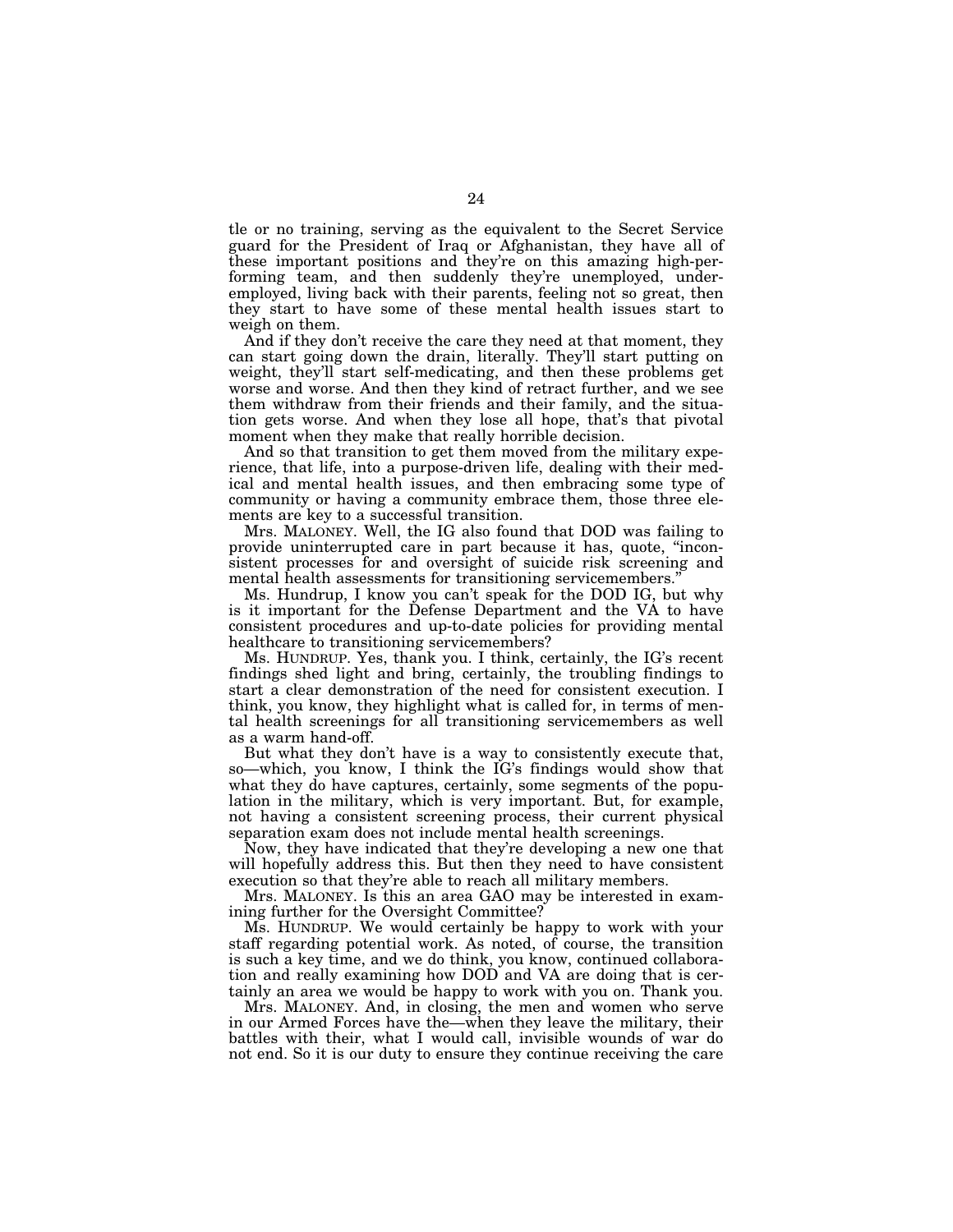that they need and don't be forgotten, that they don't fall through the cracks.

My time has expired, and I yield back. And thank you, Chairman, for this important hearing and focusing on this important need. Thank you.

Mr. LYNCH. Thank you, Madam Chair.

The gentlelady yields back.

I did see Mr. Welch earlier, but he is not visible on the screen, so we are going to ask the gentleman from Georgia—Mr. Johnson, you are now recognized for five minutes. Welcome.

[No response.]

Mr. LYNCH. I now see Mr. Welch.

Mr. Welch, you're recognized for five minutes.

Mr. WELCH. Thank you, Mr. Chairman. I really appreciate this. You know, I want to ask General Hammond: Your description of what the transition is was so compelling. You know, it's these young people, a lot of Vermonters, that had no idea how smart they were, they had no idea how qualified they were, they had no idea how brave they were, and suddenly they're, as you say, running these extraordinarily important operations, where the life and death of their comrades depends on them doing their job well.

And you used that term, ''purpose-driven.'' And I'll ask your reaction on this, but whenever I talk to folks who have served—and I have not; I'm grateful to all of you have—what they say they're fighting for is oftentimes to save the person next to them. And they have this bond that only they can have. And then they come back, you know, to Winooski, Vermont, or to Brattleboro, Vermont, and all of us who've been living our daily lives have no idea of what it is they've been through.

And I just wonder if you could comment on, what do you think some of us in the community can do to just acknowledge this extraordinary transition that folks have to undergo when they get back?

General HAMMOND. Thank you, sir. And that's a big issue. As my colleagues at Mass General point out, in general, people are mammals, and mammals are pack animals, and we do find comfort when we're with our tribe, as they call it. And Sebastian Junger wrote an amazing book called ''Tribe'' that highlights the importance of that connectivity. And when that gets broken, it causes significant impact for our warriors.

And, as we look at this, we've seen communities where our veterans and warriors are embraced. Any opportunity that we can pull folks together is a benefit. So, at Home Base, one of things we do are these things called Adventure Series events, where all sorts of people—and we have ski trips up in Vermont, New Hampshire, skating on Frog Pond in Boston. Whatever it is, it's designed to pull people together and——

Mr. WELCH. That's great.

General HAMMOND [continuing]. Allow them to engage with people with a shared experience.

Mr. WELCH. So the connectivity is really essential, to reestablish it. Well, thank you so much.

And, Dr. Stumpf Patton, your written testimony was quite eloquent, and I want to thank you for that. But one of the things you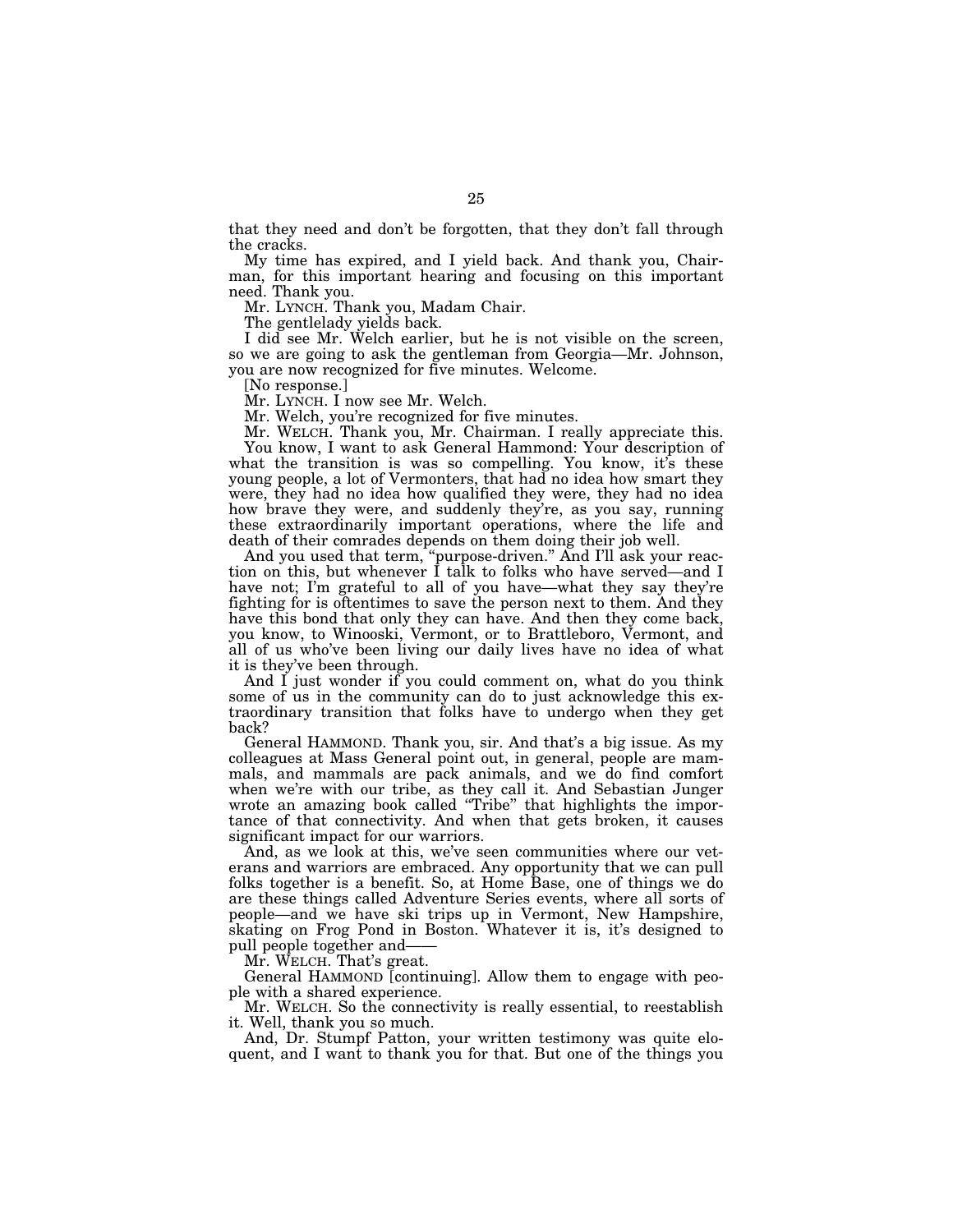said is you felt completely alone, with no direction on surviving your devastating loss.

Can you discuss some of the reasons you found it difficult to find help after and support after the terrible loss of your husband?

Ms. STUMPF PATTON. Thank you, sir, for asking that question.

I will say, as a reminder, my loss was quite—you know, quite a few years ago, in 1994. And, at that point, there were no resources. There was no crisis line. There were no suicide prevention coordinators within the VA. This was not being addressed. It was something that was really kind of swept under the carpet and surrounded by a lot of stigma.

And so it was very isolating. I was very alone. That was something that personally compelled me to try and find that support and, eventually, to try to be a part of that support.

I know what I instinctively needed for myself and my family. I didn't know what it was called at the time. And what that was is "postvention," the care and the services and the support that we give to those who have been impacted by a suicide loss. And that is our primary focus and what we do at TAPS, in providing that postvention care.

This is critical when we are addressing suicide prevention because survivors are a very high-risk population, given the graphic and oftentimes traumatic loss that they have endured by suicide loss.

So, you know, when we're talking about suicide prevention, that postvention aspect is something that we must look at in how we treat a suicide when it has occurred, how we talk about it, how we support all of those who have been impacted, including comrades and brothers and sisters in arms. They are survivors. They have lost their fellow servicemembers and veterans to suicide. And I believe that is a missing piece that we are not looking at, around the grief and loss issues of our servicemembers and veterans who are struggling with those losses, specifically if they have lost somebody to suicide, and could be vulnerable themselves.

Mr. WELCH. Thank you very much. Understood. Thank you very, very much.

I yield back.

Mr. DESAULNIER. [Presiding.] Thank you, Mr. Welch.

We now recognize Mr. Johnson from Colorado for five minutes— Georgia.

Mr. Johnson, the floor is yours.

Mr. JOHNSON. Oh, do you mean Mr. Johnson from Georgia?

Mr. DESAULNIER. Yes. It's yours.

Mr. JOHNSON. OK. Thank you.

Mr. DESAULNIER. Sorry about that.

Mr. JOHNSON. Thank you. That's quite OK.

Almost 10 years ago, I, along with other Members of Congress, sent a letter to the Senate and House Armed Services Committees to ensure that the high rate of suicides among servicemembers was addressed in the NDAA.

Despite the attention and actions of Congress, the VA, and the private sector, servicemember suicides continue to increase. Almost three times as many Active Duty servicemembers and veterans of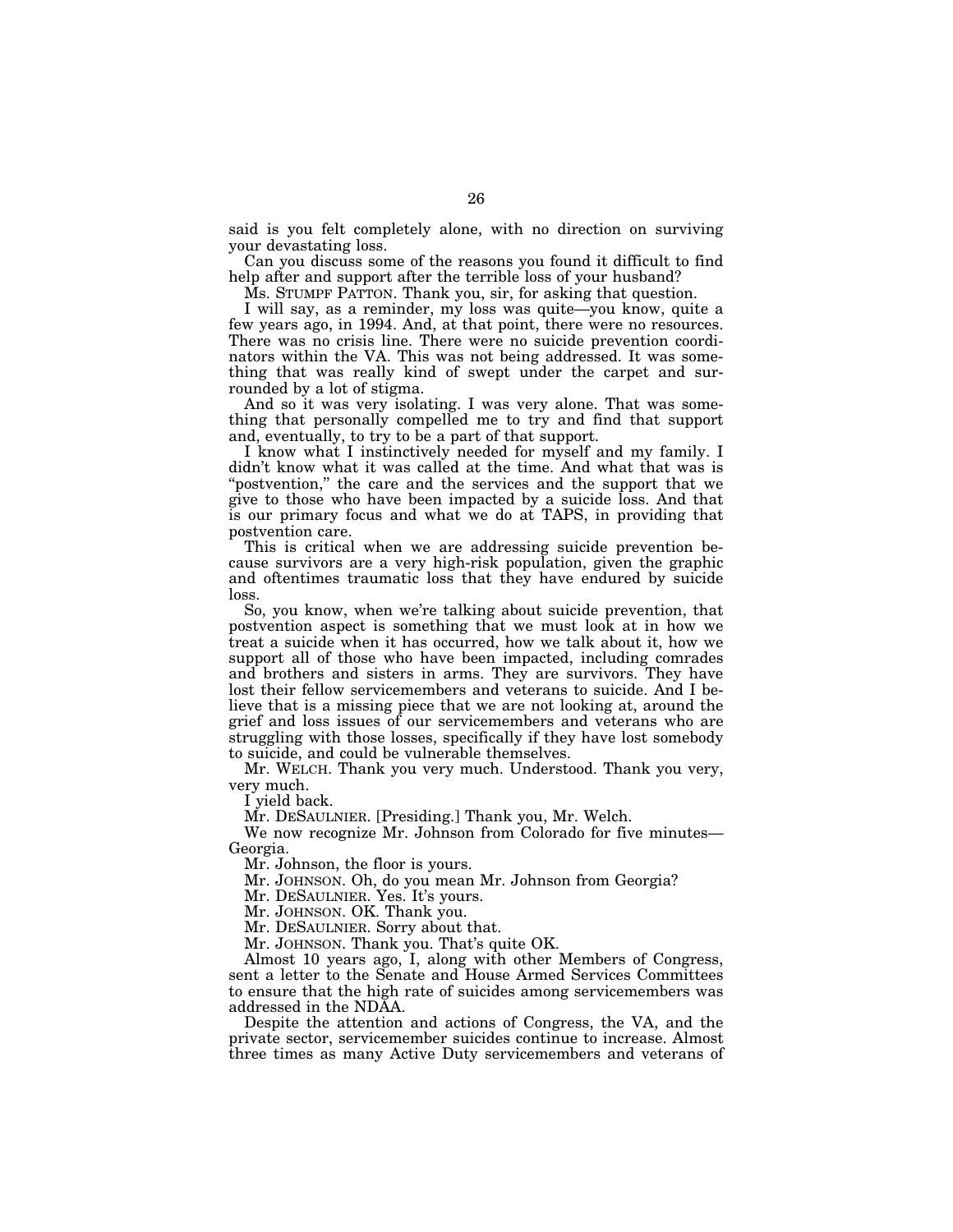the global war on terror have died by suicide than those killed in military operations during the same period.

Dr. Stumpf Patton, thank you for your work in ensuring that the families of servicemembers who fall victim to suicide are not left behind.

To survive a loved one's suicide is a unique grieving process. In what ways can Congress provide families with more resources that they could use in the aftermath of a loved one's suicide?

Ms. STUMPF PATTON. Thank you so much for pointing that out, that important question.

What we do at TAPS in providing the postvention support for survivors is critical at saving lives for this high-risk population. I think supporting one another, supporting nonprofits and other organizations and agencies who tirelessly do this work behind the scenes to be able to sustain the difficult work that we do. Survivors tell us what they need.

We also know that, when they are connected to care, when they are connected to peer support, not only is it lifesaving, but this is instrumental in stabilizing them after their grief and getting them the resources that they need so that they can find a healthy journey and readjusting to their life through the grief of their loved one.

I would also say, one of the most critical things that we need to address is that, in addition to the grief of loss these family members and loved ones often are enduring, there's an added element of trauma that is oftentimes overlooked. And so survivors and those who have been impacted and coping with a loss by suicide are oftentimes either coping with symptoms of trauma or developing post-traumatic stress, which oftentimes is going to need additional treatment.

And TAPS is an honored partner to have worked with Home Base, where we have developed such a program so that the trauma piece is not being overlooked. And we know that to be lifesaving for our survivors who have been struggling with that.

Thank you.

Mr. JOHNSON. Thank you.

General Hammond, mental toughness is of utmost importance in the military, as detailed on every branch's website and in articles on military.com, which gives steps on how to improve mental toughness.

Can you talk about how the culture of mental toughness in the military and the stigma that accompanies mental health evaluation and treatment can discourage servicemembers and veterans from seeking mental health assistance during a crisis?

General HAMMOND. Yes. Thank you for that question.

I would tell you that their mental toughness and the resilience they buildup to be self-reliant problem-solvers that can play hurt, technically, is what saves them on the battlefields. And it's extremely important in that aspect. It's also the exact same issue that causes them the greatest amount of pain when they return home and they're suffering from these invisible wounds.

We'll be quick to point out that there's two types of injuries. You're either hurt or you're injured, when you're in the military, when you're on a mission. And if you're hurt, you suck it up, as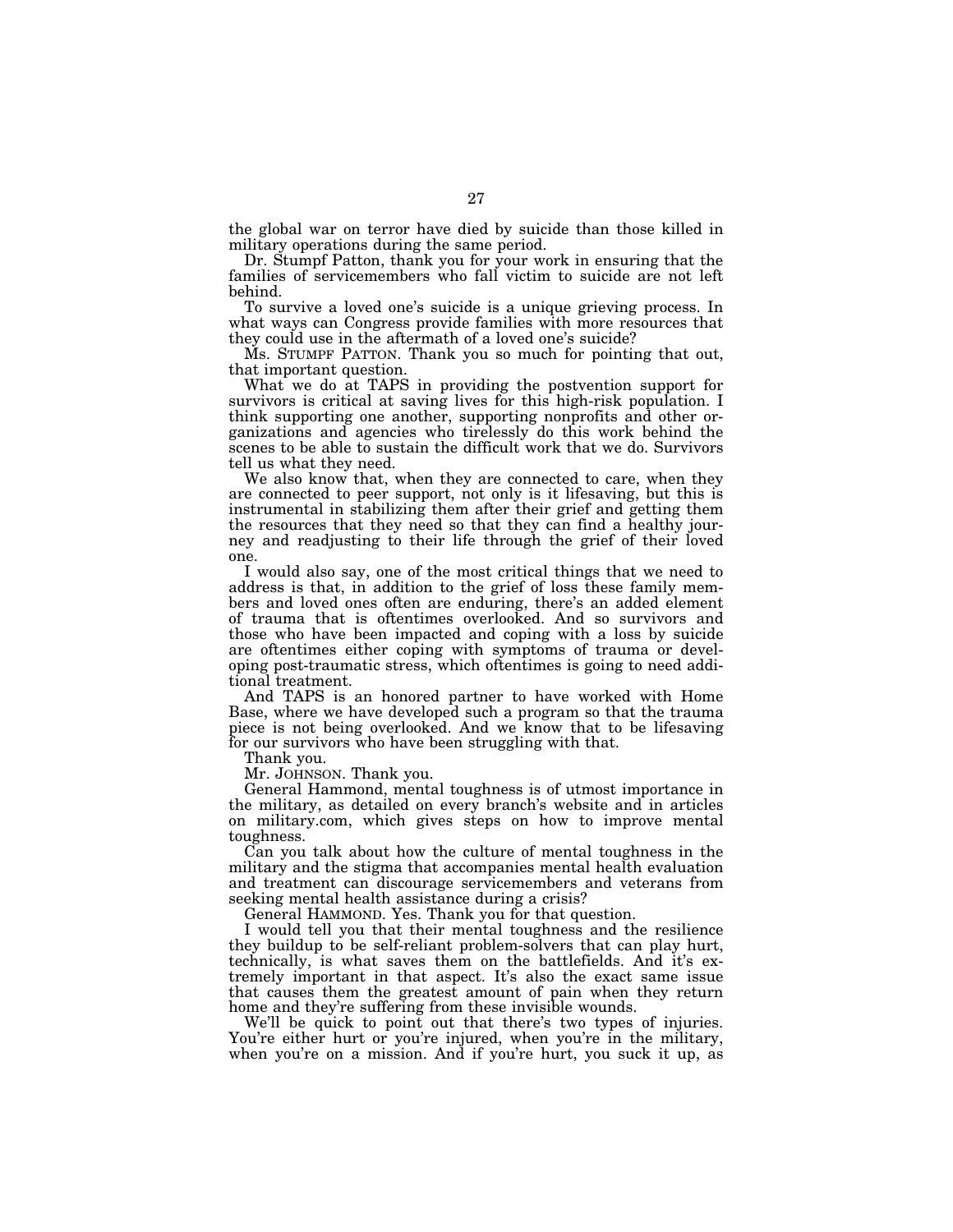you mentioned, you push through it. If you're injured, you require a medevac.

And for the mental health injuries, because there's no physical aspect to it and everybody else seems to be continuing, it leaves people feeling ''less than'' if they need help. And that's the crux of the issue. Getting them to understand and admit that they've got an injury that you just can't see and they need clinical care is a long pole in the tent.

And through our work with our special operations team members, which are arguably some of the toughest people in the country, we've seen 200 warriors come through our ComBHaT Program, which is our Comprehensive Brain Health and Treatment Program. And, as we do our diagnostic evaluation, they're coming there primarily for brain injury issues and musculoskeletal injuries. Out of the 200, I would say 99 percent of them do not have PTSD, according to them in self-reporting, and almost 100 percent of them have it in their exfil report, where we give them their diagnosis.

And the interesting question is, ''Well, I told you I don't have it,'' and the doctors will say, ''Well, I didn't ask you this time, and if you trust my judgment on these other issues, you'll trust it on this.'' Their response is unbelievable: Immediately, they say, ''All right, what do I do about it?'' Because, deep down, they knew they had these injuries; they just don't want to say it out loud.

And, to your point, getting them to demonstrate the courage and I can tell you from personal experience, the toughest step I took was walking into a clinic to get help. I would've rather went gone on another patrol in Fallujah before I did that. But based on the care and based on the impact, it enabled me to return back to Afghanistan healthy enough to do my duty.

Mr. JOHNSON. Well, thank you for your service.

And thank you, Mr. Chair, for holding this very important hearing. And, with that, I will yield back.

Mr. LYNCH. [Presiding.] The gentleman yields back.

The chair now recognizes the gentlelady from Florida, Ms. Wasserman Schultz, for five minutes.

Ms. WASSERMAN SCHULTZ. Thank you, Mr. Chairman.

Mr. Chairman, I have the privilege—and I appreciate you holding this hearing today—I have the privilege of chairing the Military Construction, Veterans Affairs, and Related Agencies Appropriations Subcommittee. And that's the committee in the Congress that touches the lives of our servicemembers throughout their entire lifecycle. And it's the only committee that has that jurisdiction.

One of our top priorities as chair has been strengthening mental healthcare for our country's veterans and their families. For Fiscal Year 2022, our bill made significant targeted investments to improve veterans' mental health, including a record level of \$599 million specifically for suicide prevention outreach programs, like supporting the Veterans Crisis Line, enhancing community-based efforts, and implementing proven clinical strategies.

With suicide rates among Active military and veteran communities at crisis levels, we'll continue to be devoted to funding programs and services that can intervene and save lives.

And I have a couple of questions focused on mental health and wanted to first start with General Hammond.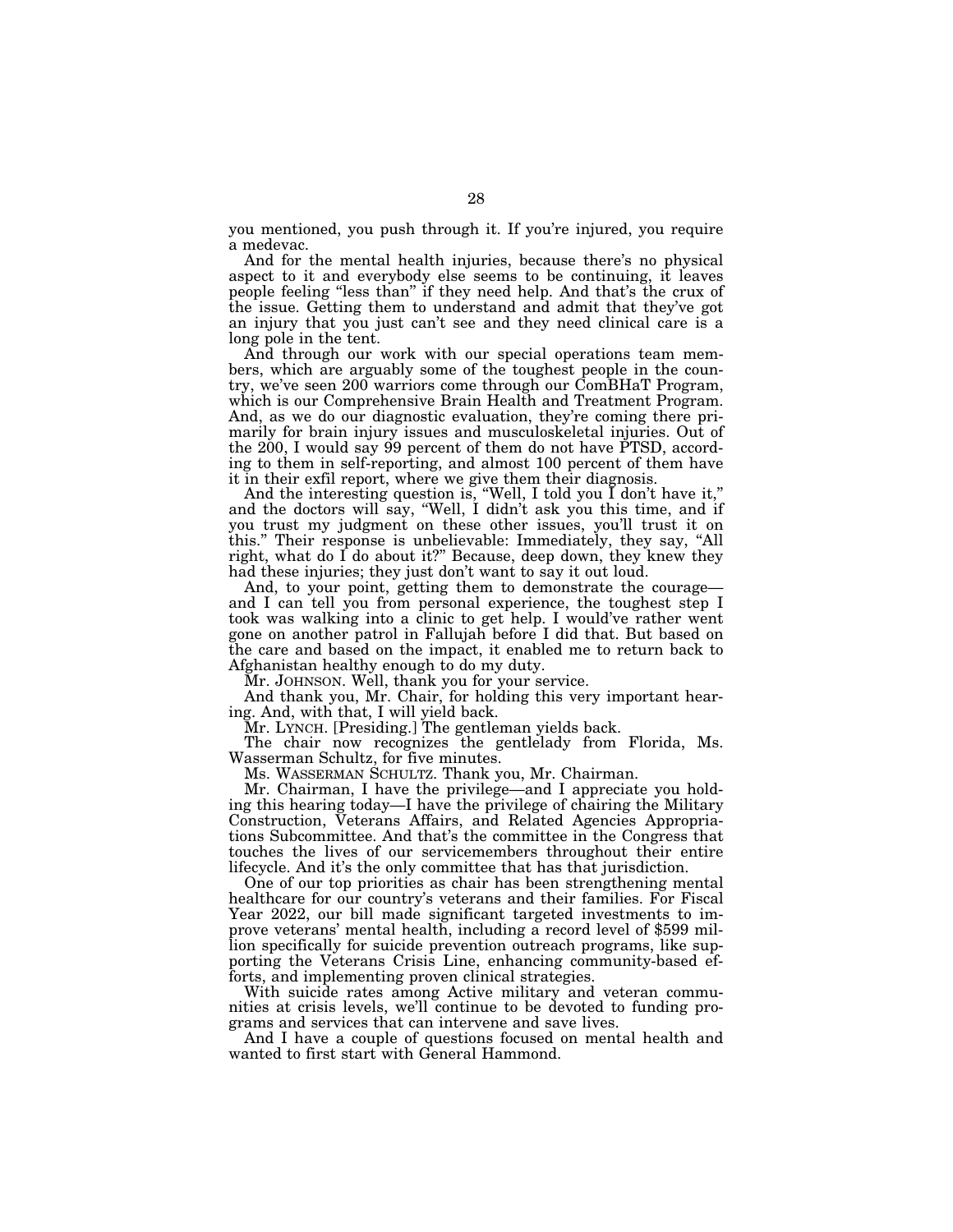General Hammond, you have worked with both Active Duty servicemembers and veterans throughout your career. Would you agree that the military should train soldiers to strengthen their mental health and resilience in the same way that they train for physical strength and endurance?

General HAMMOND. I would agree with that 100 percent.

As we look at our physical health—when I came in the Army, we ran in boots, we didn't stretch, and we did all of these things that can hurt yourself. And somebody had the brains to stay: Stop doing that, stretch before you work out, and you will last longer, your knees will last longer, et cetera. Now, soldiers would never consider starting their physical training without all these stretching exercises, because it works.

We've done it with all these other things. There isn't a piece of equipment the military operates, whether it's our 40-year-old helicopters and tanks that work great because we have a great maintenance program—we do a pre-maintenance and post-maintenance on everything. But, when it comes to mental health, when we return from deployment, we'll get asked a question, ''Do you have any mental health issues?'', and if you raise your hand and say yes, you go on medical hold, which is a real disincentive for somebody who's been away from home for a year to do that.

Getting out in front of this and working—and I would tell you, the special operations community has embraced this, and they are working this mental-health-strengthening thing where they work on block breathing and all these issues to work on—stress reduction, anxiety reduction—which enables them to do their job much better. So preventive maintenance is really what it comes down to for good health and readiness, is the key.

Ms. WASSERMAN SCHULTZ. I couldn't agree more. And as a softball player, I can tell you, when I didn't stretch before a game, I pulled a hamstring, and it caused me problems for months. So it only stands to reason that we should be also making sure that we're focused on mental health just as much as physical strength and endurance.

Can you elaborate a little bit more on what types of programs and services we could implement in military units and at DOD and the VA to strengthen the mental health of our servicemembers and our veterans?

General HAMMOND. Yes, ma'am. I would say, I'd start off with that first tool I talked about, that team at Harvard I worked with, especially on the suicide prevention: the risk assessment. You know, right up front when they first join the military, determining who's at risk. And the researchers I talked to from Harvard explained to me that 90 percent of our suicides come from about a 30 percent high-risk group that they can identify using machine learning and AI. And so we can focus those deep, deep resources for folks that need that level of care for high-risk.

But the universal care that they have started in the comprehensive programs that the special operators use now ensure the readiness of these warriors. And if you look at their operation tempo over the past 20 years, especially the last 10, the operators we see have 15 to 20 combat deployments, which is remarkable. And to do that, they've got to manage that stress level. And when they don't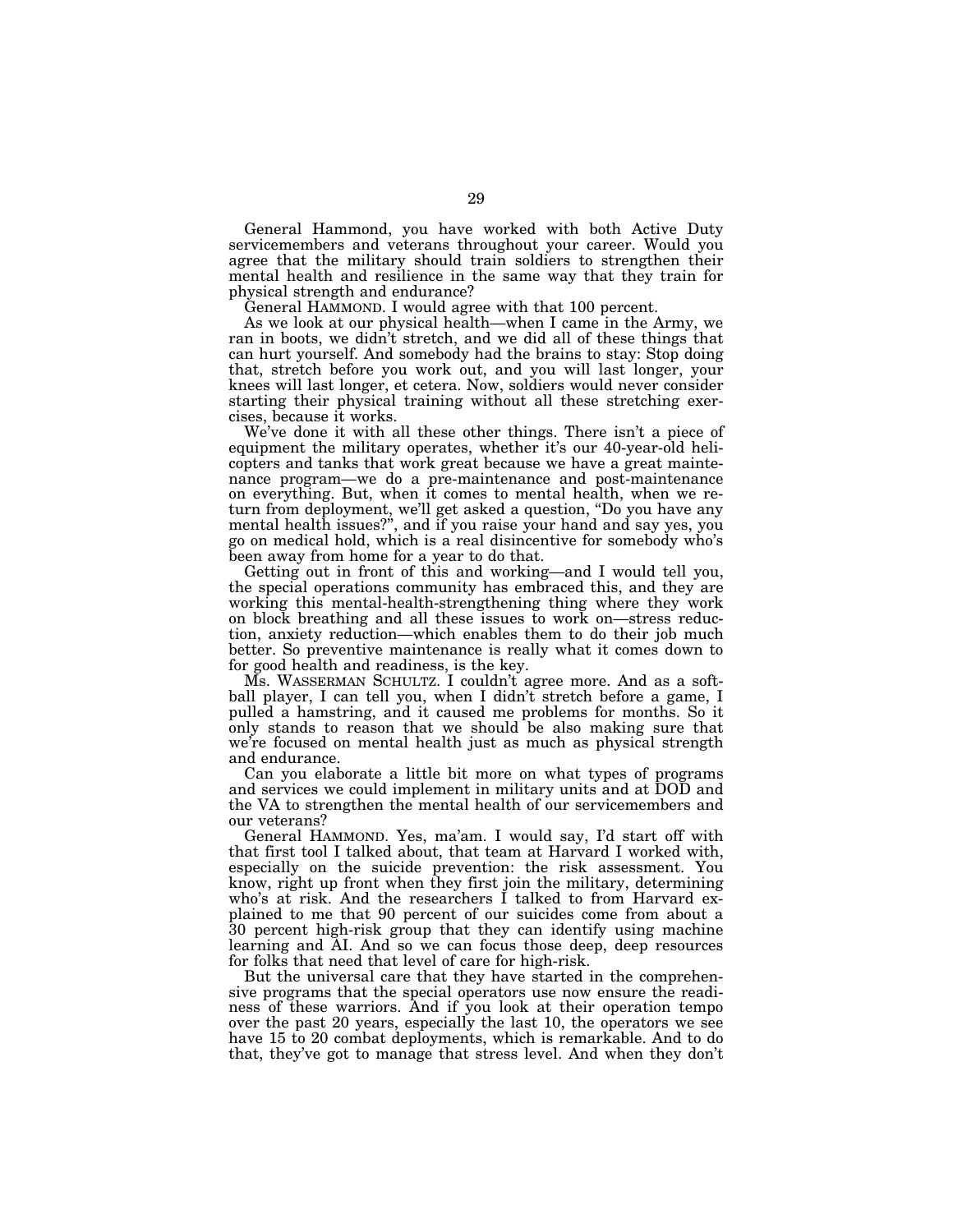do that, we see the outcomes of the 20 a day and the 300-percent increase in operator suicide from 2017 to 2018.

Ms. WASSERMAN SCHULTZ. Thank you.

And talking about the much higher risk of our younger servicemembers, I want to just ask Dr. Stumpf Patton, why are our younger servicemembers and veterans among the highest risk for suicide, would you say?

Ms. STUMPF PATTON. Oh, gosh. You know, let me just respectfully say that, when we're speaking about suicide, when it's your loved one, it's an "n" of one, or a population of one. You know, every case is somewhat different.

Each age demographic is going to have, I think, its unique challenges and risk factors. Sometimes with younger servicemembers, they might not have the long-term experience, the life experiences, some of the wisdom. Maybe they have not developed some of the coping skills that maybe older servicemembers have. But, you know, other senior servicemembers could have other risk factors as well.

I mean, my husband's case, he was 24 years old at the time of his death. So he was a sergeant and kind of on the lower end of the spectrum, you know, beginning his career, about six years into it. He did have previous stressors in his life. He was a combat veteran from the Gulf War, went into a very highly stressful position as a drill instructor in the Marine Corps. We were a young military couple with a baby on the way. I thought, you know, we were working on our dreams, you know, had a house and a life together. Meanwhile, he was dealing with an extremely stressful job.

I don't think he had the coping skills at that point. He also didn't trust the system about asking for the care that he needed, as far as being honest about some of the struggles that he was dealing with. He was coping in very maladaptive ways and turning toward things, you know, such as alcohol, probably to self-medicate with some of those stressors of life and being, you know, a young person within a marriage and developing a family and combining with that trying to balance a military career.

But, ultimately, that really speaks to suicide, again, as a very complex phenomenon that has multiple factors that can contribute to that, which ultimately can kind of vary and be very unique in a case-by-case basis.

Ms. WASSERMAN SCHULTZ. Thank you. And I'm so sorry for your loss.

And, Mr. Chairman, thank you again for allowing us the opportunity to really dive deeply into this multidimensional, multifaceted problem of suicide and how we can prevent it.

I yield back the balance of my time.

Mr. LYNCH. I thank the gentlelady. And I thank her for her work on this issue as well.

The chair now recognizes the gentleman from California by way of Chelmsford, Massachusetts. You're now recognized for five minutes.

Mr. DESAULNIER. Yes, I'm a proud native of the great Commonwealth of Massachusetts, Mr. Chairman. I want to thank you, and I do want to thank the ranking member, as well, and the panelists.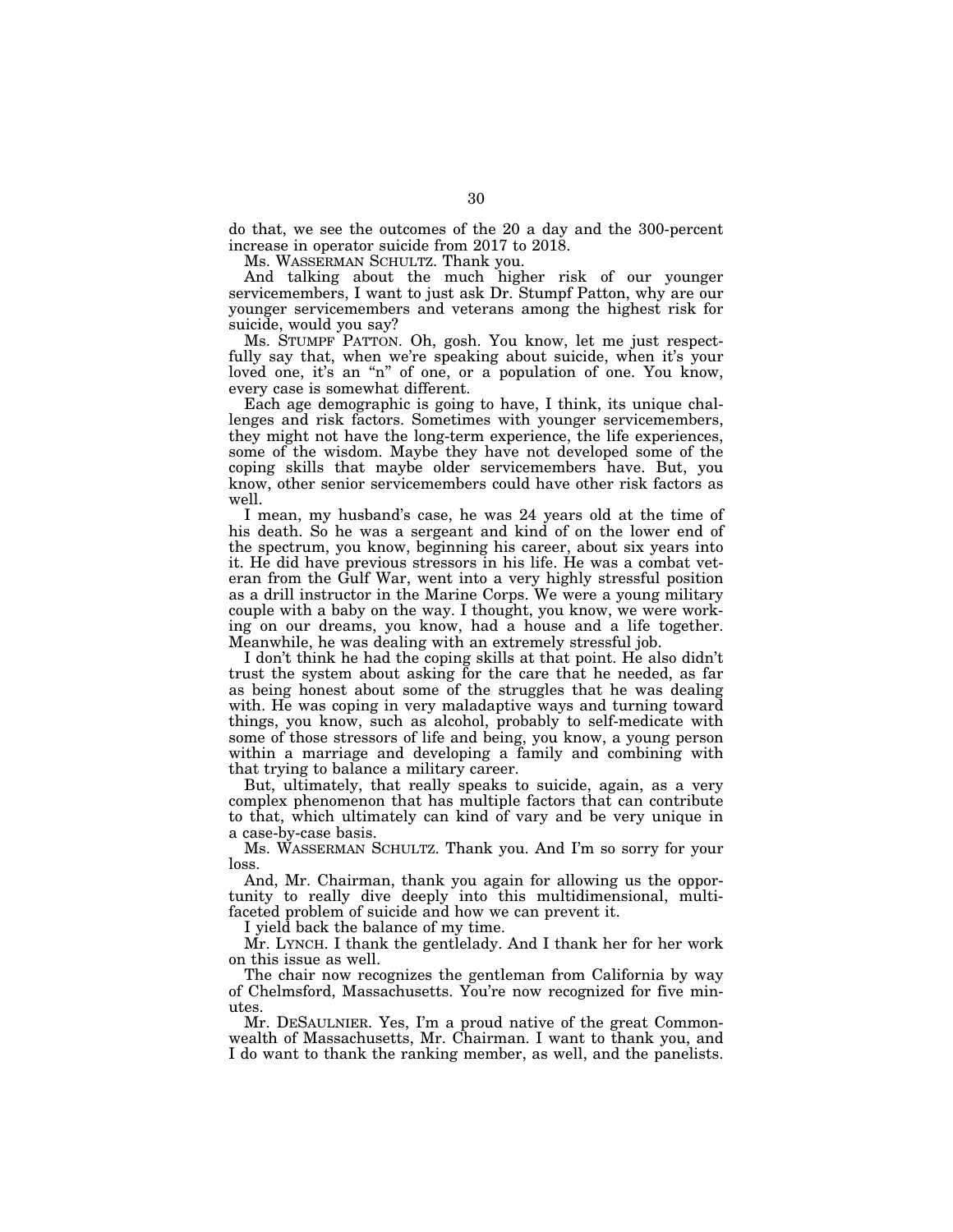I am fortunate to chair the subcommittee of Education and Labor called ''HELP''—Health, Employment, Labor, and Pensions. And we've had really wonderful discussions about behavioral health, stress, depression, and suicide that have been bipartisan, ''wonderful'' in the sense that all of us, Republicans and Democrats, are focused, I think, very appropriately on the extraordinary discovery that we're living in about neuroscience, how our brain works and how we struggle with that.

And as a survivor of suicide, I have strong feelings about this. Almost 32 years ago in April, my dad, who was a Marine combat veteran in World War II, took his life. He's buried in Arlington. I have been in therapy since then, and I came to accepting that and embracing the humanity of it without being self-indulgent, I think.

And when my story got told by accident to my constituents, I found—first, I thought, in horror, that—I was filled with shame and stigma. My dad, a proud Marine—if there was TiVo when he was alive, we would have watched "Flying Leathernecks" every day.

But dealing with that stigma and shame. And I'm so grateful that, in my lifetime, we've seen this opening up, that this is part of humanity. And the way we avoid it is not to try to repress it as a culture but to accept it, not that it has to happen, but we can address it.

So, Dr. Stumpf Patton, I wanted to ask you, in your experience both personally and professionally, and understanding, to some degree, the grieving process, although my dad was 68—so, as painful as that has been, I can't imagine losing one of my sons to this how do we deal with the generational and family support, now that we can identify these things, where we change that and get people the support?

And I sense a real acceptance and joy in the fact that we are identifying these things. But when I talk to people at UCSF in the area that I represent, San Francisco, and their neuroscientists—all this discovery, but the deployment of that knowledge so we can avoid what happened to you, to my family, as soon as possible.

So there's this sort of dichotomy, as I look at this, as I'm really encouraged by the progress we've made, but a sense of urgency that if we could deploy this knowledge accurately and more quickly to family members, support groups like yours, get you the resources, we could save so many lives. And then we could break the generational inheritance that too often are mistakes for thousands of years we have inherited and passed on.

First, Doctor, and maybe the General could respond to that observation.

Ms. STUMPF PATTON. Thank you, sir, so much for acknowledging that. And I also honor the loss, and I commend you for speaking about that openly.

I think that, again, is a first step here in this conversation. When we share that, it opens up the dialog, which, therefore, reduces the stigma. And in cases with suicide, the silence that often surrounds the stigma is what prevents people from seeking the care. It's an obstacle, and, ultimately, it can be fatal.

And so talking about that really is the first step. Coming from an era, as you can understand, when it was not talked about, and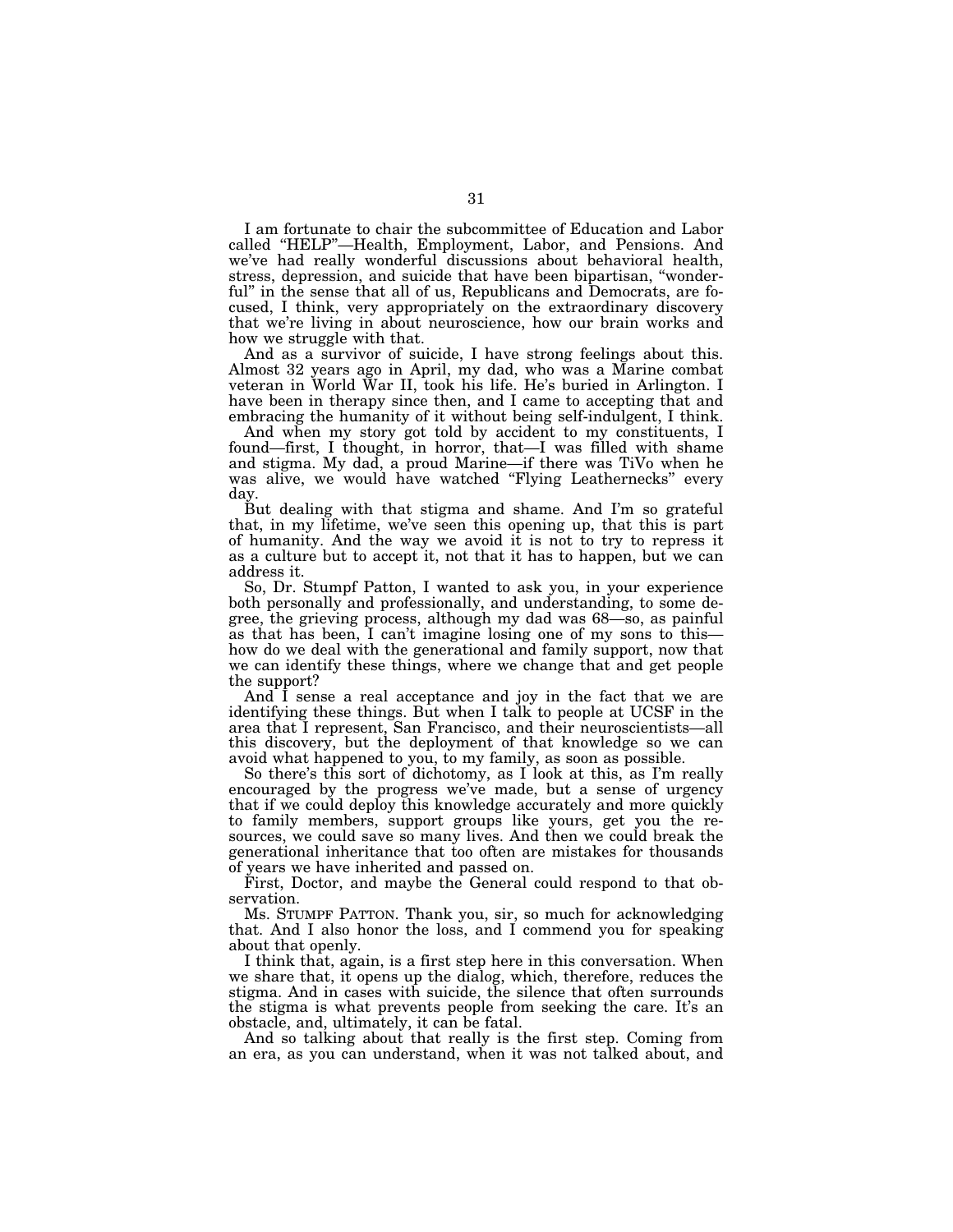seeing this transpire and grow over the years, I was and still am an eternal optimist about the fact that we are in a new window of time, that this is on the forefront, that we are talking about it, that the military community is addressing it directly, that we are here today. For me, this is monumental, that we are sitting here and we are addressing this topic to save lives. It is possible.

And I think it's important that we send that message of hope, that this doesn't have to be inevitable. You know, people are not broken and beyond repair. The help exists. It works. And we can save lives in doing so.

I think when it comes to postvention, we know the sooner, the better. If we can get to people in the hours, days, and weeks, the sooner we can get to them after a suicide—and this speaks even specifically within a military unit. When we can stabilize that and address those issues, we know that drastically reduces the risks of those people who have been impacted by that suicide where they, therefore, could be vulnerable and at risk themselves.

It also sends the message that they are not alone, they do not have to go through this by themselves, which that, in itself, combats suicide because it reduces that isolation, and it promotes that sense of belongingness and connection that can save lives.

And I will turn it back to you.

General HAMMOND. I think one of the greatest challenges this generation has is the prevalence of veteran suicide, military suicide. I don't know a veteran of Iraq or Afghanistan that doesn't personally know someone who's taken their life, and usually it's two or three. And there's not another career path that anybody could make that claim on such a broad scale.

Our work with TAPS is some of the most meaningful work we do at Home Base. And we consider the primarily women, the spouses, that have come in and the parents to be some of the most injured people we deal with, far more than any Navy Seal or Green Beret. Many of the women that have come to us from TAPS have witnessed a suicide, and you can imagine what that's like, at the kitchen table, with your children present. And we've talked to them about the fact that children as young as eight years old are now demonstrating ideations because of the trauma they've been exposed to.

So, without treatment plans and programs for this, we're going to lose this next generation of folks because we can't intervene fast enough. And so we work very closely with TAPS to try and innovate and develop new types of programs, but the scale is not there yet to take care of everybody that needs it.

I think the normalization of this has been incredible over the last 20 years. Most combat vets I know, especially that were in line units, whether they're Marine regiments, infantry battalions, they now have these buddy systems on Facebook where they watch closely when somebody starts talking about something that's a trigger. And guys will get in a car and drive to a house, they'll drive three states over, to go intervene if they don't pick up the phone.

And so there's no stigma; it's anger about, "Don't you do it." And we do see that effect that we spoke about a moment ago, that it can be contagious. You know, we see it in a unit where there's not a postvention, and then suddenly there's two or three more. And,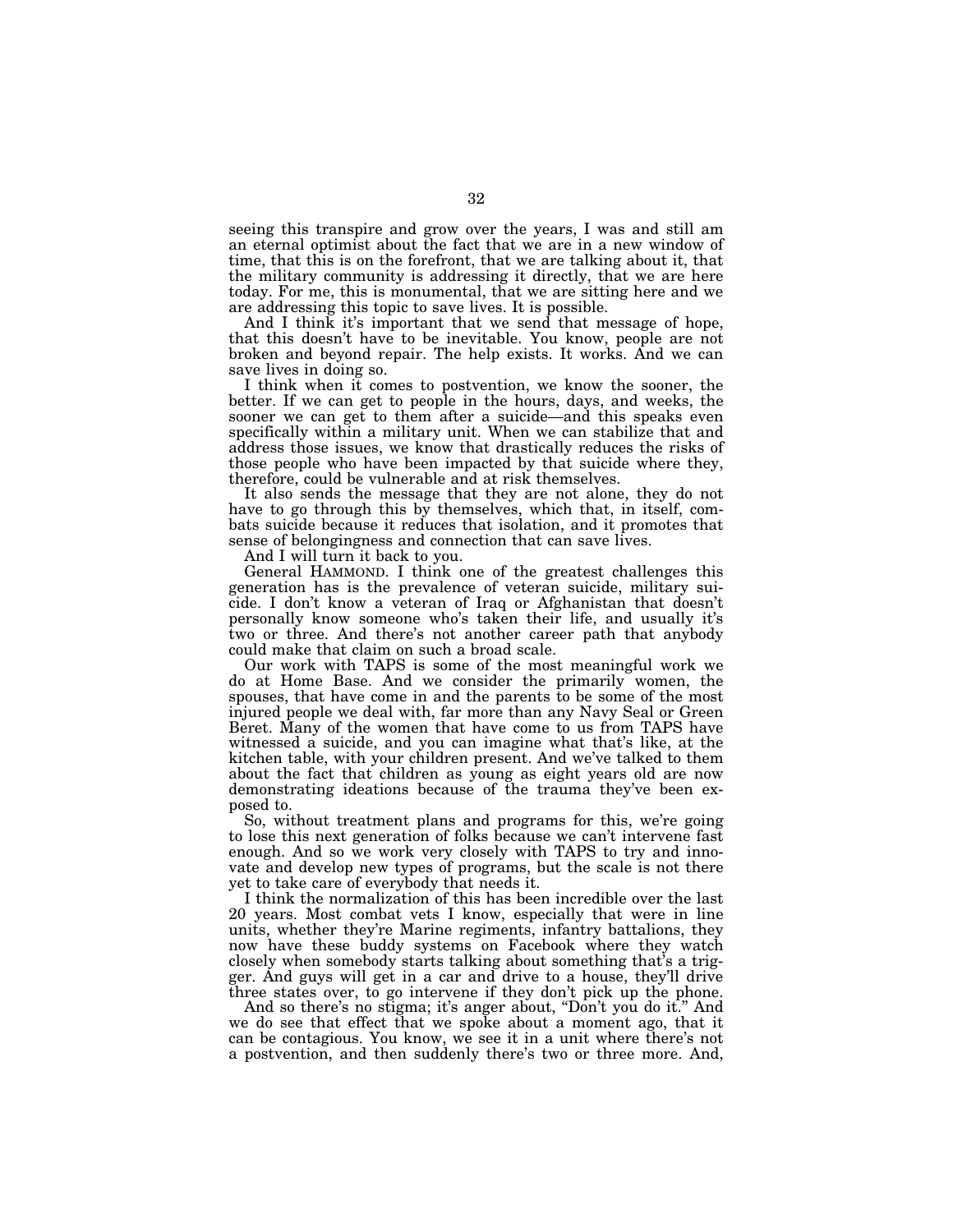frankly, I've lost more soldiers to suicide than I did in three combat commands. So it is prevalent, and it can cascade.

Mr. DESAULNIER. Thank you, Mr. Chairman.

Thank you. This is really terrific. I think I see real hope here. And I see an opportunity that I hear from my colleagues on both sides that we can be really supportive and transformative so that other families won't have to go through this.

Thank you so much.

Mr. LYNCH. The gentleman yields back. I thank him for his participation as well.

Before we close, I would like to offer to the ranking member an opportunity if he had any closing thoughts.

Mr. GROTHMAN. Could I ask one more question of Mr. Jones? Mr. LYNCH. Please.

Mr. GROTHMAN. Mr. Jones, are you still on here?

Staff Sergeant JONES. Yes.

Mr. GROTHMAN. OK. You gave us an anecdote before concerning an over-prescription of painkillers. And I think we've made a lot of progress on that in the civilian sector.

Do you feel there are problems there in the military, where they maybe haven't caught up on the amount of painkillers you could prescribe? Like I said, I believe in the last four or five years we've made so much progress. But could you comment on where you think the military is on that?

Staff Sergeant JONES. My friend—first of all, real quick, multiple members of this committee have asked about stigma, and I just wanted to, if I could, touch on that real quickly.

Mr. GROTHMAN. Sure.

Staff Sergeant JONES. As the one person on this panel that I know—the General may have, but I was a troop, a low-ranking enlisted—stigma, that's a cultural problem, not an administrative problem per se. And what I mean by that is, you're not going to solve that problem with a PowerPoint and a policy. You're going to solve that problem by going where you make leaders and engraining it into leaders to treat their troops in a way that they can communicate with their troops about problems.

It's a one-on-one conversation, not a classroom conversation. That removes that stigma and gives servicemembers the opportunity to be honest about what they're going through with people around them.

It's cultural. And it's the hard way, not the easy way. It's not the "let's write a policy and make a PowerPoint that everyone gets once a year.'' It's a ''when we make leaders, we instruct those leaders on how to communicate with their troops'' and do things, just like the General was saying, where we change the perspective from ''I can play hurt" to "I can play a heck of a lot better fully healthy."

And back to your question about painkillers, the anecdote I gave, the friend I had was being prescribed by the VA. I can't really speak in this moment how the DOD prescribes painkillers because I didn't even consider it an option when I was in the military. I didn't even know that was even something I could get.

But with the VA, the problem there that my friend had, and it still persists, is the lack of communication between a physician in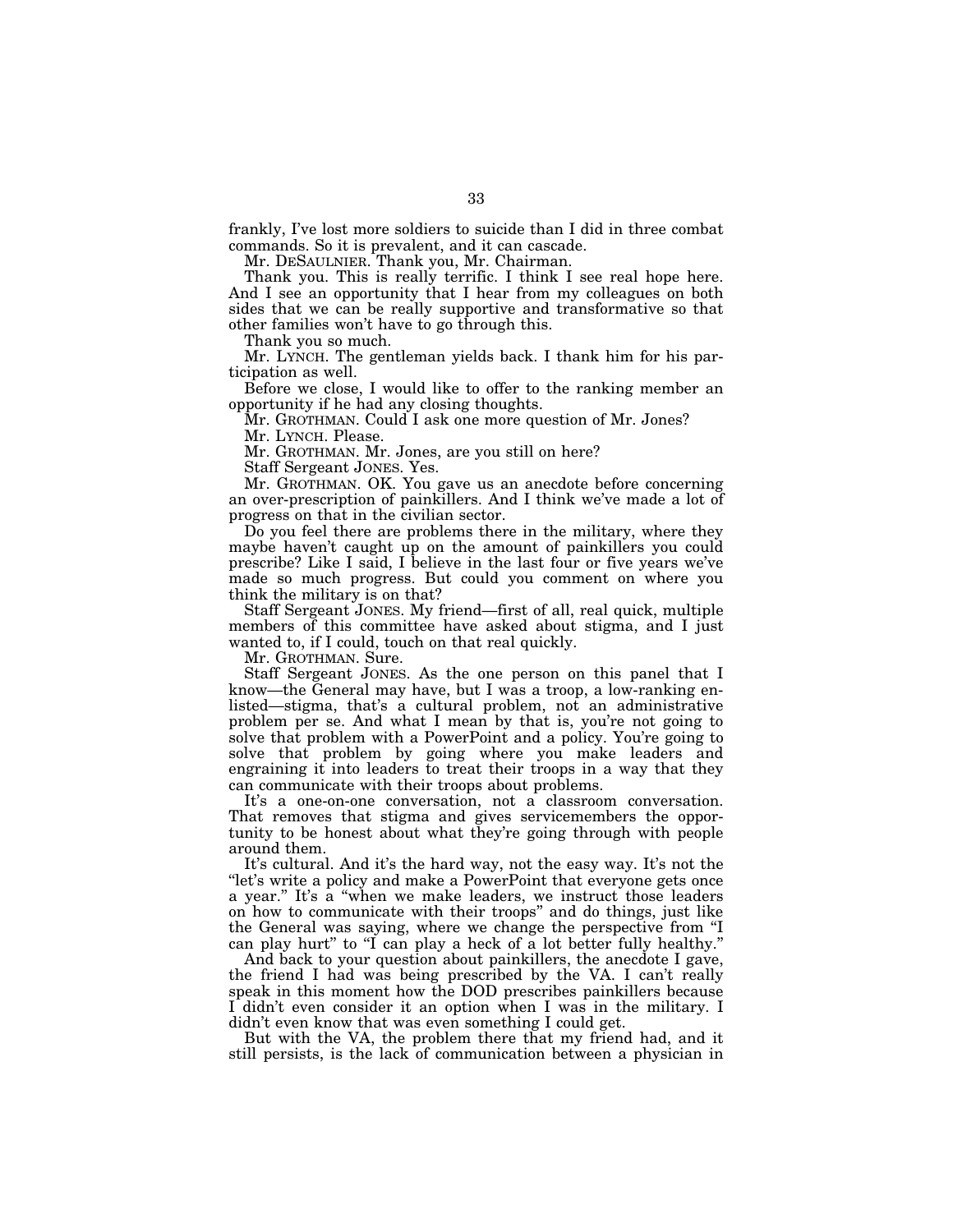the VA assigned to mental health and the primary care manager for that servicemember.

I belong to a VA in Atlanta. I've had so many different primary care physicians at the VA that I couldn't name them. I finally found one that I trusted and believed in, and when I went in for a monthly checkup last month, I was notified she's no longer there. And so, all that trust I built with that physician, she's not there anymore. If I went to a physician out in town, they've been there for 30 years.

And so that type of trust, communication, and that primary care physician understanding everything that veteran is dealing with, that's the problem, because that primary care physician would be in charge of issuing me pain medication, and that's the person that would know I'm also seeking mental health or dealing with mental health issues.

I went to the VA when I first moved to Georgia, and the doctor literally sat there at the computer and asked me these questions like, ''Have you thought about killing yourself?'' He never even looked away from the screen or introduced himself to me. I don't know anyone in this world that feels comfortable revealing that information to someone who has yet to introduce themselves or even look them in the eye.

These are cultural problems. They're not something you just simply solve with a change in policy. It's a full education and cultural shift.

And that's why I'm such an advocate for what is usually a much more intimate interaction with nonprofit organizations and private healthcare providers that want to work in concert with government entities like the VA, not aside from. They're being forced to work on their own. They want to work in concert with. And I think that it's the responsibility of you all to help make that happen.

Mr. GROTHMAN. Thank you.

Mr. LYNCH. The gentleman yields back.

I just have a couple of quick questions, and one of them actually fits nicely—it's a nice segue from the Sergeant's comments. And that is, Ms. Hundrup, the Government Accountability Office, have we looked at that issue where we try to encourage collaboration between the VA, let's say, and some of the community organizations, whether it's the Home Base program or TAPS or even—in my district, we have a lot of community health centers that are aware of who the people are. And so it might serve us to, you know, make that connection.

Has the GAO looked at any of that?

Ms. HUNDRUP. I will just mention, we do have current work underway that's looking at VA suicide prevention and mental health agreements. That is something that's currently ongoing that we do anticipate issuing in early 2022.

But I do think, given the complexity of the issue and the fact that there's not a single solution or a single entity, that looking at the partnerships and the possibility for VA and DOD to partner further with states, locals, the important folks at the table today, and the nonprofits, the community, it is truly not one single entity that is going to solve this.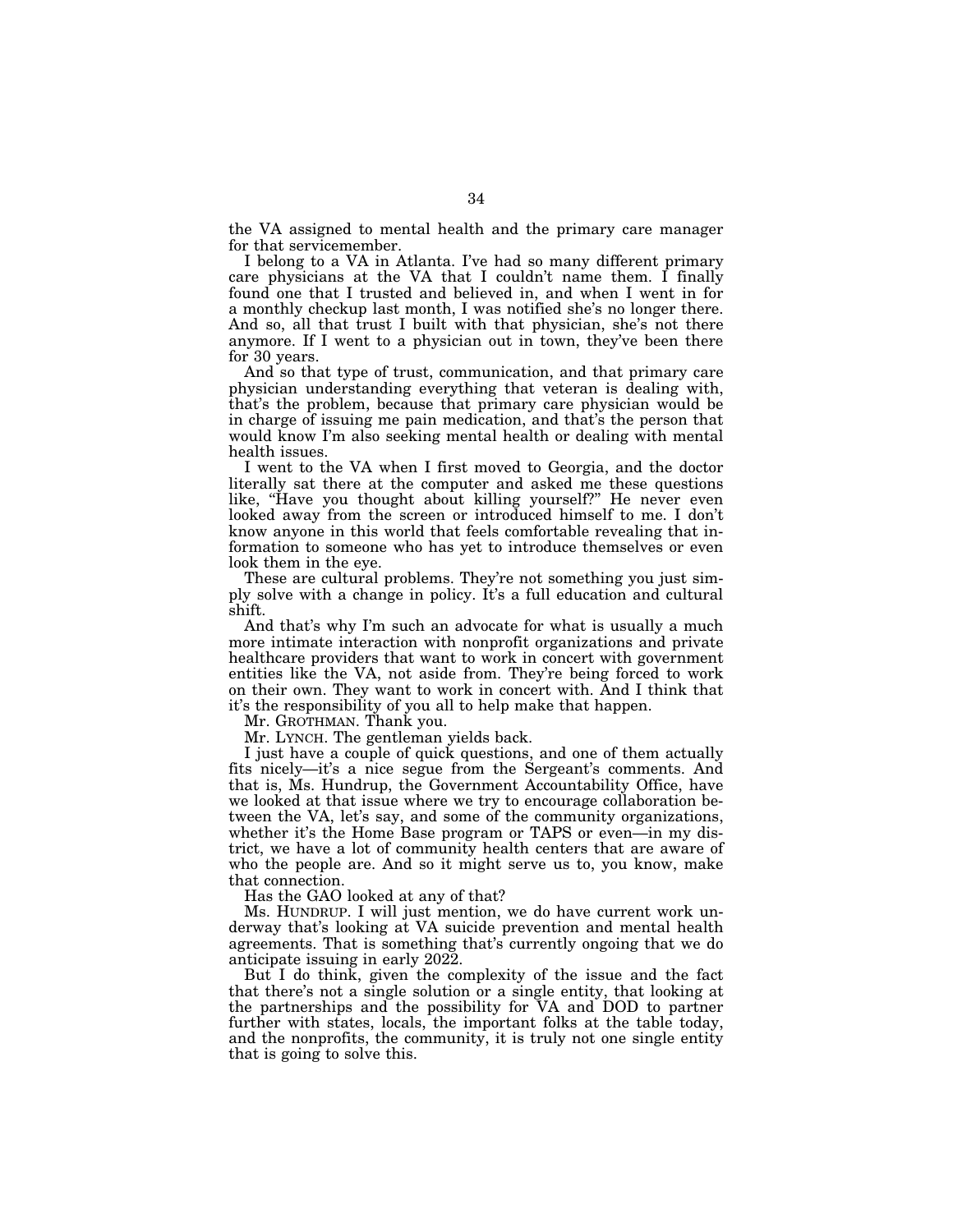So I think that is an area that, you know, understanding where there could be some synergies and additional attention would certainly be warranted.

Mr. LYNCH. That's great. Thank you. I look forward to following up on that.

The other question I had was really a followup to Ms. Speier's question. I notice she didn't ask you this, but, you know, as the chair of this committee and as ranking member in times when my Republican colleagues were in the chair, I've had the luck, I guess, to visit Iraq and Afghanistan between 30 and 40 times and deal with some of the issues that some of our men and women in uniform are dealing with.

And I don't know, it may be anecdotal, but I had always had a custom of asking every servicemember that I got to sit with—and there were thousands—I said, how many tours have you done so far?

And I remember, one of my most recent visits was during the withdrawal process in Camp Leatherneck in Afghanistan. And I was with a small group of about—it was a rifle company, maybe 20 or 30 young Marines. And I asked them, how many here are on your first tour? And maybe two or three hands went up. And then, how many are on your second tour, how many are—I got all the way up to seven tours of duties before I ran out of Marines, right?

And it just seems to me that that OPTEMPO, that wear-andtear—do we have any data? Have we looked at that? And I've asked others in the past if we've got data to show any correlation between the frequency that we ask these men and women to serve, pulling them away from their families—and you can only imagine the conversation telling your spouse that you're going on your third deployment or fourth deployment and what that means at home and the sacrifice that your family embraces.

So do we have any data to reflect a correlation or, you know, what the connection might be there?

Ms. HUNDRUP. We certainly know that's a risk factor, one of many risk factors. I am not aware of specific data on that, but that's a great question. And that could be something to target to our colleagues at DOD and VA, to see what information they have. And if that is a gap, that is perhaps an important area to be looking at.

Mr. LYNCH. OK. Thank you.

Well, in closing, to our Active military and veterans, as the ranking member said at the outset, let me say as well, you are not alone. If you're struggling or need help, please reach out. If you or someone you know is experiencing a mental health crisis or contemplating suicide, the National Suicide Prevention Lifeline is available 24 hours a day, seven days a week. At any time you can call 1-800-274-8255 and dial 1 or text 838255. Again, that number is 1-800-274-8255 and then dial 1, or you can text 838255.

I want to thank all of our witnesses for their remarks today. And we are grateful for your continued service.

I want to commend my colleagues for participating in this important conversation, both Republicans and Democrats.

And, with that, without objection, all members will have five legislative days within which to submit additional written questions